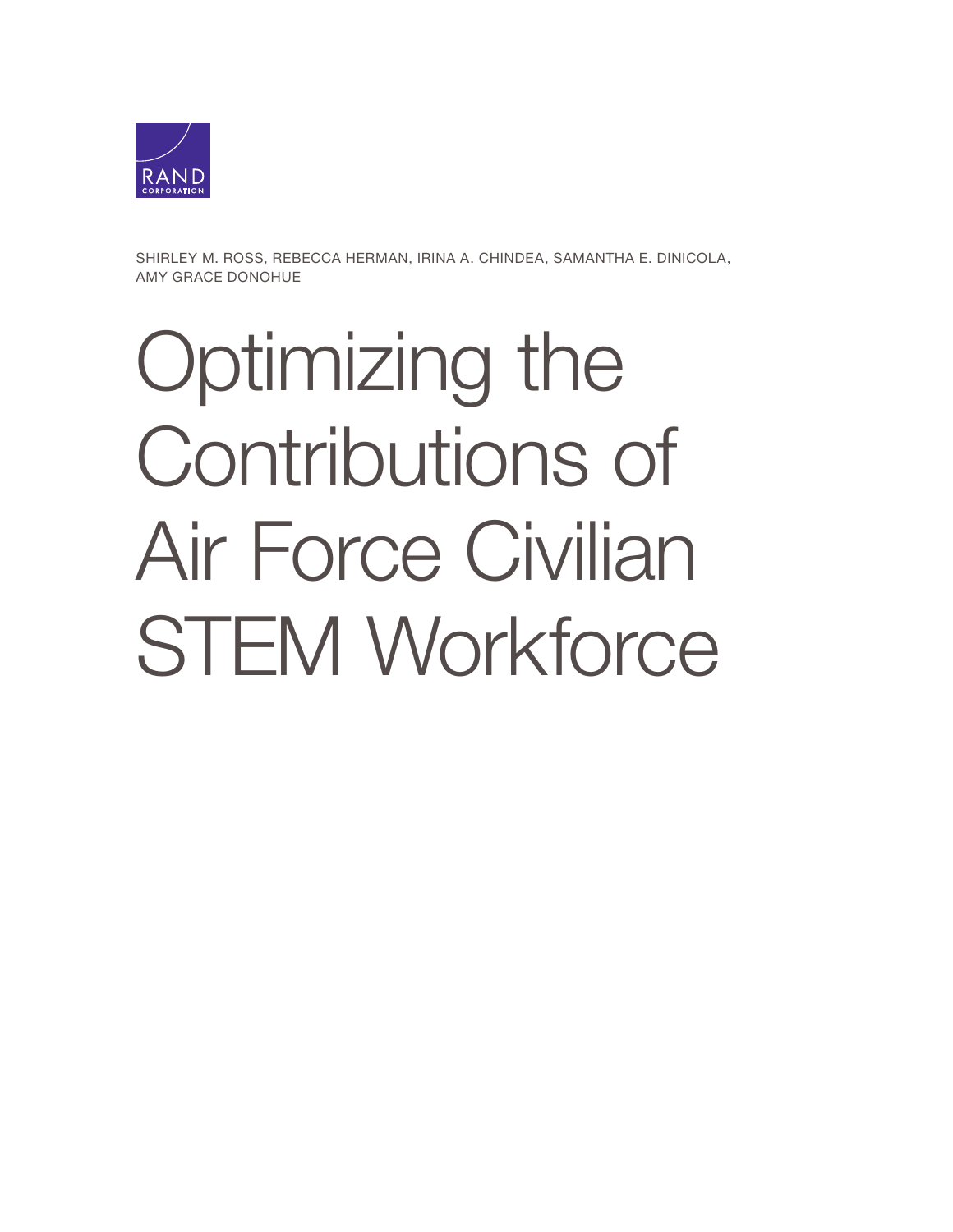For more information on this publication, visit [www.rand.org/t/RR4234](http://www.rand.org/t/RR4234)

**Library of Congress Cataloging-in-Publication Data** is available for this publication. ISBN: 978-1-9774-0442-8

> Published by the RAND Corporation, Santa Monica, Calif. © Copyright 2020 RAND Corporation RAND<sup>®</sup> is a registered trademark.

#### Limited Print and Electronic Distribution Rights

This document and trademark(s) contained herein are protected by law. This representation of RAND intellectual property is provided for noncommercial use only. Unauthorized posting of this publication online is prohibited. Permission is given to duplicate this document for personal use only, as long as it is unaltered and complete. Permission is required from RAND to reproduce, or reuse in another form, any of its research documents for commercial use. For information on reprint and linking permissions, please visit [www.rand.org/pubs/permissions.](http://www.rand.org/pubs/permissions)

The RAND Corporation is a research organization that develops solutions to public policy challenges to help make communities throughout the world safer and more secure, healthier and more prosperous. RAND is nonprofit, nonpartisan, and committed to the public interest.

RAND's publications do not necessarily reflect the opinions of its research clients and sponsors.

Support RAND Make a tax-deductible charitable contribution at [www.rand.org/giving/contribute](http://www.rand.org/giving/contribute)

[www.rand.org](http://www.rand.org)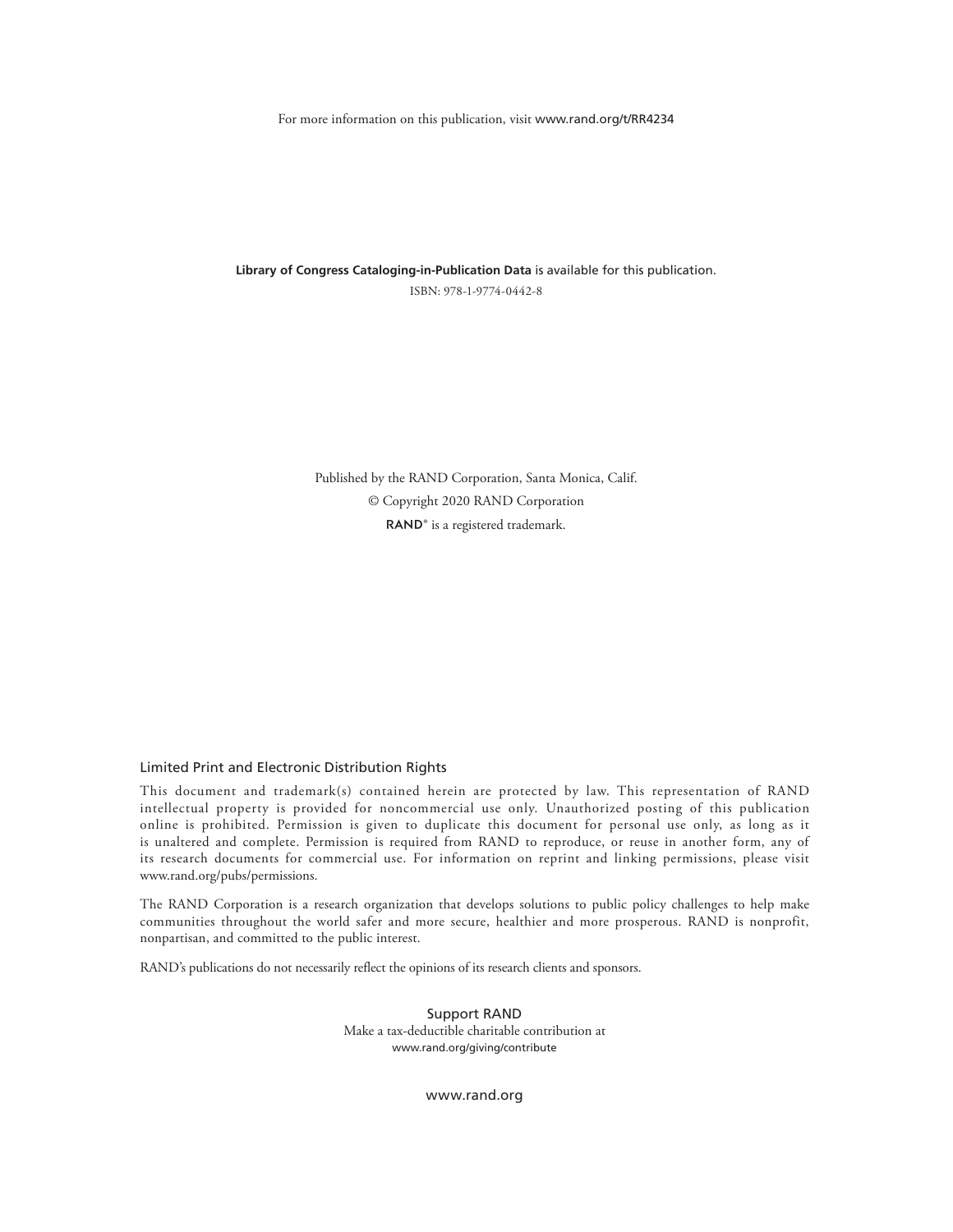#### Preface

The U.S. Air Force's ability to accomplish national security goals relies heavily on research advances in the science, technology, engineering, and mathematics (STEM) fields. The current shortage of STEM professionals has a direct impact on how the Air Force is able to carry out its mission. Addressing the gap in the Air Force's civilian STEM workforce and optimizing the productivity of its existing civilian STEM employees falls squarely within the Air Force's responsibility. Because of concerns over the shortage of civilian STEM professionals, especially those with advanced degrees, Air Force leadership asked RAND Project AIR FORCE (PAF) to explore the existing academic and professional literature to gain insights into how organizations such as the Air Force should manage, support, and organize their current civilian STEM workers to best leverage their talents and thereby maximize performance.

PAF engaged in an extensive survey of the relevant literature to answer the above question. First, we provided a brief overview of the differences between modern knowledge organizations, in contrast to traditional manufacturing or industrial organizations. Second, we described the characteristics of work that most appeal to STEM workers and drive their productivity. Third, we discussed human-capital functions that relate to the performance of STEM workers. Fourth, we discussed the changes in organizational structure most likely to foster STEM employees' productivity and innovation. Finally, the last section of this report summarizes our findings and recommendations.

The research reported here was sponsored by the U.S. Air Force Manpower, Personnel and Services (AF/A1) and conducted within the Manpower, Personnel & Training Program of RAND Project AIR FORCE as part of a fiscal year 2018 project "Continuing U.S. Air Force Human Capital Strategic Initiatives."

#### RAND Project AIR FORCE

RAND Project AIR FORCE (PAF), a division of the RAND Corporation, is the U.S. Air Force's federally funded research and development center for studies and analyses. PAF provides the Air Force with independent analyses of policy alternatives affecting the development, employment, combat readiness, and support of current and future air, space, and cyber forces. Research is conducted in four programs: Force Modernization and Employment; Manpower, Personnel, and Training; Resource Management; and Strategy and Doctrine. The research reported here was prepared under contract FA7014-16-D-1000.

Additional information about PAF is available on our website: [www.rand.org/paf/](http://www.rand.org/paf/)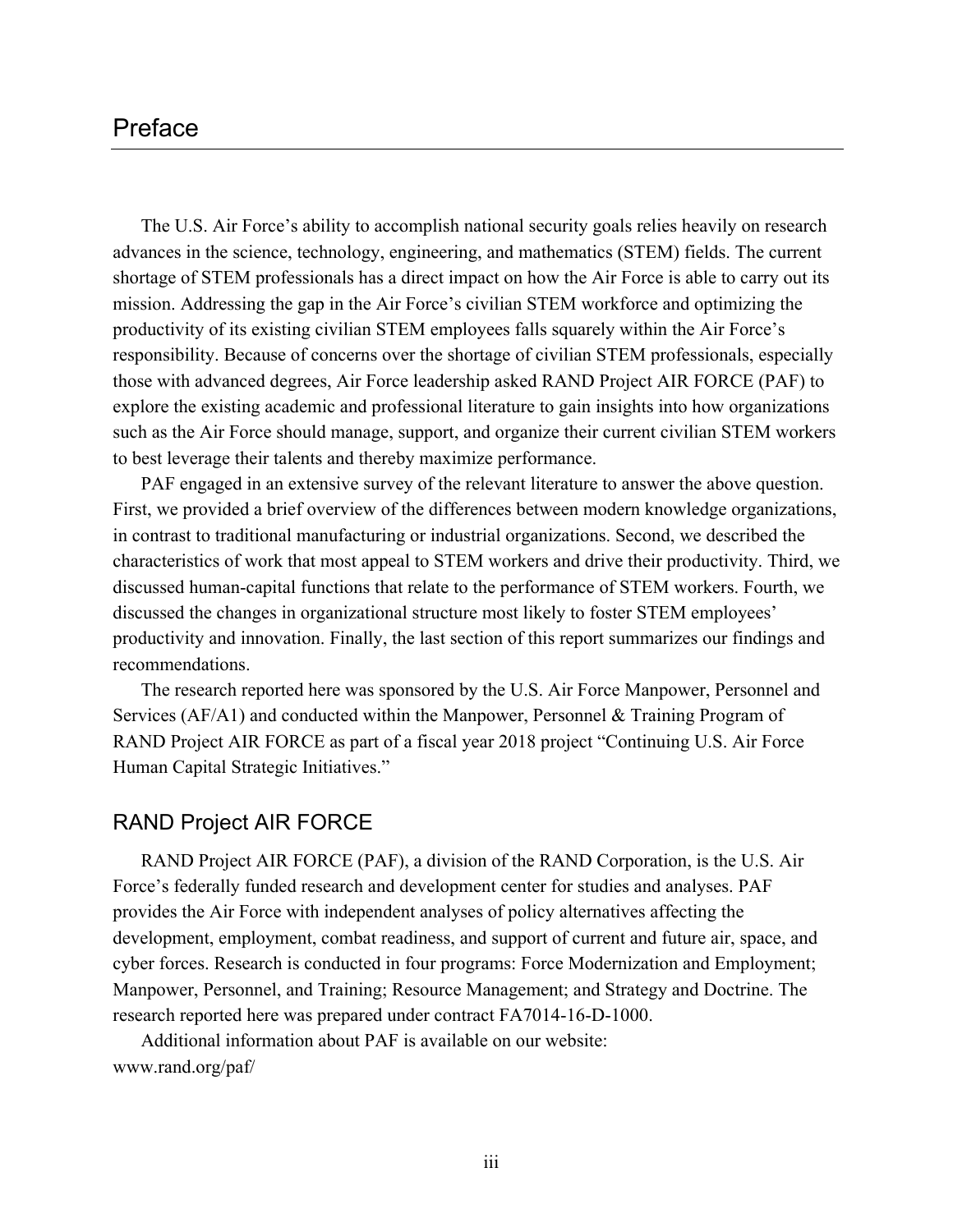This report documents work originally shared with the U.S. Air Force on December 10, 2018. The draft report, issued on November 28, 2018, was reviewed by formal peer reviewers and U.S. Air Force subject-matter experts.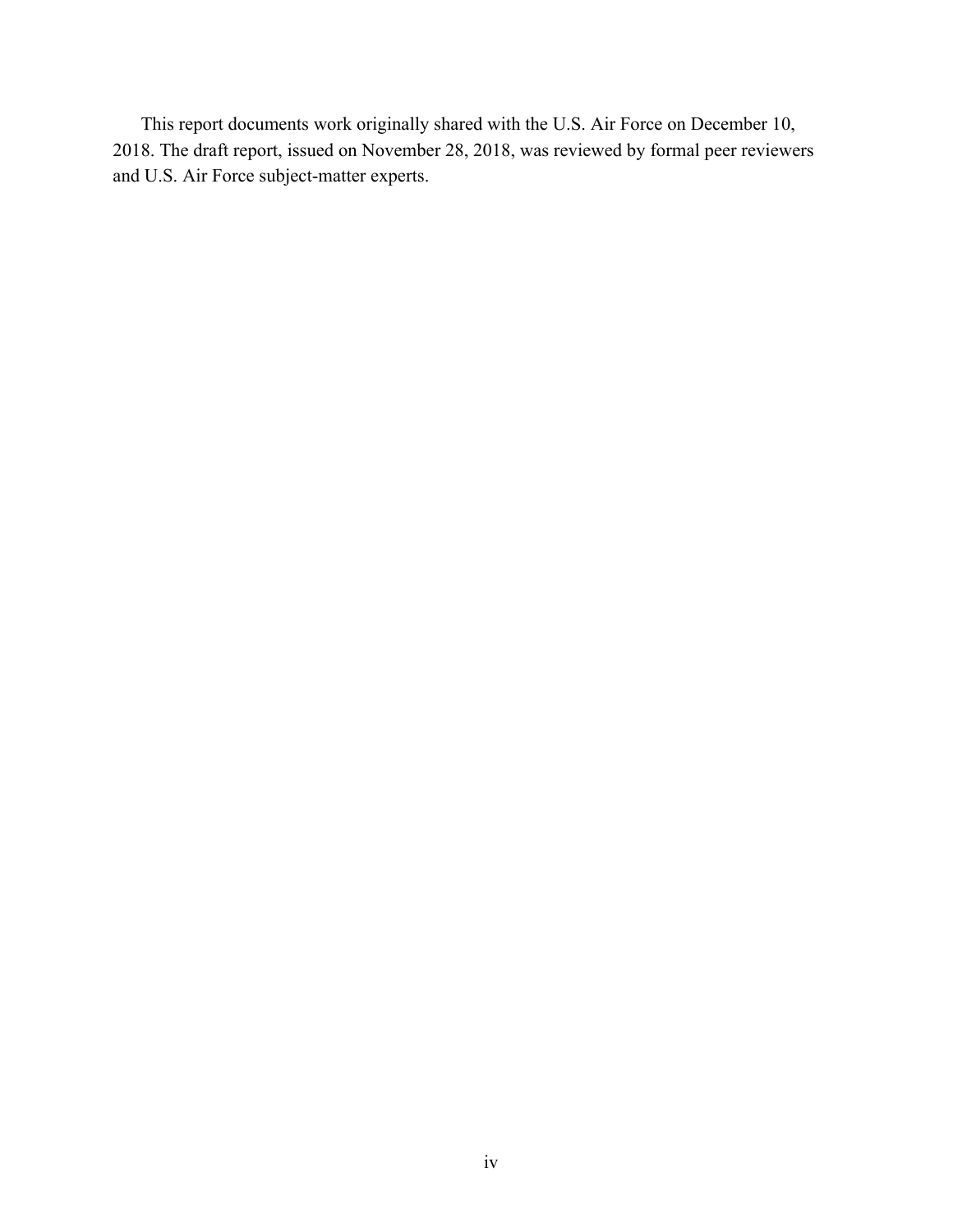## Contents

| 2. Optimizing the Alignment Between Work and STEM Professional Characteristics 8    |
|-------------------------------------------------------------------------------------|
|                                                                                     |
|                                                                                     |
|                                                                                     |
|                                                                                     |
|                                                                                     |
|                                                                                     |
|                                                                                     |
|                                                                                     |
|                                                                                     |
|                                                                                     |
|                                                                                     |
| 4. The Role of Organizational Structure in Optimizing Performance of STEM Workers30 |
|                                                                                     |
|                                                                                     |
|                                                                                     |
|                                                                                     |
|                                                                                     |
|                                                                                     |
| Organizational Structure Optimizing the Performance of STEM Professionals 36        |
|                                                                                     |
|                                                                                     |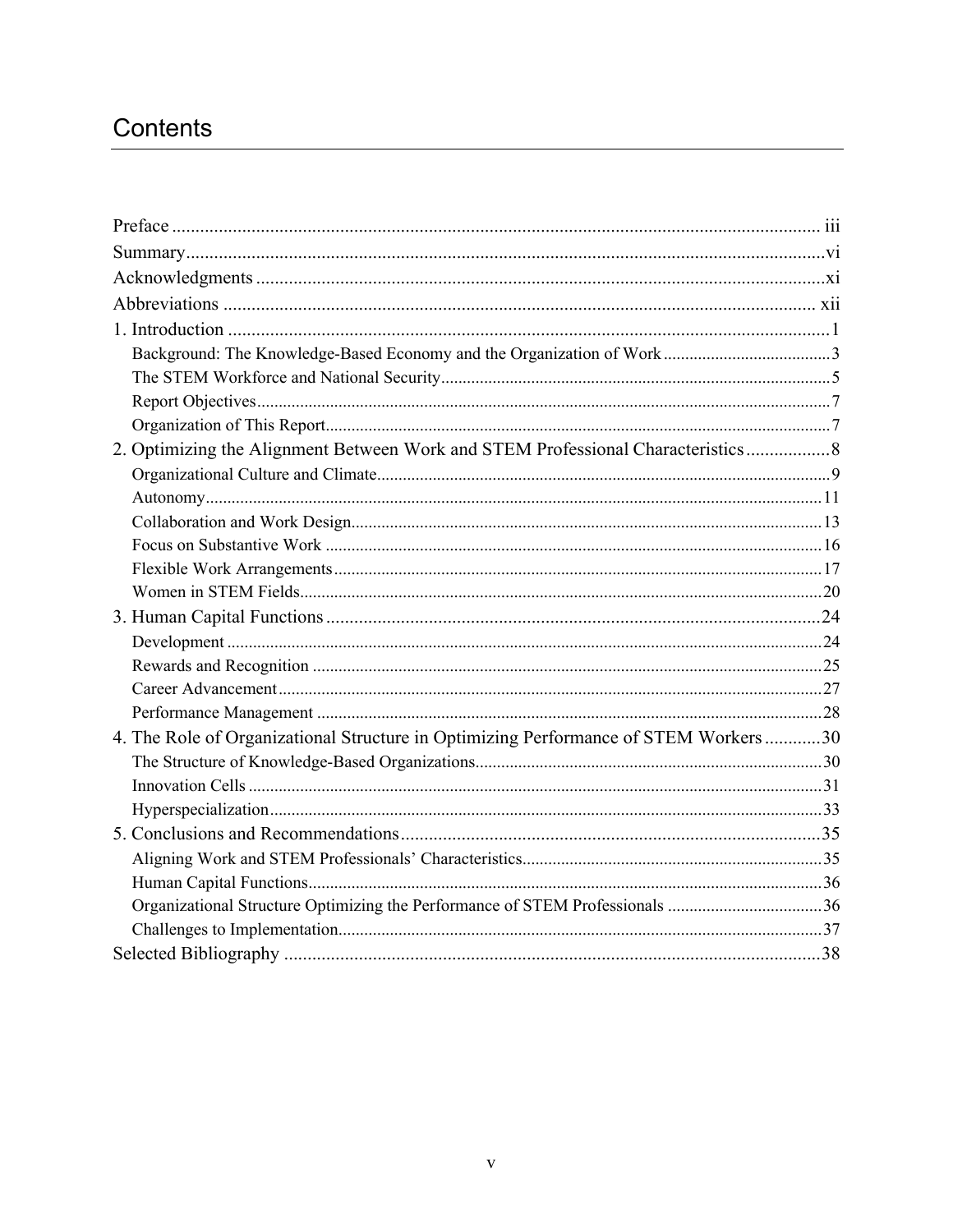#### **Summary**

As the United States continues its entrenchment into a knowledge-driven economy, the quantity and quality of professionals with undergraduate and graduate degrees in the fields of science, technology, engineering, and math (STEM) have continued to be the focus of leaders in the public and private sectors. While the demand for qualified STEM professionals has increased continuously in the past decade, the share of U.S. students earning STEM undergraduate and graduate degrees has declined, translating into a shortage of STEM professionals with the desirable qualifications.<sup>1</sup>

Given the scarcity and importance of STEM professionals, it is especially important that the U.S. Air Force, as well as the U.S. Department of Defense (DoD), maximize the impact of the existing civilian STEM workforce. This report explores the question of how organizations such as the Air Force should manage, support, and organize civilian STEM professionals to best leverage their individual and collective talents and thereby maximize performance, productivity, and innovation.

Consequently, this report aims to examine and summarize findings from the scholarly and professional literature related to optimizing the effectiveness and productivity of professionals engaged in STEM occupations. We are particularly interested in approaches that could maximize organizational outcomes of STEM workforces in national security organizations, such as the Air Force in particular and DoD and its components in general. Although this report focuses mainly on the civilian STEM workforce, some of the findings and recommendations are likely to be applicable to noncivilian STEM professionals across the Air Force and DoD. In light of estimated future retirements and overall concerns with the federal government's ability to recruit talent in a timely fashion, the primary focus of this report is on improving performance outcomes of the current civilian STEM employees within military organizations. Hence, in this study, we do not present an in-depth discussion of recruiting and retention of STEM employees—which is well covered elsewhere in the literature—even though many of the suggestions that we propose would be prime factors for the retention of STEM workers alongside the improvement in their productivity.

Managing an organization's STEM workforce and optimizing its productivity is considered one of the greatest challenges for organizational leadership. In general, organization design is still shaped largely by best practices for managing clerical work, with many organizations struggling to support and manage STEM workers, who have unique motivations and needs. In the specific case of the Air Force, administrative structures are in place that need further

<sup>1</sup> In this report, we use interchangeably the terms *STEM workforce*, *STEM professionals*, and *STEM workers*, who are individuals who hold at least a bachelor's degree in one of the STEM fields and are employed in a STEM job.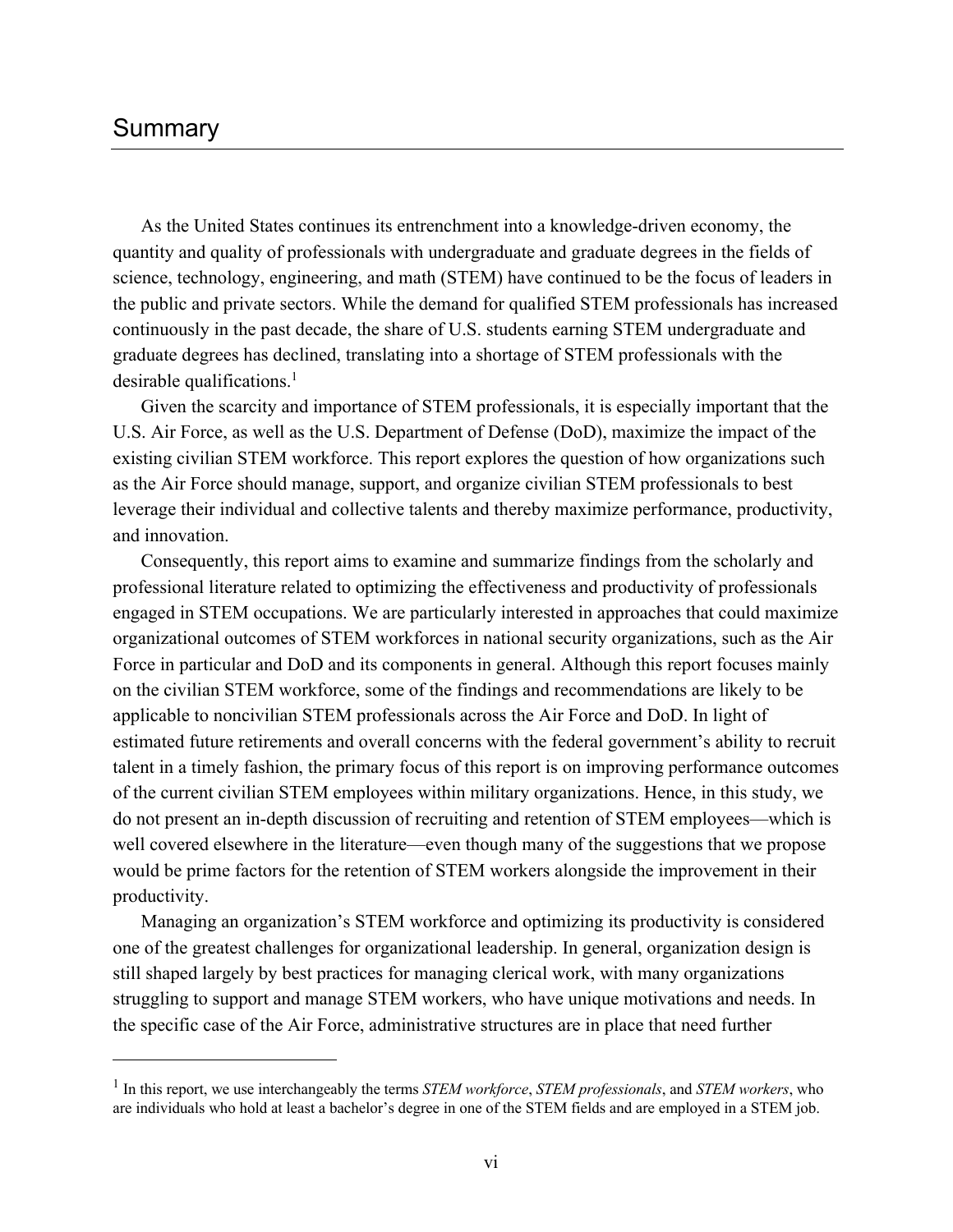improvement to optimize STEM workers' motivation and productivity, with the organization's structure, culture, and core values all greatly affecting STEM workers' motivation, productivity, and innovation.

## **Background**

Since the late 1980s, economies throughout the world have started to transition away from the manufacturing business model that prevailed during the 19th and most of the 20th centuries to a knowledge-based business model. Two factors drove the transformation: advanced information technology and the need for industry to innovate and become more entrepreneurial. Management consultant and academic Peter Drucker—whose work laid out the foundations of management science in the modern corporation—defined the information-based organization as one "composed largely of specialists, who direct and discipline their own performance through organized feedback from colleagues, customers, and headquarters."2

## Optimizing the Alignment Between Work and STEM Professional **Characteristics**

Prior research has identified four main characteristics that should be considered when developing and maintaining a STEM workforce: autonomy of STEM employees in selecting and managing their work, collaboration with specialists having complementary knowledge, focus on substantive work rather than management or administrative tasks, and flexible work arrangements (FWAs). Knowing the characteristics, needs, and expectations of a STEM professional helps organizations rethink and redesign the work setting, organizational culture, and climate that would maximize their efforts and foster innovation.

- *Autonomy* comprises two components: authority to (1) select the focus of one's work and (2) manage one's own work processes. Autonomy appears especially important to STEM workers and relates to higher performance. In fact, offering more autonomy in selecting work may motivate STEM professionals, while reducing autonomy may demotivate them. Hence, in hierarchical organizations such as the Air Force and DoD, where STEM workers are less likely to be able to select the focus of their work, allowing them to have a strong input into projects and autonomy in managing how they complete the work is likely to compensate for the lack of ability to select work focus in most situations.
- *Collaboration* is highly valued by many STEM workers, who rely heavily on learning from peers in the workplace and experts from other organizations. They view personal relationships as an important way to transfer knowledge and consider on-the-job problem-solving and colleague interaction as the two most important professional growth activities. Repeated formal and informal interactions among STEM researchers contribute

<sup>2</sup> Peter F. Drucker, "The Coming of the New Organization," *Harvard Business Review*, January 1988.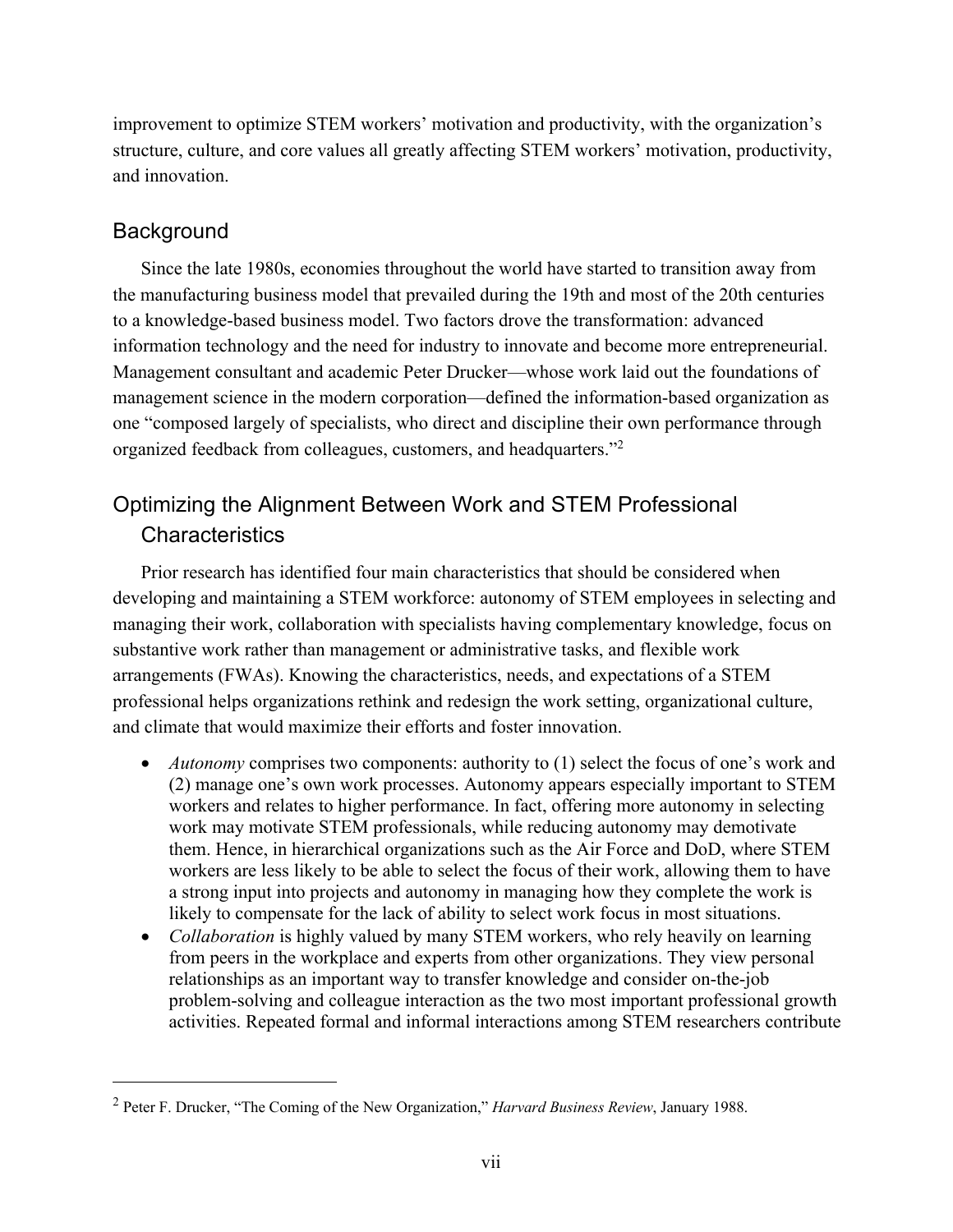to building mutual trust, resulting in interpersonal exchanges of resources across organizational boundaries, which are critical to fostering innovation.

- *Focus on substantive work* may highly motivate STEM workers, who desire to have work they view as challenging and interesting and who would rather avoid repetitive, routine work that is often associated with administrative tasks. Next to autonomy in choice of work, the elimination of routine tasks is of critical importance to optimizing the STEM workforce.
- *Flexible work arrangements* (FWA) allow employees varying levels of control over the time during which and the place where work occurs. As STEM work is often projectbased—requiring coordination with team members and access to specific resources or technologies—FWA for STEM work might be difficult to implement. Furthermore, in defense organizations such as the Air Force, in which work involves accessing and handling classified information, FWA arrangements are more difficult to implement. To balance FWA with the requirements of lab or office presence, the Air Force should consider setting up a schedule of research activities. Under such a schedule, STEM workers would be able to coordinate their on-site presence, while still taking part of the time advantage of FWA.

Autonomy, collaboration, focus on substantive work, and FWAs are also important for DoD women in STEM. On the one hand, women are underrepresented in such occupations as engineering, computer science, and the physical sciences, while, on the other, women in DoD are present in lower numbers in the civilian workforce of each military service. This overlapping underrepresentation of women warrants a deeper look at the ways in which the productivity of DoD women in STEM can be optimized. Alongside supporting the four generic characteristics of the STEM workforce, DoD STEM organizational culture and climate also need to incorporate and consider factors that are women-specific and increase the productivity of women in STEM occupations: changes in stereotypes associated with the STEM work environment and with women's abilities, presence of women role models, opportunities for professional growth, a sexual harassment–free work environment, and family-friendly policies.

#### Human Capital Functions

Human capital functions are often portrayed by a life-cycle model that consists of seven major phases: workforce planning, talent acquisition, workforce development, performance management, rewards and recognition, career planning, and succession planning. Of these seven phases, four tap into the individual workers' needs and contributions: development, rewards and recognition, performance management, and career planning. They can be powerful levers when tailored to the needs of STEM workers:

• *Development*: Professional growth is a powerful motivator for STEM workers. By providing opportunities for professional growth, an organization can create a more positive work environment and increase workers' self-motivation.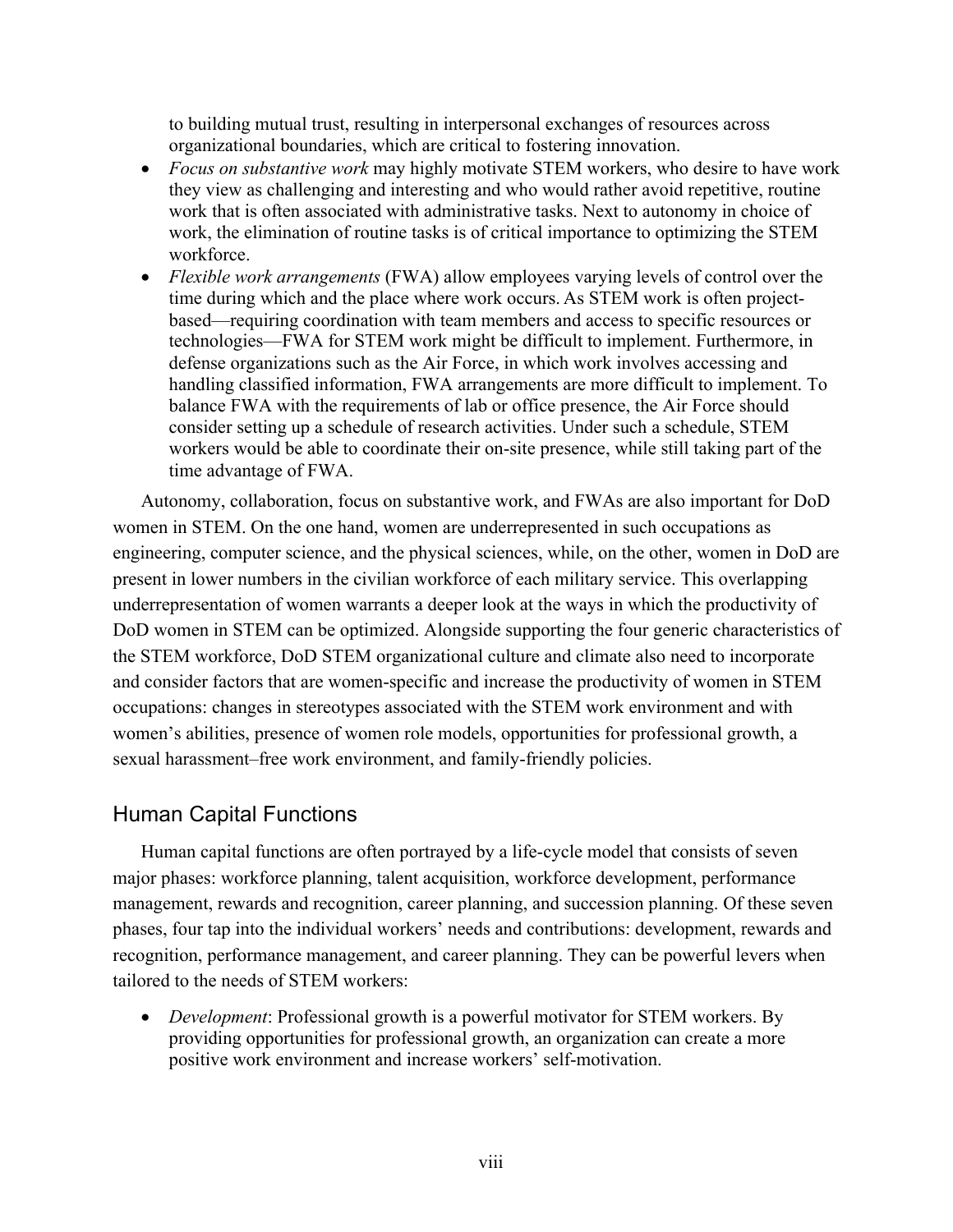- *Rewards and recognition*: Both extrinsic and intrinsic reward and recognition systems can significantly boost STEM workers' productivity. When properly implemented, rewards and recognition help strengthen STEM employees' efficiency and motivation.
- *Career advancement*: To retain the technically oriented high performers in the areas of the organization where they can contribute most, opportunities for career advancement and promotion should be equally available for both technical and managerial tracks, with the reward system for the former not lagging behind the latter in terms of status and financial compensation.
- *Performance management*: An effective performance-management system for STEM employees considers the individual worker's inclination toward pursuing a lifelong technically focused career or interest in transitioning into management roles. The incentives mechanism would ideally be designed to reward the areas in which individual STEM employees excel (technical or administrative).

## Role of Organizational Structure in Optimizing Performance of STEM **Workers**

U.S. organizations are overwhelmingly organized around traditional hierarchies. However, a more decentralized and flat structure that connects autonomous task forces or units (e.g., innovation cells) in a networklike fashion is more likely to increase the productivity of its STEM workforce. A networked structure within and across innovation cells is likely to not only stimulate innovation but also increase productivity by facilitating communication and collaboration.

- *Innovation cells* are stand-alone units that are structured differently, operate differently, and have different expectations for outcomes than the parent organizations. They are created to best leverage the workforce (in this case, the STEM workforce), increase productivity, and encourage innovation among its ranks.
- *Hyperspecialization* of STEM workers benefits the organization in terms of quality, speed, and cost. However, hyperspecialization requires additional activities to break down larger tasks into discrete subtasks and may entail some risks born from the lack of consistent regulations to govern the work across topics and countries. There are also concerns that hyperspecialization might stifle innovation.

We conclude this report by recommending that the Air Force establish, in a limited way, a separate, simplified, or even flat organizational structure that facilitates collaboration and knowledge sharing across the STEM workforce. Setting up autonomous cells or task forces that interact with one another across networks rather than in hierarchies is likely to provide the STEM workforce with greater autonomy. By promoting an organizational culture and climate that take into account the particular needs of STEM work, such as autonomy, collaboration, focus on substantive work, and FWAs, the Air Force is more likely to promote creativity, innovation, and productivity across its STEM workforce. In addition, to fully benefit from the skills and capability that women STEM workers can contribute, the Air Force should consider increasing the number of successful women who could serve as role models, providing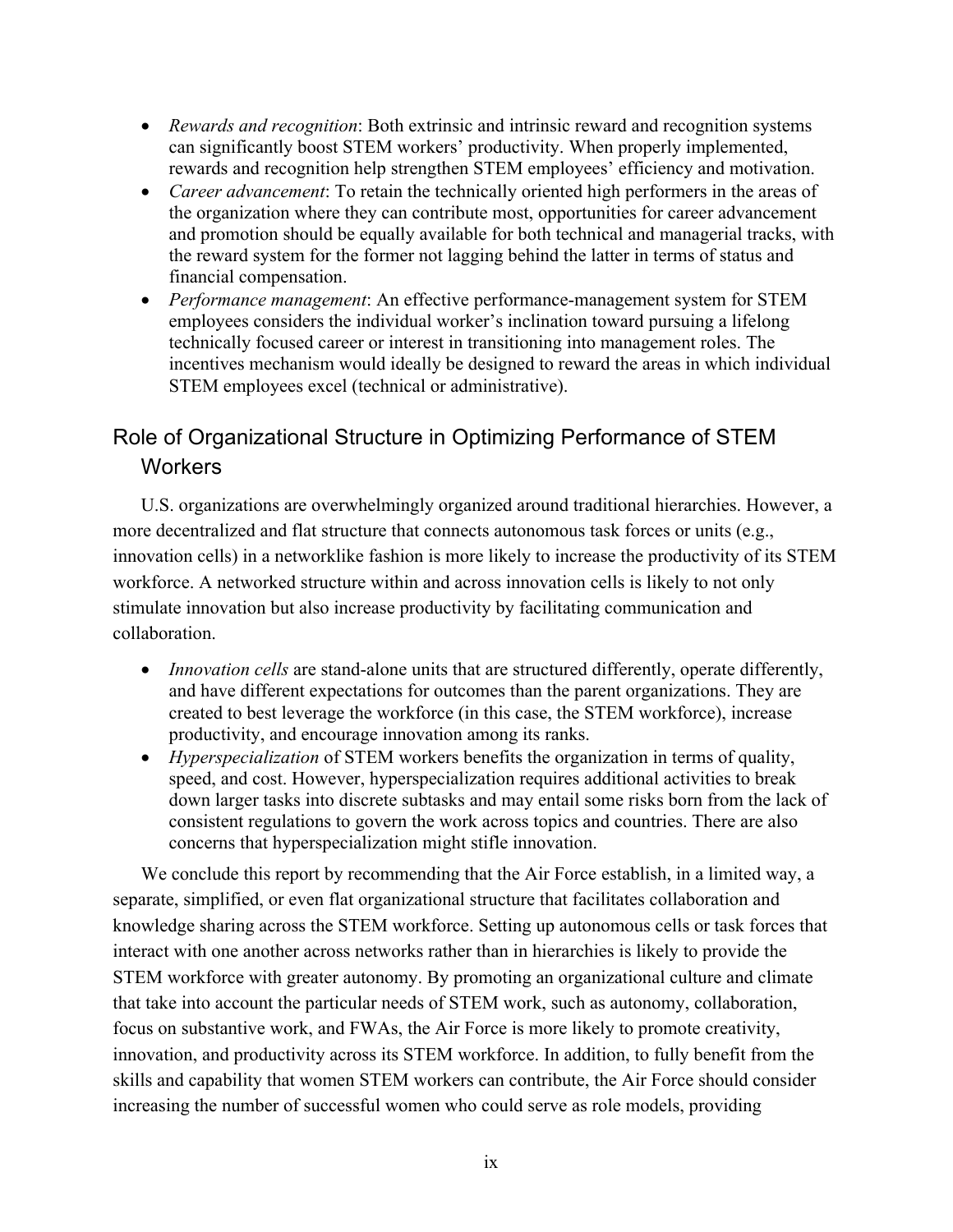opportunities for professional growth and family-friendly policies, and ensuring a stereotypeand sexual harassment–free work environment.

Lastly, in terms of human capital functions, the Air Force might consider expanding the professional-development opportunities offered to civilian STEM employees, including STEM programs currently reserved for uniformed service members. Furthermore, the Air Force might consider bringing the compensation of its STEM workforce in line as much as possible with private-sector compensation, while allowing for autonomy and flexibility, as well as for performance-management and career-advancement paths that take into account individual interests in promotion and in the pursuit of different career tracks. While there is evidence that these aspects are likely to improve the productivity of STEM workers in general, we recommend that the Air Force conduct its own independent study to determine which factors and in what combination are likely to have the highest impact on the productivity of civilian STEM workers in the service.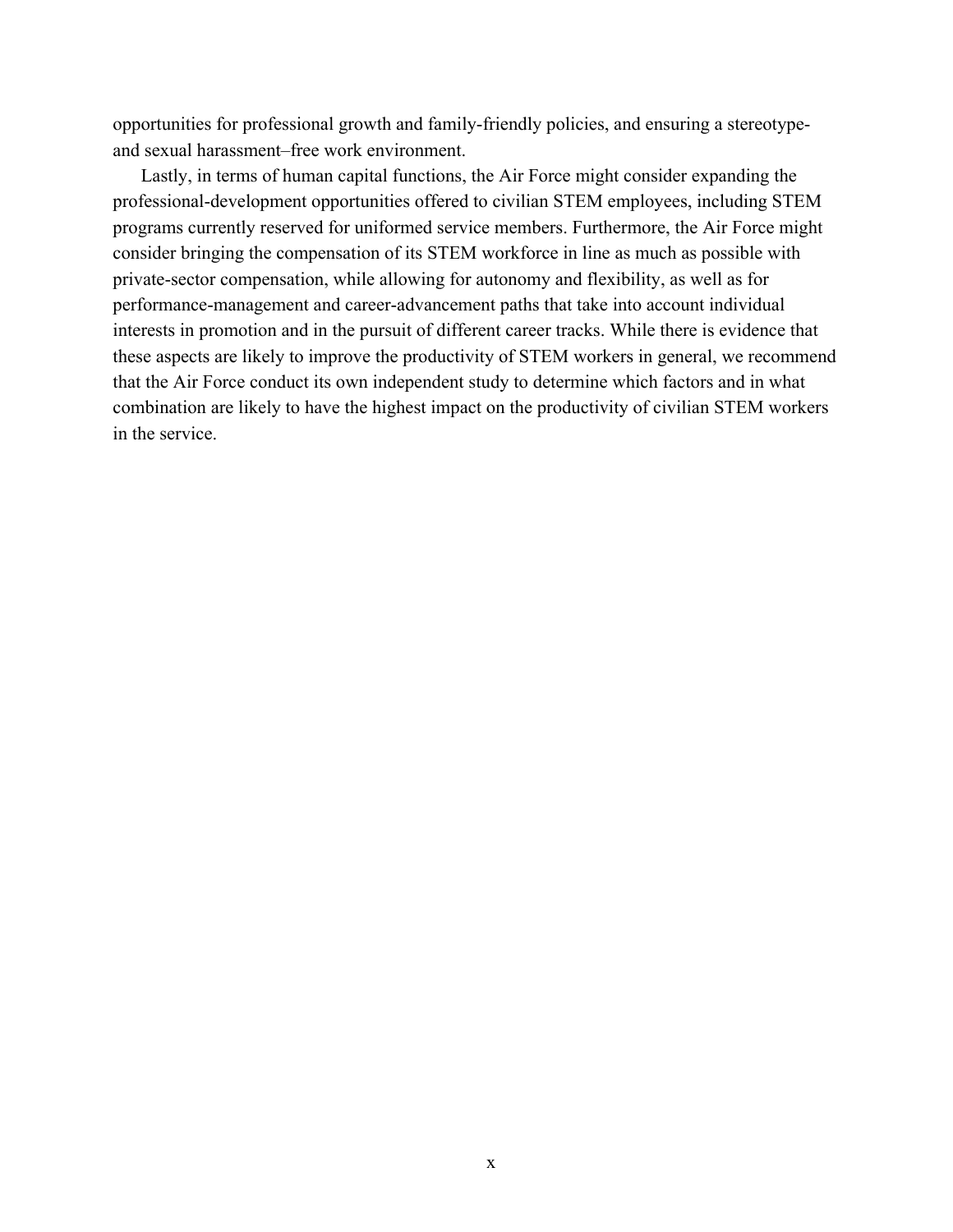## Acknowledgments

We are grateful to the many people who were involved in this research. Specifically, we thank our Air Force sponsor, Daniel R. Sitterly, Principal Deputy Assistant Secretary for Manpower and Reserve Affairs, for initiating this effort, and Gwendolyn R. DeFilippi, Assistant Deputy Chief of Staff for Manpower, Personnel and Services, for her support in completing the process.

We thank Ray Conley, director of RAND Project AIR FORCE's Manpower, Personnel and Training Program, and Kirsten Keller, associate director of the Manpower, Personnel and Training Program, who provided steady guidance and unwavering support throughout the research and review process.

Chaitra Hardison and Bob Rogers kindly agreed to serve as internal and, respectively, external reviewers for this report. Their comments and recommendations greatly improved the quality of our analysis.

Last but not least, we thank our RAND colleagues Elizabeth Hammes for her assistance with the research and collection of many of the articles we used in this report, and Linda Theung for her input and infinite patience during the editing process.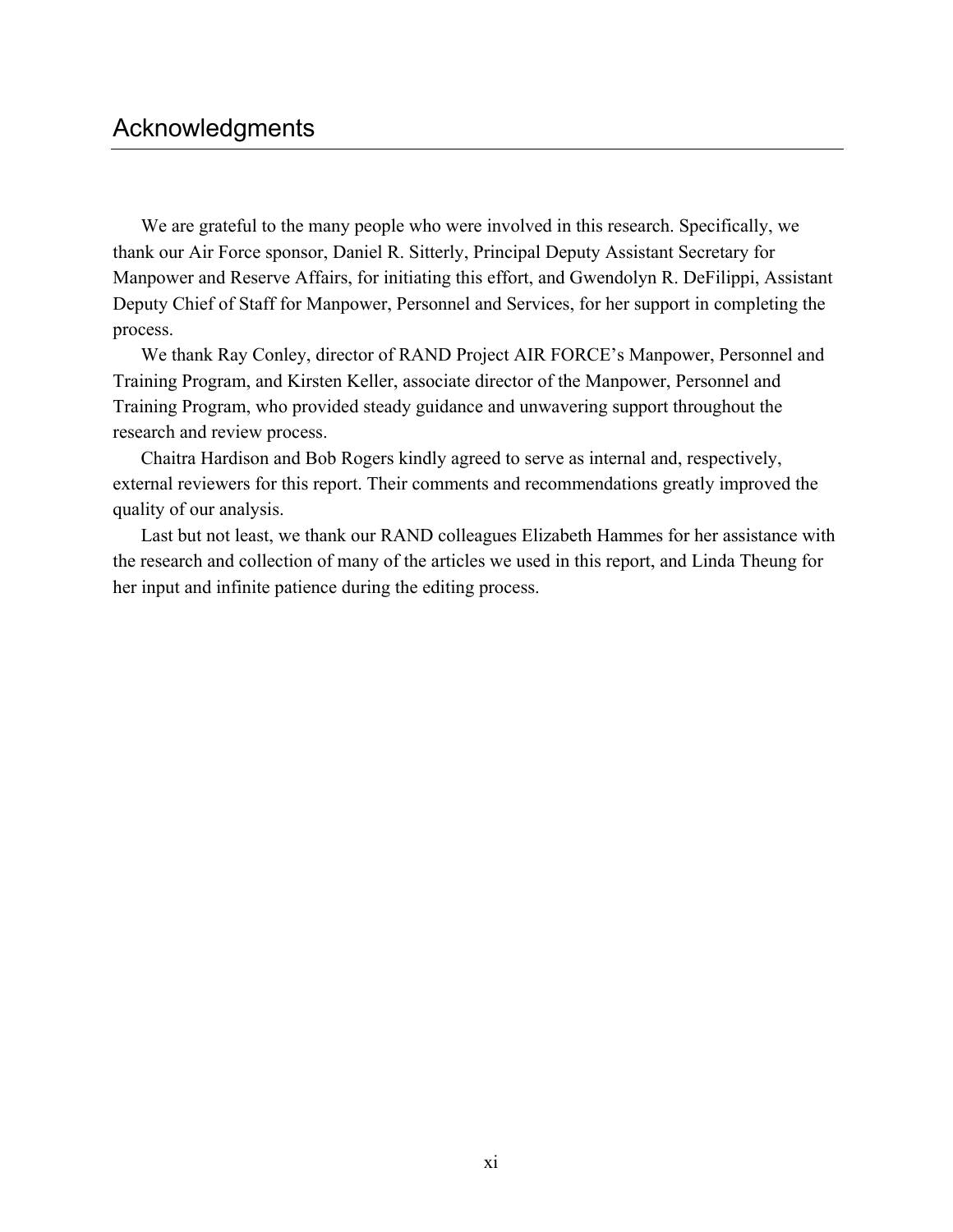## Abbreviations

| DoD         | U.S. Department of Defense                 |
|-------------|--------------------------------------------|
| <b>FTF</b>  | face-to-face                               |
| <b>FWA</b>  | flexible work arrangement                  |
| R&D         | research and development                   |
| <b>STEM</b> | science, technology, engineering, and math |
| <b>USAF</b> | U.S. Air Force                             |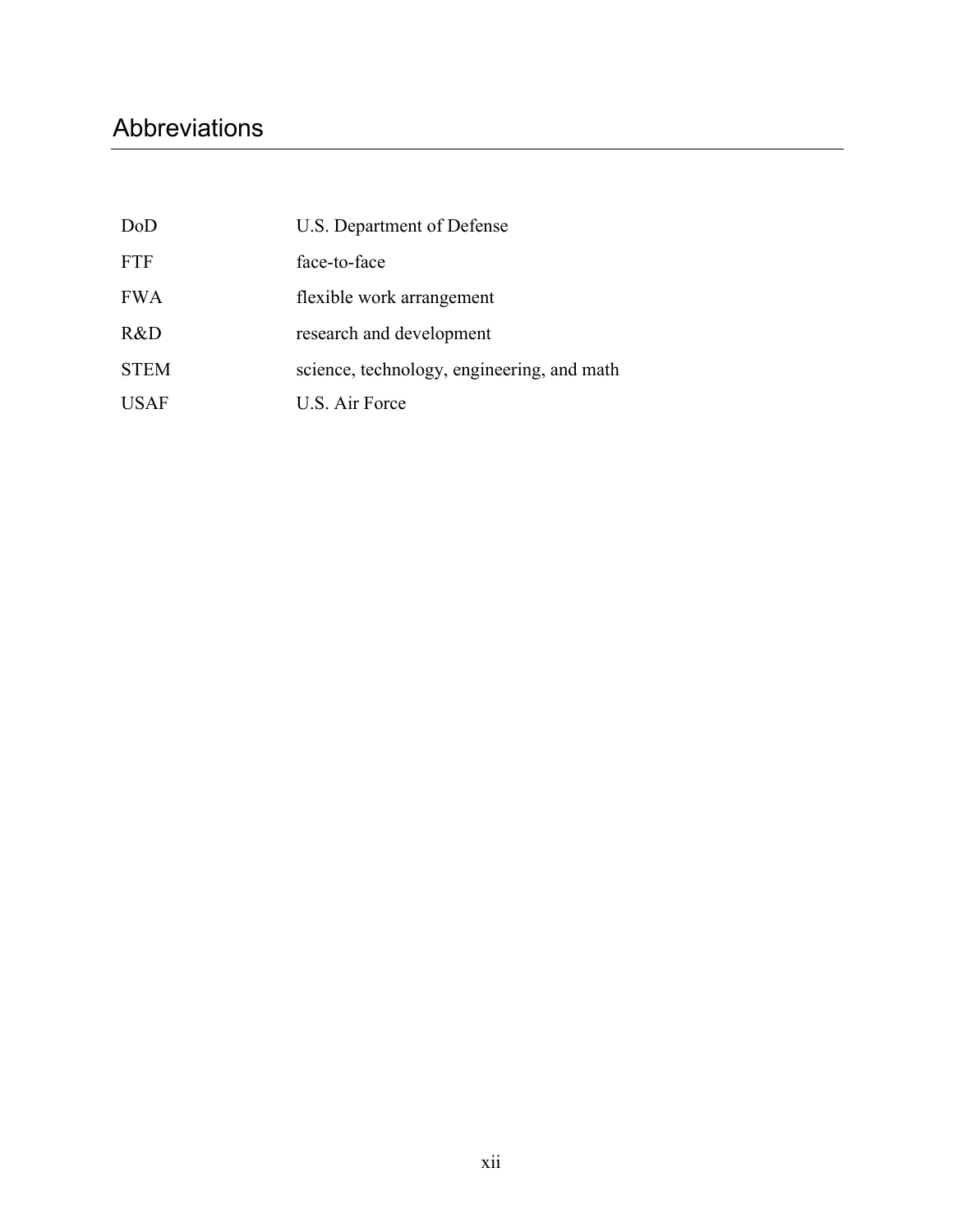## 1. Introduction

As the United States continues its entrenchment into a knowledge-driven economy, the quantity and quality of professionals with undergraduate and graduate degrees in the fields of science, technology, engineering, and math (STEM) have continued to be the focus of leaders in the public and private sectors. The U.S. Bureau of Labor Statistics predicted an 8.8-percent increase in STEM jobs between 2018 and 2028, a growth rate higher than the predicted 5 percent growth rate for jobs in fields outside STEM,<sup>3</sup> while historically, from 1990 to 2016, overall employment in STEM occupations rose 79 percent, from 9.7 million to 17.3 million.<sup>4</sup> Meanwhile, the share of U.S. students earning STEM undergraduate and graduate degrees in the last 25 years has declined and continues to stagnate,<sup>5</sup> translating into a shortage of qualified STEM professionals.

Given the scarcity and importance of STEM professionals, it is especially important that the U.S. Air Force, as well as the U.S. Department of Defense (DoD), maximize the impact of the existing STEM workforce. This report explores the question of how organizations such as the Air Force should manage, support, and organize civilian STEM professionals to best leverage their individual and collective talents and thereby maximize performance, productivity, and innovation.

DoD currently does not have an official definition for the STEM workforce.<sup>6</sup> Studies of the STEM workforce conducted by various government agencies have varying degrees of agreement about which occupations are included in STEM, the minimum educational requirements for STEM professions,<sup>7</sup> and the statistics used to generate the estimated size of the U.S. STEM

<sup>3</sup> U.S. Department of Labor, U.S. Bureau of Labor Statistics, "Employment Projections: Employment in STEM Occupations 2018–2028," last updated September 4, 2019.

<sup>4</sup> Pew Research Center analysis of U.S. Census Bureau data from 1990 to 2016, presented in Lisa McBride, "Changing the Culture for Women and Underrepresented Groups in STEM+M," *Insights into Diversity*, August 22, 2018.

<sup>5</sup> U.S. Congress Joint Economic Committee, *STEM Education: Preparing for the Jobs of the Future*, a report by the Joint Economic Committee Chairman's Staff Senator Bob Casey, Chairman, Washington, D.C., April 2012.

<sup>6</sup> National Academy of Engineering and National Research Council, *Assuring the U.S. Department of Defense a Strong Science, Technology, Engineering, and Mathematics (STEM) Workforce*, Washington, D.C.: National Academies Press, 2012, p. 37; for a discussion of Air Force definition of STEM, see Lisa M. Harrington, Lindsay Daugherty, S. Craig Moore, and Tara L. Terry, *Air Force-Wide Needs for Science, Technology, Engineering, and Mathematics (STEM) Academic Degrees*, Santa Monica, Calif.: RAND Corporation, RR-659-AF, 2014.

 $<sup>7</sup>$  For instance, Laurence Shatkin defines STEM occupations "as those requiring knowledge of or skill with science,</sup> technology, engineering, or math with at least two-years of postsecondary study or training" (Shatkin cited in Rich Feller, "Advancing the STEM Workforce Through STEM-Centric Career Development," *Technology and Engineering Teacher*, Vol. 71, No. 1, September 2011, p. 10).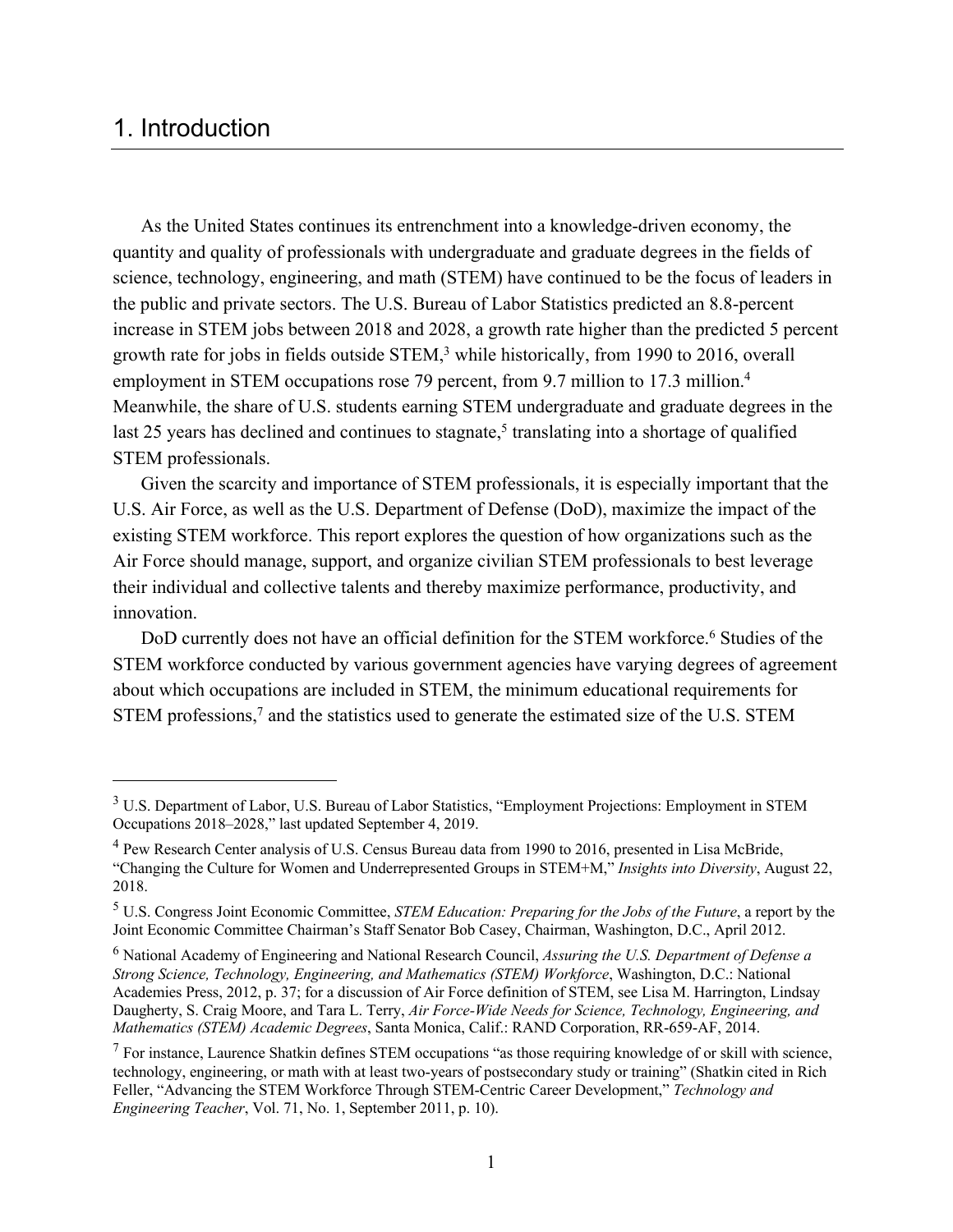workforce.8 For the purposes of this report, *STEM* broadly refers to technical jobs in the fields of science, technology, engineering, and mathematics. Professions include engineers, mathematicians, computer scientists and cybersecurity specialists, data scientists, and life and physical scientists.9 We define the *STEM workforce* as made up of individuals who hold at least a bachelor's degree in one of the STEM fields and are employed in a STEM job. Although the characteristics of the STEM workforce presented in this report are likely to be equally applicable to those STEM workers who hold only a STEM college degree or less,<sup>10</sup> we hope our findings will assist the Air Force's and DoD's efforts to stimulate the productivity of STEM workers who hold a STEM graduate degree for the following two reasons:

- On average, about 30 percent of DoD's civilian STEM workforce have graduate degrees (of which 5 percent are doctoral degrees).<sup>11</sup> DoD and the Air Force are experiencing difficulties in hiring at doctoral level, and there is a supply shortage in extremely specialized areas that need to be filled by STEM graduates with advanced degrees.<sup>12</sup>
- The rising profile of advanced technologies such as artificial intelligence and autonomous systems in the context of an increasingly competitive security environment raises the importance of both quantity and quality in STEM hiring, with graduate degree holders sharpening DoD's competitive edge in a highly specialized technological environment.

We consider that STEM workers represent a subset in the wider category of *knowledge workers*, who—according to management consultant and academic Peter Drucker—are "specialists who direct and discipline their own performance through organized feedback from colleagues, customers, and headquarters."13 With the emergence in the 1980s of a new economic-development paradigm—knowledge economy—the emphasis shifted to "the role of knowledge creation and distribution as the primary driver in the process of economic growth."14 Knowledge workers represent the main value creators in the knowledge economy. Together with

<sup>8</sup> For a more detailed discussion, see National Academy of Engineering and National Research Council, 2012, p. 37, and Yi Xue and Richard C. Larson, "STEM Crisis or STEM Surplus: Yes and Yes," *Monthly Labor Review*, Vol. 138, May 2015.

<sup>9</sup> Dennis Vilorio, "STEM 101: Intro to Tomorrow's Jobs," *Occupational Outlook Quarterly*, Spring 2014, pp. 2–12.

<sup>&</sup>lt;sup>10</sup> According to data provided by the Defense Manpower Data Center, between 2001 and 2011, approximately 23 percent of the DoD STEM workforce had less than a bachelor's degree, primarily reflecting a high percentage of computer scientists and mathematical scientists with no bachelor's degree. For details, see National Academy of Engineering and National Research Council, 2012, pp. 52–54.

<sup>&</sup>lt;sup>11</sup> National Academy of Engineering and National Research Council, 2012, p. 54.

<sup>&</sup>lt;sup>12</sup> National Academy of Engineering and National Research Council, 2012; Harrington et al., 2014; Timothy Coffey, "Building the S&E Workforce for 2040: Challenges Facing the Department of Defense," Washington, D.C.: Center for Technology and National Security Policy, National Defense University, July 2008; Xue and Larson, 2015.

<sup>13</sup> Peter F. Drucker, "The Coming of the New Organization," *Harvard Business Review*, January 1988, p. 45.

<sup>&</sup>lt;sup>14</sup> Richard G. Harris, "The Knowledge-Based Economy: Intellectual Origins and New Economic Perspectives," *International Journal of Management Reviews*, Vol. 3, No. 1, March 2001, p. 21.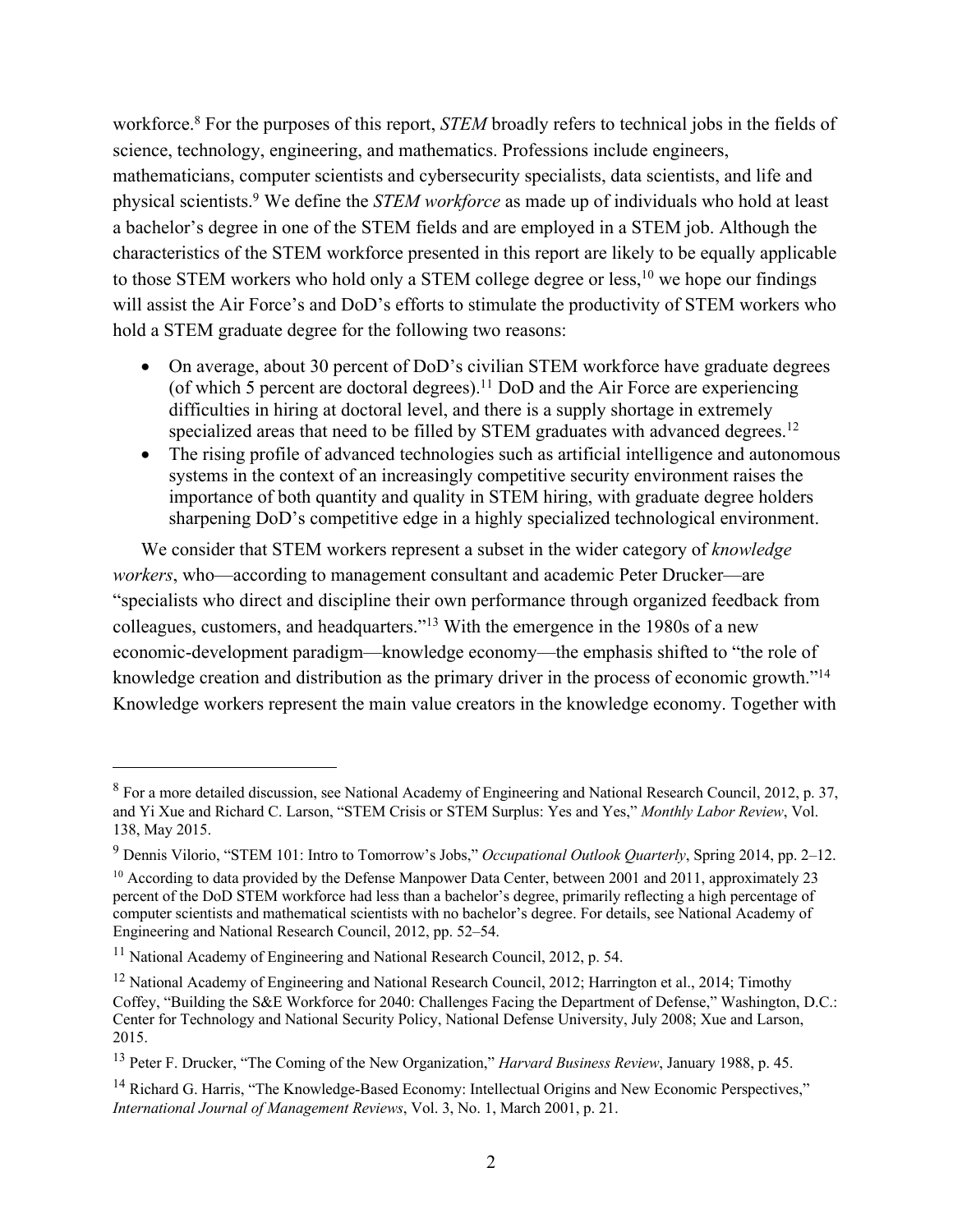other white-collar workers and professionals—such as lawyers and academics—STEM workers represent one of the major components of the knowledge workforce.

Because STEM workers represent a subcategory of knowledge workers, many of the findings from the literature on the characteristics of the knowledge workforce are generalizable to this narrower subcategory that is the STEM workforce.<sup>15</sup> Using a similar logic and given the prevailing inconsistencies in the literature about the level of education of those in the STEM workforce,<sup>16</sup> we consider that the findings of broader studies that include STEM bachelor's degree holders or less are likely to be generalizable to the narrower category of STEM workers with postgraduate degrees. Therefore, unless specified otherwise, we use the terms *STEM workforce*, *STEM professionals*, and *STEM workers* interchangeably to refer to individuals who hold at least a bachelor's degree in one of the STEM fields and are employed in a STEM job.

## Background: The Knowledge-Based Economy and the Organization of **Work**

Since the late 1980s, economies throughout the world in general and in the United States specifically have started to transition away from the manufacturing business model that prevailed during the 19th and most of the 20th centuries to a knowledge-based business model. According to Drucker, two of the factors driving the transformation were advanced information technology and the need for industry to innovate and become more entrepreneurial.<sup>17</sup> Similarly, for military organizations, these factors, together with the need to successfully face the challenge of nearpeer competitors such as China and Russia,18 had an impact on the Air Force's need to better integrate knowledge workers in general and STEM workers specifically and incorporate knowledge-based practices within the organization.

The challenge of the task is not insignificant. The Air Force—a military organization—is an archetypal command-and-control entity, with a decades-long mission and organizational culture closely tied to a hierarchical command structure. The military command-and-control organization has actually inspired, in the last century, the organization of businesses and the second evolution of business organizations.<sup>19</sup> As Drucker observed, the move to a knowledgebased organization represented the driver behind a third evolutionary phase in the structure of organizations. However, military organizations such as the Air Force have largely remained

<sup>15</sup> Furthermore, many of the sources used in this report use interchangeably the term *knowledge workers* when referring to engineers, R&D scientists, and others in technical occupations.

<sup>&</sup>lt;sup>16</sup> Some studies focus exclusively on STEM graduates while others also include bachelor's degree holders and nondegree holders as part of the STEM workforce.

<sup>17</sup> Drucker, 1988, pp. 45–46.

<sup>18</sup> The White House, *The National Security Strategy of the United States of America*, Washington, D.C., December 2017, p. 2.

<sup>19</sup> Drucker, 1988, p. 45.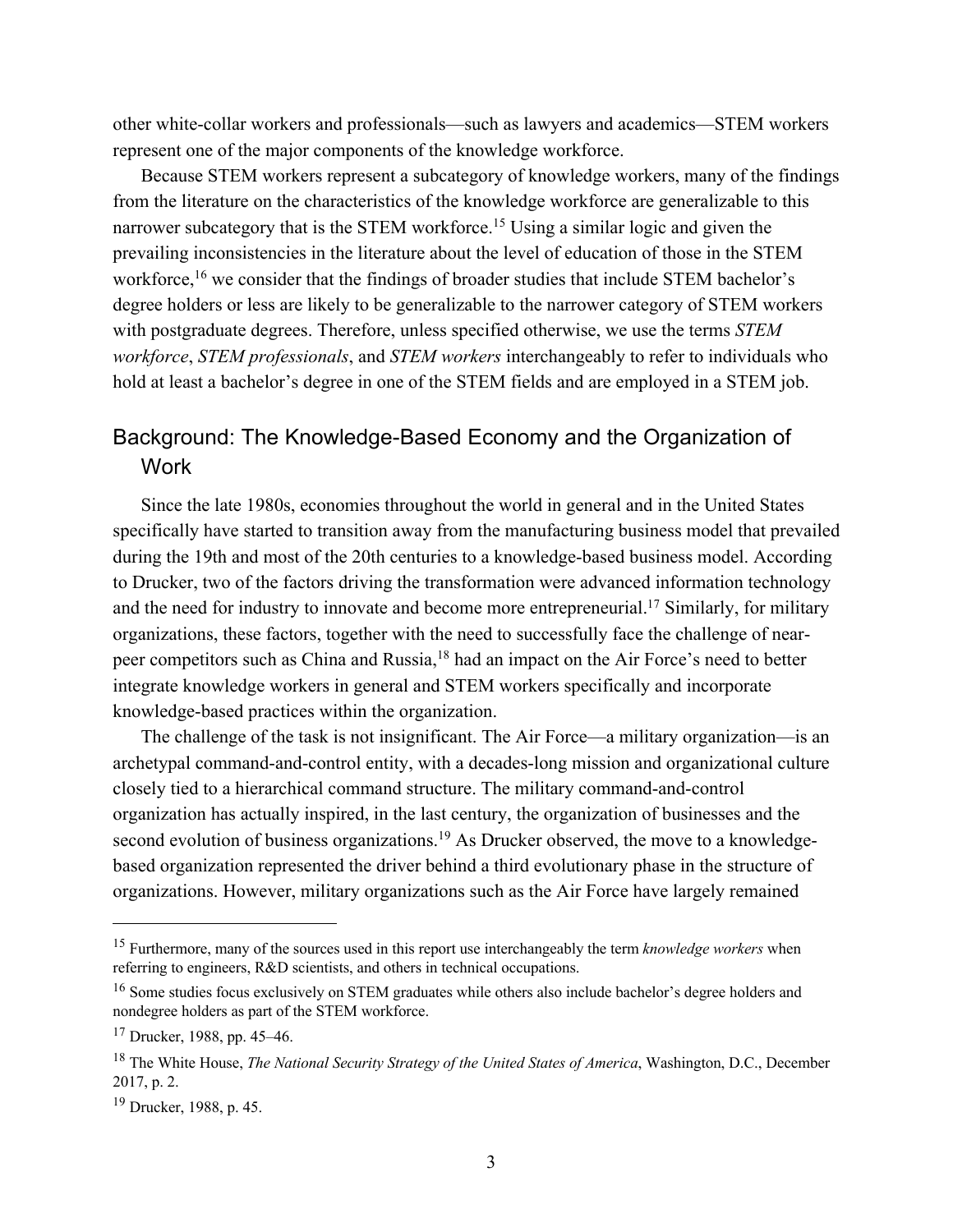organized along highly hierarchical and bureaucratic lines, often lacking the agility of flat, highly reactive, and innovative tech organizations. Hierarchical organizations' lack of agility makes it difficult for most of them to compete successfully in the knowledge-based and rapid-innovation culture of the 21st century.<sup>20</sup>

According to Drucker, the first evolution took place between 1895 and 1905 in the context of the industrial revolution, as ownership and management came to be seen as distinct, and management was recognized as work in its own right. The second evolution occurred about two decades later with the appearance of the modern command-and-control organization—largely inspired by military organizations<sup>21</sup>—and its delineations between policy and operations and with the addition of such professional functions as personnel management and budget and finance. With the rapid advancement in information and communication technologies, the third evolution manifested in the move away from this command-and-control structure toward the organization of knowledge specialists.22 In turn, this would create challenges when it came to developing rewards, recognition and career opportunities for knowledge workers, and devising a management structure for an organization of task forces.<sup>23</sup>

From the late 1980s until the present, organizations—including military ones such as the Air Force and DoD—have continued to struggle with realigning their traditional practices and processes to a workforce largely made up of knowledge workers, of which STEM professionals are a subset. Catchphrases linked to efforts to organize STEM professionals are widespread in the media: dual-career tracks, innovation cells, innovation corps. Some of these terms denote approaches rooted in human capital practices, such as *dual career track*, which is a career ladder for scientists and engineers that tracks not to general management but to the most senior scientific and technical roles in the organization. Other terms, such as *innovation cells* or *innovation corps*, denote approaches in how the organization itself is structured to best leverage selected professionals.

In the past three decades, a rich body of scholarly and professional literature has explored the challenges and solutions associated with integrating and leveraging the talents of knowledge workers broadly and of STEM workers specifically. For military organizations, which still find themselves in Drucker's second evolutionary phase of organizational structure, the challenge of optimizing the productivity of their STEM workforce is even more daunting, as it is highly pressing in the existing international security environment.

<sup>&</sup>lt;sup>20</sup> Dongil D. Keum and Kelly E. See, "The Influence of Hierarchy on Idea Generation and Selection in the Innovation Process," *Organization Science*, Vol. 28, No. 4, July 2017, pp. 653–669; Kate Crawford, Helen M. Hasan, Leoni Warne, and Henry Linger, "From Traditional Knowledge Management in Hierarchical Organizations to a Network Centric Paradigm for a Changing World," *Emergence: Complexity and Organization*, Vol. 11, No. 1, 2009, pp. 1–18; Tim Kastelle, "Hierarchy Is Overrated," *Harvard Business Review*, November 20, 2013.

<sup>21</sup> Drucker, 1988, p. 45.

<sup>22</sup> Drucker, 1988, p. 53.

<sup>23</sup> Drucker, 1988, p. 50.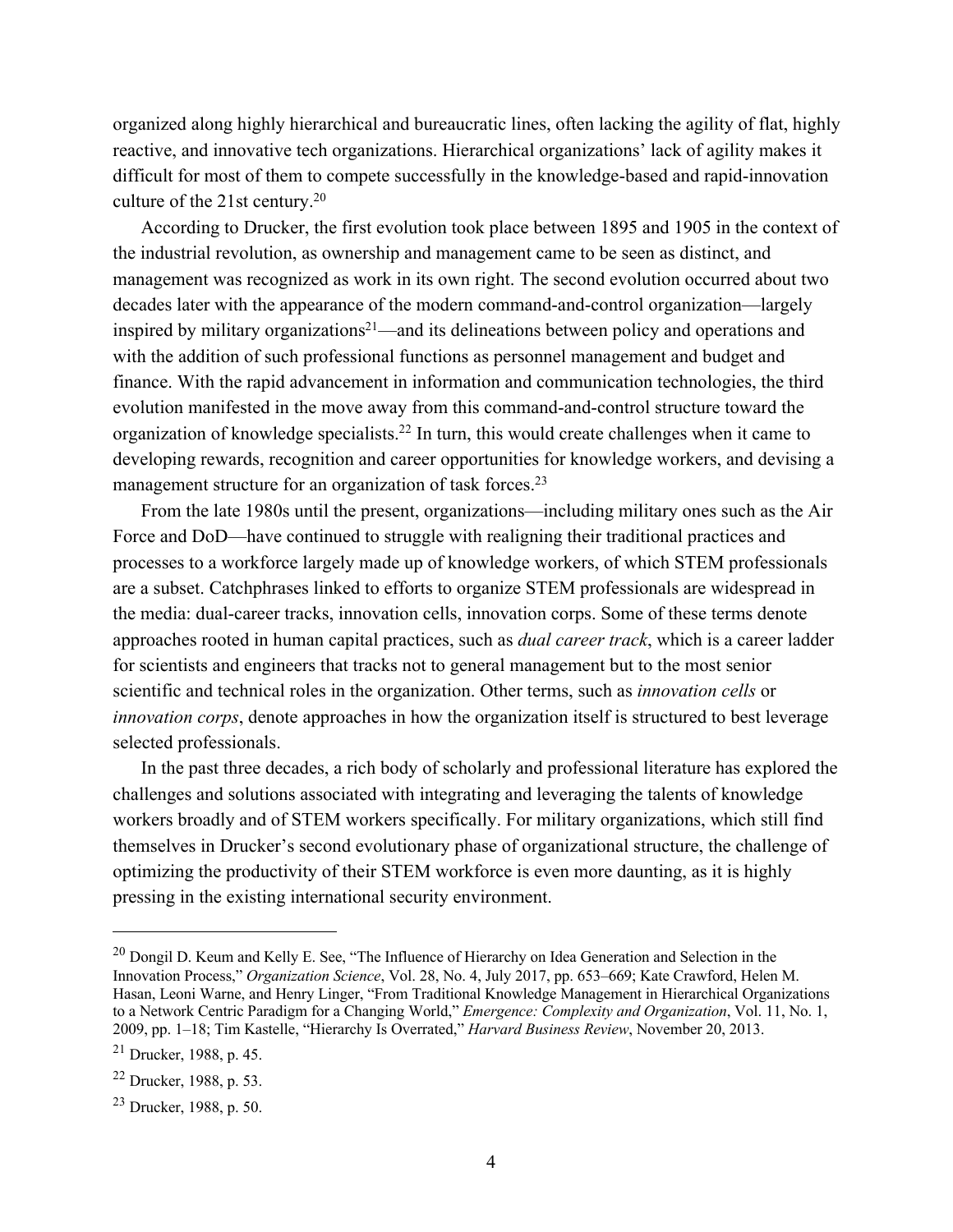#### The STEM Workforce and National Security

U.S. national security relies heavily on STEM research advances. The U.S. military's effectiveness in future conflicts, its ability to protect its citizens, and the U.S. government's broader capacity to carry out basic missions such as humanitarian efforts and science-based activities, all depend heavily on continued advances in the U.S. technology base.<sup>24</sup>

Both DoD and the Air Force have directly experienced a supply shortage of STEM professionals, most significantly in niche, extremely specialized areas in which STEM graduates with advanced degrees are most needed.<sup>25</sup> Xue and Larson revealed that hiring STEM workers with bachelor's degrees is "relatively easy," but shortages persist at the master's and doctorate level.26 DoD has also reported a shortage of STEM workers in certain specialty fields, including cybersecurity and intelligence.<sup>27</sup>

These trends have been confirmed in the annual Industrial Capabilities report issued in March 2018 by DoD's Office of Manufacturing and Industrial Base Policy, which highlighted that aerospace and defense companies "are being faced with a shortage of qualified workers to meet current demands as well as needing to integrate a younger workforce with the 'right skills, aptitude, experience, and interest to step into the jobs vacated by senior-level engineers and skilled technicians' as they exit the workforce."<sup>28</sup>

Gaps in DoD's STEM workforce exist for several reasons. One partial explanation is that defense industry positions involve strict citizenship and security clearance requirements.<sup>29</sup> A second and related explanation is the decline in the share of U.S. citizens earning advanced STEM degrees. For instance, in 2009, U.S. citizens earned only 54 percent of the STEM doctorates awarded in the United States, compared with earning 74 percent of the doctorates awarded in 1985.<sup>30</sup> However, during this time, both the percentage of foreign nationals earning STEM degrees in the United States and the demand for qualified STEM workers have continued to increase. Another explanation is found in the aging of the current DoD STEM workforce. A

<sup>24</sup> National Academy of Engineering and National Research Council, 2012; The White House, *National Security Strategy of the United States (2010)*, Washington, D.C., May 2010.

<sup>&</sup>lt;sup>25</sup> National Academy of Engineering and National Research Council, 2012; Coffey, 2008; Xue and Larson, 2015.

 $26$  Xue and Larson, 2015.

 $27$  National Academy of Engineering and National Research Council, 2012.

<sup>&</sup>lt;sup>28</sup> Office of the Under Secretary of Defense for Acquisition and Sustainment and Office of the Deputy Assistant Secretary of Defense for Manufacturing and Industrial Base Policy, *Report to Congress: Fiscal Year 2017 Annual Industrial Capabilities Report to Congress*, Washington, D.C., March 2018, p. 8. The Emerson *Fourth Annual Survey* also supports these findings; see Emerson, "Emerson Survey: 2 in 5 Americans Believe the STEM Worker Shortage is at Crisis Level," August 21, 2018.

 $^{29}$  National Academy of Engineering and National Research Council, 2012; Xue and Larson, 2015.

<sup>30</sup> U.S. Congress Joint Economic Committee, 2012.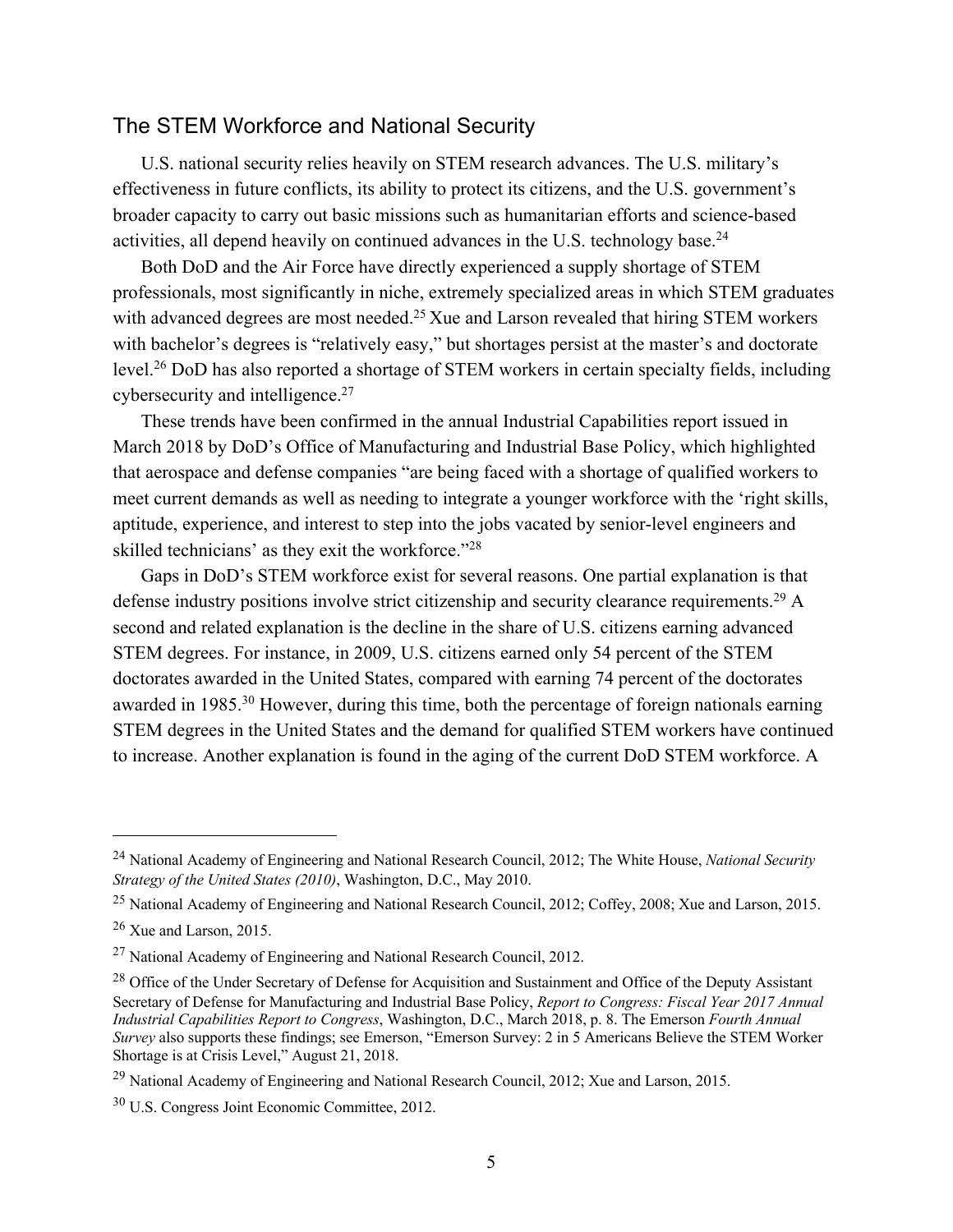growing number of STEM employees with advanced degrees are reaching retirement eligibility.31

Most significantly, the STEM research field—which predominantly includes STEM workers with advanced degrees—is diversifying, with a growing number of companies outside DoD and its contracting community drawing away advanced-degree STEM workers.<sup>32</sup> Moreover, DoD's STEM research budget—a subset of DoD and Air Force budgeted activities—is considerably smaller than it once was, and it can no longer significantly influence the size and skills of the STEM workforce through large-scale hiring.<sup>33</sup>

Recruiting STEM professionals into DoD and retaining them is a clear and documented challenge, and there is substantial effort to improve DoD STEM recruitment and retention. However, this is not the only challenge that DoD faces to ensure access to cutting-edge STEM capabilities. Managing the STEM workforce for maximum effectiveness may be an equally important challenge to securing STEM talent. Creating the conditions that support effective use of STEM professionals is a potentially powerful lever that has been seriously underresearched.

In light of these conditions, the primary focus of this report is on improving performance outcomes, such as increased rate of innovation and collective productivity, of existing civilian STEM employees within organizations such as DoD and the Air Force. Therefore, this report does not present an in-depth discussion of recruiting and retention of STEM employees, even though many of the suggestions we propose would be prime factors to retain STEM workers, as well as to improve their productivity. We also acknowledge that while the focus of the report is on the civilian STEM workforce, some of the findings are likely to be applicable to the activeduty STEM personnel.

The importance of improving the management of the existing STEM workforce was outlined in the 2012 study of the Committee on Science, Technology, Engineering, and Mathematics Workforce Needs for DoD and the U.S. Defense Industrial Base, which concluded that

> [t]he fundamental issue is quality, agility, and skills mix in the DoD STEM workforce. . . . Less-than-effective management of the DoD's STEM workforce inhibits recruiting and retention by limiting career growth, underutilizing employee skills, and constraining the available pool of talent.<sup>34</sup>

<sup>&</sup>lt;sup>31</sup> National Academy of Engineering and National Research Council, 2012.

<sup>&</sup>lt;sup>32</sup> National Academy of Engineering and National Research Council, 2012; Xue and Larson, 2015; U.S. Congress Joint Economic Committee, 2012.

<sup>&</sup>lt;sup>33</sup> National Academy of Engineering and National Research Council, 2012. It is worth noting, however, that under President Trump's fiscal year 2019 budget request, the level of spending on DoD's Research, Development, Test, and Evaluation (RDT&E) accounts was to be increased to \$90 billion and return "to the post–Cold War peak last seen almost a decade ago." See Will Thomas, "FY19 Budget Request: Defense S&T Stable as DOD Focuses on Technology Transition," *American Institute of Physics*, No. 20, February 23, 2018.

<sup>&</sup>lt;sup>34</sup> National Academy of Engineering and National Research Council, 2012, p. 115.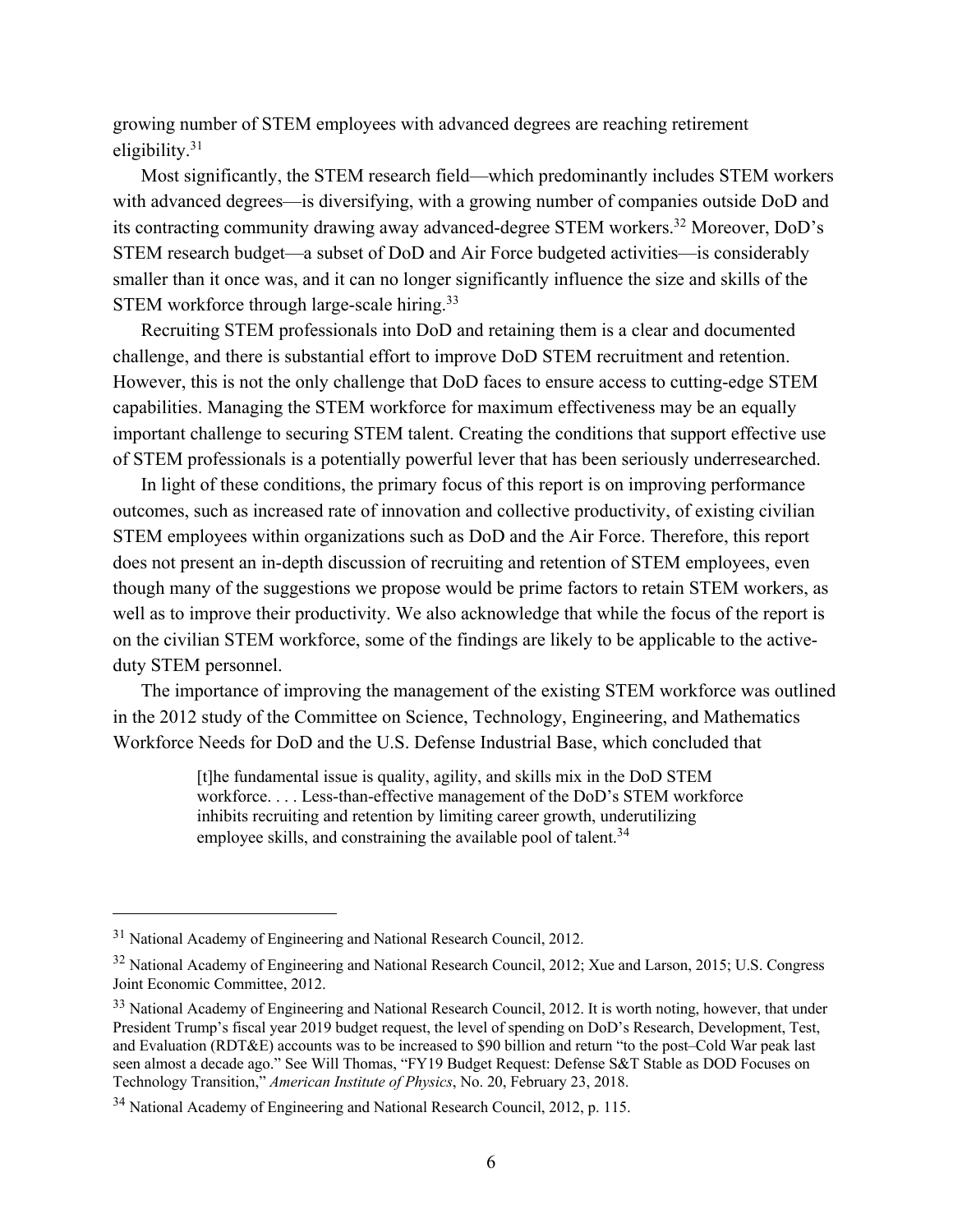Managing an organization's STEM workforce and optimizing its productivity are considered some of the greatest challenges for organization leadership.<sup>35</sup> Organizations struggle to support and manage STEM workers, who have unique motivations and needs born out of the focused intellectual and innovative processes in which they engage as part of their professional obligations. In typical command-and-control organizations such as the Air Force and DoD, the adoption of structural changes such as those currently being used in progressive high-tech firms are likely to optimize the motivation and productivity of STEM workers,<sup>36</sup> who belong to the most recent wave of the knowledge-workforce. The organization's structure and culture greatly affect the optimization of STEM workers' motivation, productivity, and innovation.<sup>37</sup>

#### Report Objectives

The purpose of this report is to examine and summarize findings from the scholarly and professional literature related to optimizing the effectiveness and productivity of professionals engaged in STEM occupations and careers. We are particularly interested in approaches that could maximize organizational outcomes of civilian STEM workforces in national security organizations, such as the Air Force. Furthermore, we argue that the findings of our report have wider implications beyond the Air Force and the civilian side and are more broadly applicable to the STEM workforce across DoD.

#### Organization of This Report

In this report, we examine the optimization of the STEM workforce from three perspectives. First, in Chapter Two, we present findings related to characteristics of the knowledge work itself, looking at how work can be best aligned with the needs and motivations common to STEM professionals. Chapter Three concerns human capital functions such as development, compensation, career planning, and performance management and how they can optimize STEM worker productivity. Chapter Four focuses on the structure of the organization itself, including stand-alone entities such as innovation cells, which have recently become a popular structure to stimulate innovation. The report concludes with recommendations and a summary of findings.

<sup>&</sup>lt;sup>35</sup> Drucker, 1988; Jetta Frost, Margit Osterloh, and Antoinette Weibel, "Governing Knowledge Work: Transactional and Transformational Solutions," *Organizational Dynamics*, Vol. 39, No. 2, 2010, pp. 126–136.

<sup>36</sup> Frost, Osterloh, and Weibel, 2010.

<sup>&</sup>lt;sup>37</sup> For a discussion of the relationship between structure and culture, and innovation, see Mark Ramsey and N. Barkhuizen, "Organisational Design Elements and Competencies for Optimising the Expertise of Knowledge Workers in a Shared Services Centre*,*" *South African Journal of Human Resource Management*, Vol. 9, No. 1, 2011, pp. 158–172.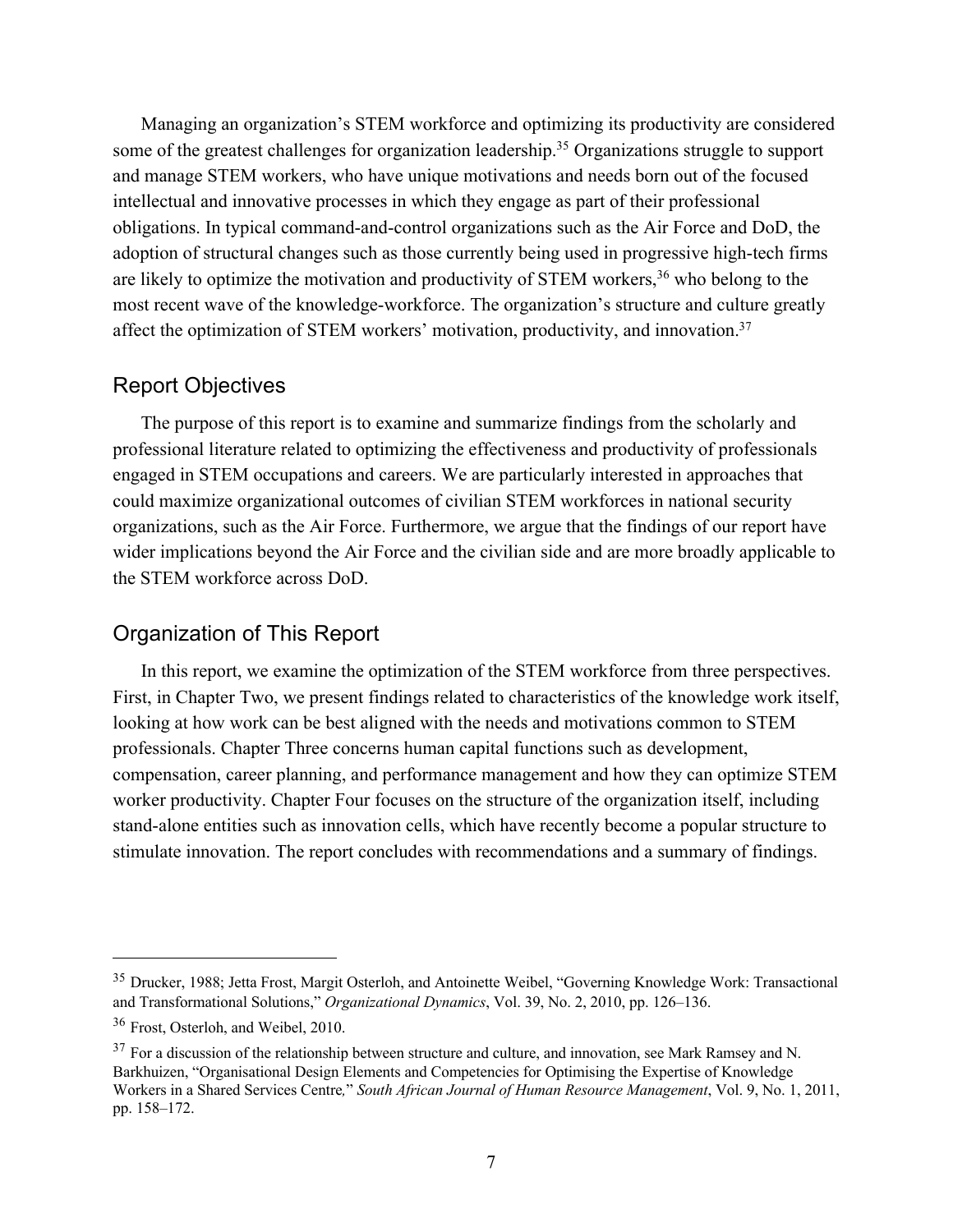## 2. Optimizing the Alignment Between Work and STEM ProfessionalCharacteristics

Prior research has identified qualities of STEM work and the priorities of workers who are drawn to STEM fields that should be considered when developing and maintaining a STEM workforce: autonomy of STEM employees in selecting and managing their work, collaboration with specialists having complementary knowledge, focus on substantive work rather than management or administrative tasks, and flexible work arrangements (FWAs).<sup>38</sup> Compared with administrative or support workers, who can perform their work and are most productive in a structured, predictable (or routine) environment, STEM workers are more likely to thrive in a work environment that encourages creativity and innovation and allows them the mental space to experiment with new ideas or new ways of combining existing ones. Focused intellectual processes and the production of innovative ideas are at the core of STEM professionals' work activities. However, such intellectual and creative processes are unlikely to occur on-demand within a preset work schedule (Monday–Friday, 9:00 a.m.–5:00 p.m.), with many STEM researchers and scientists spending long hours in the laboratory and focused on their research and on conducting new experiments.

Knowing the characteristics, needs, and expectations of STEM professionals from their work environment helps organizations rethink and redesign the work setting, organizational culture, and climate that maximizes effort and fosters innovation. Building on research that shows that organizational "culture shapes the creation and adoption of new knowledge,"<sup>39</sup> it can be argued that aligning the work and the organization's culture and climate for a better fit with the known traits, attributes, and needs of the STEM professional enhances performance and overall organizational outcomes. Furthermore, acknowledging the individual and professional preferences in terms of culture and environment of women in STEM contributes to the efforts to design organizational policies that attract and retain a diverse pool of talent in STEM fields.<sup>40</sup>

<sup>38</sup> Charles D. Orth III, "The Optimum Climate for Industrial Research," in Norman Kaplan, ed., *Science and Society,* Chicago, Ill.: Rand-McNally, 1965, p. 141.

<sup>&</sup>lt;sup>39</sup> Hayati Abdul Jalal, Paul Toulson, and David Tweed, "Exploring Employee Perceptions of the Relationships Among Knowledge Sharing Capability, Organizational Culture and Knowledge Sharing Success: Their Implications for HRM Practice," *Proceedings of the International Conference on Intellectual Capital, Knowledge Management and Organisational Learning*, January 2011, p. 640.

<sup>&</sup>lt;sup>40</sup> While the authors acknowledge the underrepresentation of racial minorities across STEM occupations, in this report, we focus only on the case of women underrepresentation in STEM as it overlaps with their overall underrepresentation across DoD. That said, the retention of women in STEM occupations represents a dual challenge for the military. For those interested in an analysis of steps and initiatives taken to address the racial/ethnic diversity of DoD's STEM workforce, see Nelson Lim, Abigail Haddad, Dwayne M. Butler, and Kate Giglio, *First*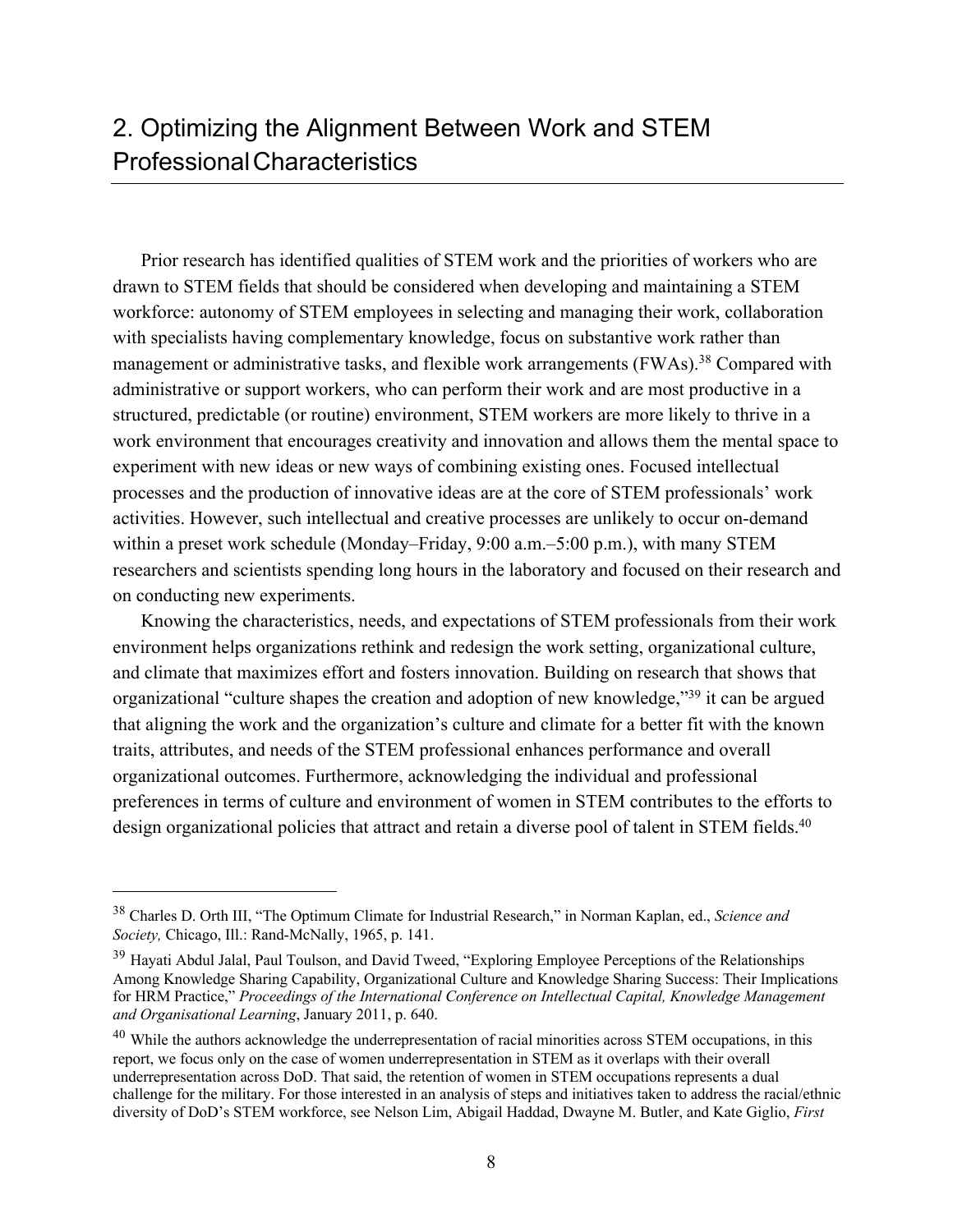#### Organizational Culture and Climate

Organizational culture and climate are two distinct but closely related factors that influence the creativity and productivity of highly skilled workers such as STEM employees.<sup>41</sup> Charles Glisson contends that

> [c]urrent empirically based models of organizational innovation and effectiveness transcend the mechanistic models of a century ago and many emphasize that innovation and effectiveness are as much about creating the appropriate organizational social context as about implementing the latest technology. The idea that an organization's social context is associated with innovation and effectiveness is accepted by many organizational leaders and two distinct dimensions of social context—organizational culture and climate—are mentioned often as the key factors that determine an organization's performance in a wide range of areas.<sup>42</sup>

Hence, by internally nurturing an organizational culture and climate that take into account the particular work characteristics of STEM—autonomy, collaboration, focus on substantive work, and FWAs—an organization is more likely to promote creativity, innovation, and productivity across its STEM workforce.

*Organizational culture* and *climate* are concepts that have been debated extensively in the literature.<sup>43</sup> In the 1930s, Kurt Lewin referred to organizational climate as "the psychological impact of the work environment on employees' sense of well-being, motivation, behavior, and performance."<sup>44</sup> In the late 1970s and early 1980s,<sup>45</sup> "the shared behavioral norms, values, and expectations within an organization<sup>346</sup> emerged to represent the organization's culture, which was a distinct concept from organizational climate.<sup>47</sup> On one hand, climate represents the workforce's shared perception of how the work environment psychologically impacts their well-

*Steps Toward Improving DoD STEM Workforce Diversity*, Santa Monica, Calif.: RAND Corporation, RR-329-OSD, 2013.

<sup>&</sup>lt;sup>41</sup> Angelika Trübswetter, Karen Genz, Katharina Hochfeld, and Martina Schraudner, "Corporate Culture Matters— What Kinds of Workplaces Appeal to Highly Skilled Engineers?" *International Journal of Gender, Science and Technology*, Vol. 8, No. 1, 2016, pp. 46–66.

<sup>42</sup> Charles Glisson, "The Role of Organizational Culture and Climate in Innovation and Effectiveness," *Human Service Organizations: Management, Leadership and Governance*, Vol. 39, No. 4, 2015, pp. 245–250.

<sup>43</sup> Glisson, 2015.

<sup>44</sup> Kurt Lewin (1939) cited in Glisson, 2015.

<sup>&</sup>lt;sup>45</sup> Daniel R. Denison, "What Is the Difference Between Organizational Culture and Organizational Climate? A Native's Point of View on a Decade of Paradigm Wars," *Academy of Management Review,* Vol. 21, No. 3, July 1996, p. 619.

<sup>46</sup> Handy (1976) and Pettigrew (1979) cited in Glisson, 2015.

 $47$  For additional definitions and discussions of the difference between organizational culture and climate, see Benjamin Schneider, Sarah K. Gunnarson, and Kathryn Niles-Jolly, "Creating the Climate and Culture of Success," *Organizational Dynamics*, Vol. 23, No. 1, Summer 1994, pp. 17–29; Denison, 1996; and Dov Zohar and David A. Hofmann, "Organizational Culture and Climate," in Steve W. J. Kozlowski, ed., *Oxford Handbook of Industrial and Organizational Psychology*, Vol. I, New York, N.Y.: Oxford University Press, 2012.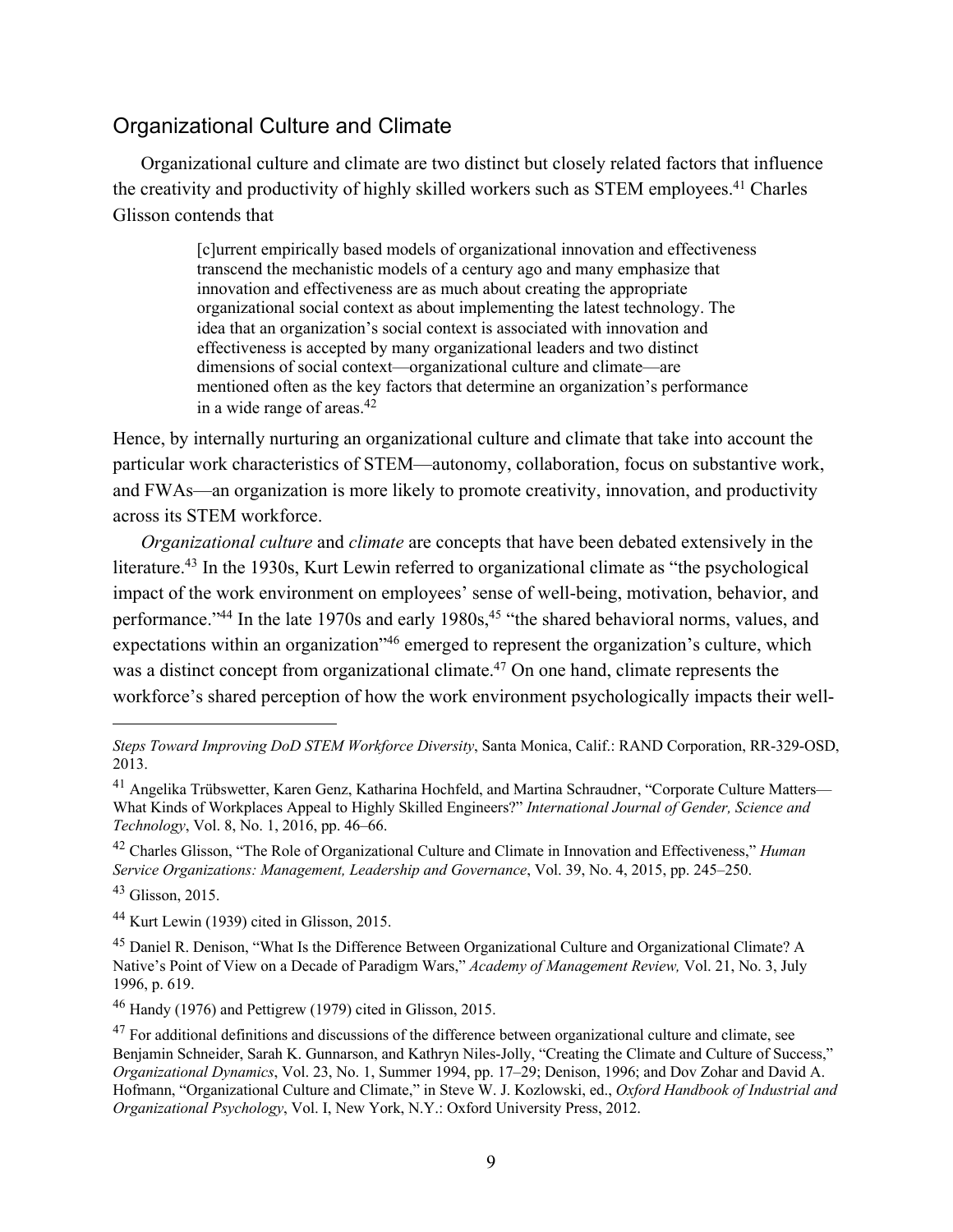being and ability to perform in the workplace; on the other hand, culture focuses on how the organization's norms and expectations drive the manner in which the workforce engages with their everyday work.48 Together, culture and climate address the organization's norms, how workers engage with the work, and the psychological impact of the work environment on workers.

Newton Margulies and Anthony Raia have identified various characteristics that STEM workers value in terms of organizational culture and climate, such as the organization's ability to provide "challenging and stimulating work assignments," "on-the-job colleague interaction . . . through both the formal task arrangements and informal discussions," "openness of communications," and "the extent to which flexible team effort is employed, and the autonomy of the individual scientist or engineer."49

Research conducted by Trübswetter et al. yielded similar findings, with highly skilled engineers describing their optimal organizational culture as "flexible, prioritizing work-life balance, employee-centered, empowering, and multi-cultural" and especially giving the employees "autonomy to determine when, where, and how they will work, including how they will distribute work among themselves."<sup>50</sup>

Organizational culture also influences knowledge sharing.<sup>51</sup> An organizational culture that encourages cooperation and informal meetings among employees facilitates knowledge sharing. Improvements in communication, cooperation, and the sharing of knowledge ultimately foster innovation, among other positive effects benefiting the organization, such as improved customer service and voluntarism.<sup>52</sup> Maxine Robertson and Jacky Swan found that STEM workers demanded high levels of autonomy and that an organizational culture that embraced "ambiguity"—defined as "a consensus that there would be no consensus"—provided the highskilled workforce with the autonomy and flexibility they required to excel at their job.<sup>53</sup>

Hence, an organizational culture and climate that support STEM workers' autonomy, collaboration, focus on substantive work, and FWAs are more likely to attract and retain STEM employees and stimulate their innovative abilities and productivity. In the following subsections, we will turn to each of the four characteristics—autonomy, collaboration, focus on substantive work, and FWAs—and discuss how each of them contributes to stimulating innovation and productivity across the STEM workforce.

<sup>48</sup> Glisson, 2015; see also Trübswetter et al., 2016, p. 49.

<sup>49</sup> Newton Marguiles and Anthony P. Raia, "Scientists, Engineers, and Technological Obsolescence," *California Management Review*, Vol. 10, No. 2, December 1, 1967, pp. 44–46.

<sup>50</sup> Trübswetter et al., 2016, p. 52.

<sup>51</sup> Andrawina et al., 2008, and Kim and Lee, 2006, cited in Jalal, Toulson, and Tweed, 2011.

<sup>52</sup> Schneider, Gunnarson, and Niles-Jolly, 1994.

<sup>53</sup> Maxine Robertson and Jacky Swan, "'Control–What Control?' Culture and Ambiguity Within a Knowledge Intensive Firm," *Journal of Management Studies*, Vol. 40, No. 4, June 2003, p. 831.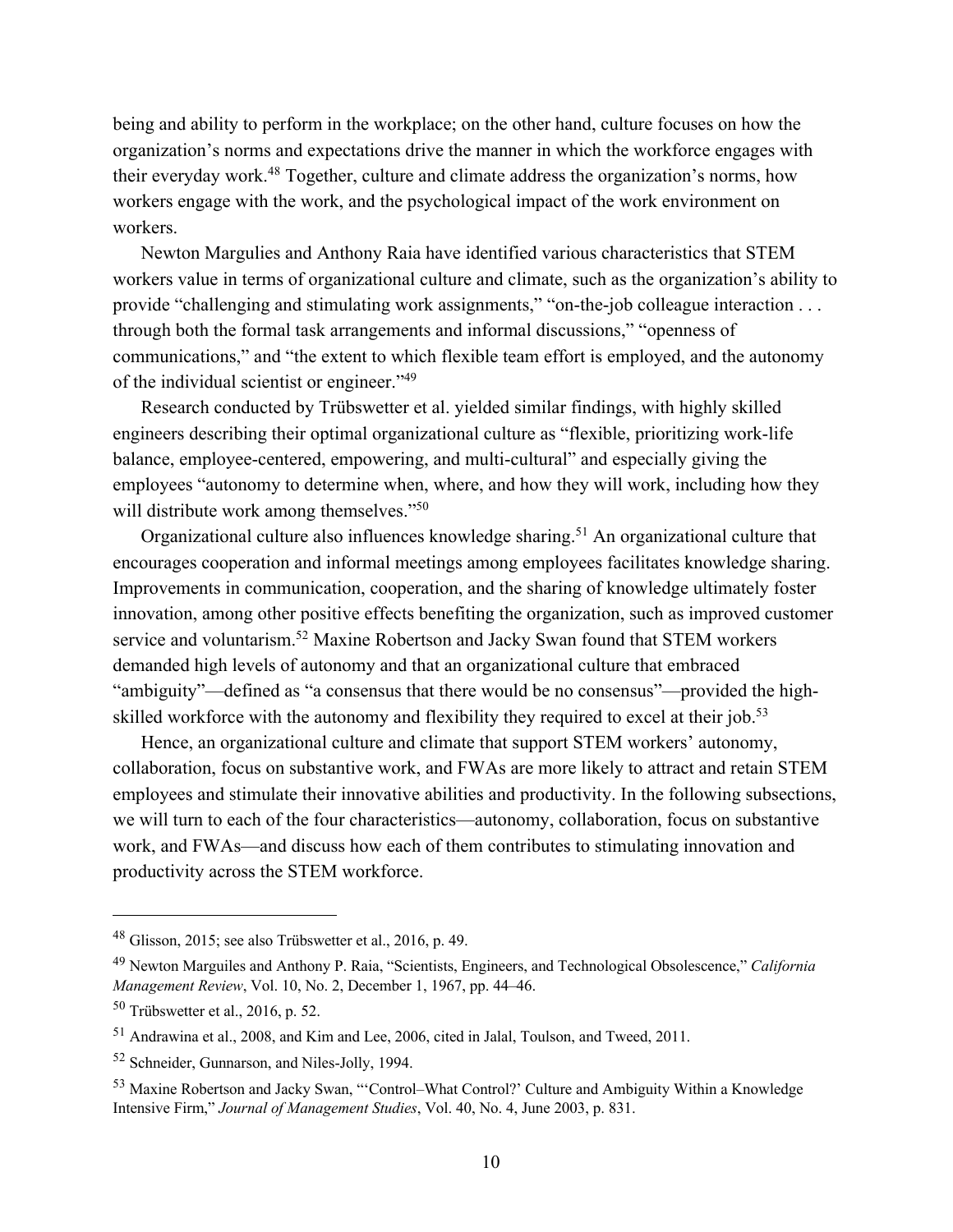#### Autonomy

Although individual differences are always a factor, knowledge workers in general and STEM professionals specifically have a higher need for autonomy.<sup>54</sup> As Drucker stated, "[b]ecause the 'players' in an information-based organization are specialists, they cannot be told how to do their work,"55 and one of the more-notable characteristics of knowledge-based workers is their need for autonomy as related to performing the job itself.

The literature broadly describes different kinds of work autonomy and the relationship between these types of autonomy and employee satisfaction and performance. Lotte Bailyn draws a distinction between *strategic autonomy*, the ability to determine one's own research agenda, and *operational autonomy*, the ability to determine how one conducts his or her own research. Bailyn describes how the level of strategic and operational autonomy is best distributed among employees.<sup>56</sup> Positions with both high operational and high strategic autonomy are most frequently reserved for a few highly experienced employees who are expected to generate practical knowledge of benefit to the organization. Positions with higher strategic autonomy and lower operational autonomy are generally best for lab management or administrators. Most technical professionals that engage in lab work have greater operational autonomy with less strategic autonomy. Unsurprisingly, employees who are at the start of their careers or who are production oriented generally have low strategic and operational autonomy. Over the course of their careers, employees may move into positions with either higher strategic autonomy or higher operational autonomy, depending on their track.57

Similar to Bailyn, Donald Pelz and Frank Andrews focused on two aspects: (1) individual autonomy, which they described as one's ability to determine the goals and objectives of their technical work responsibilities (similar to strategic autonomy) and (2) coordination of situation (corresponding to some parts of operational autonomy), which they described as the amount of central management or coordination with a group or groups required to conduct work.<sup>58</sup> They examined the relationships between autonomy and coordination and their impact on performance and scientific contribution, noting that "from such a statistical analysis one cannot prove whether autonomy precedes and stimulates higher performance, or whether it is a reward given to those

<sup>54</sup> Robertson and Swan, 2003; Peter Ferdinand Drucker, "The New Society of Organizations," *Harvard Business Review*, September–October 1992.

<sup>55</sup> Drucker, 1988.

<sup>56</sup> Lotte Bailyn, "Autonomy in the Industrial R&D Lab," *Human Resource Management*, Vol. 24, No. 2, Summer 1985, pp. 129–146.

<sup>57</sup> Bailyn, 1985.

<sup>58</sup> Donald C. Pelz and Frank M. Andrews, "Autonomy, Coordination, and Stimulation, in Relation to Scientific Achievement," *Behavioral Science*, Vol. 11, No. 2, March 1966, pp. 89–97.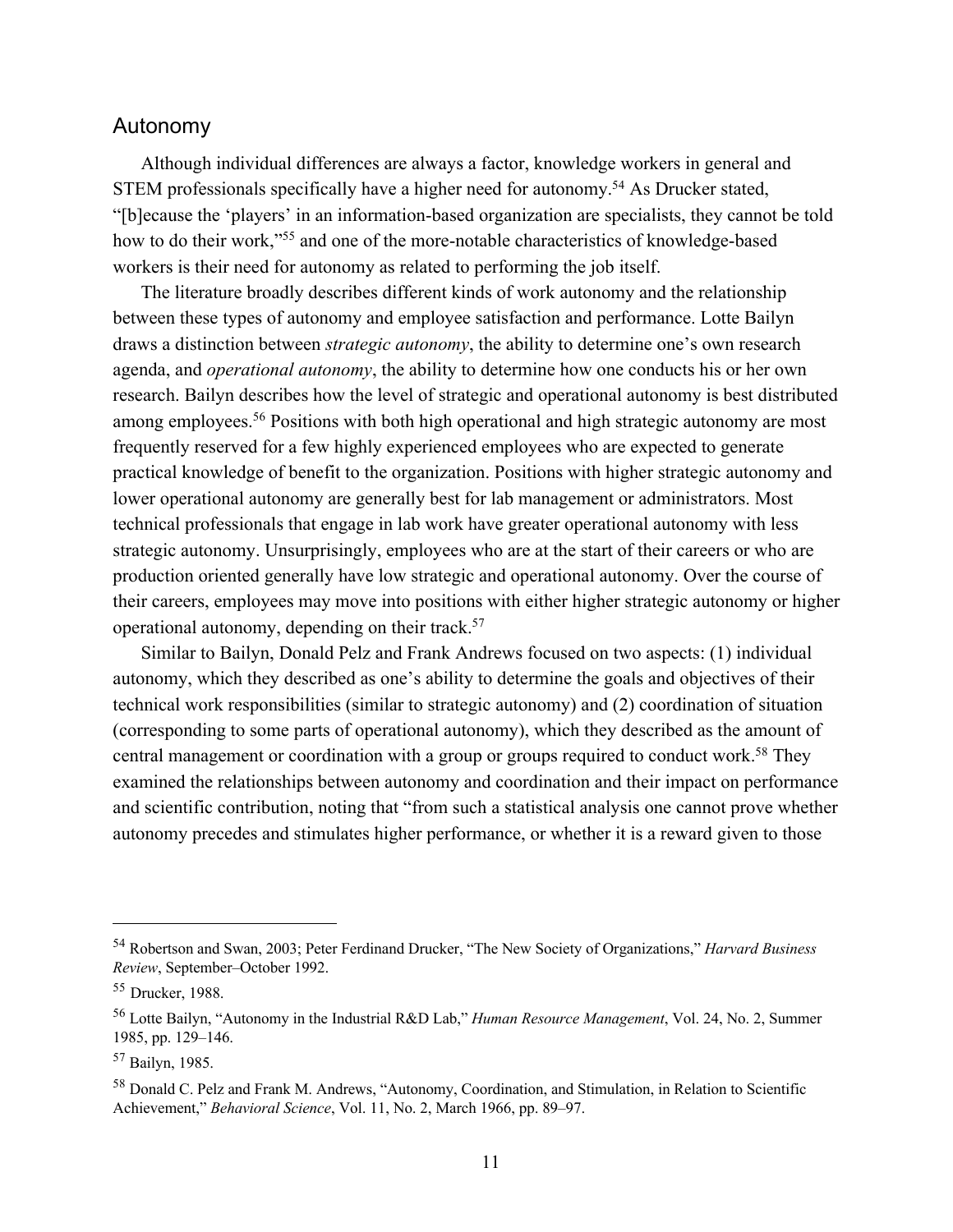who have already achieved." However, they found more support for the first interpretation over the latter.59 They added that

> autonomy appears to have been most beneficial to scientific contribution and organizational usefulness for persons in moderately tight [centrally managed] or mixed situations. As coordination diminished, autonomy may have been not only less helpful to achievement but may have actually hindered it.<sup>60</sup>

Pelz and Andrews posited that this decreased performance by highly autonomous individuals in loosely coordinated environments may be tied to isolation and exclusion of outside stimulation from colleagues, resulting in complacency and overly narrow specialization. They ultimately concluded that, in moderately coordinated situations, high autonomy was associated with high motivation and stimulation from interactions with peers. Furthermore, in these moderately coordinated situations, there was sufficient flexibility to allow motivation and peer interactions to support increased performance.<sup>61</sup>

Frank Harrison came to a similar conclusion: Performance improved in scientists who engaged in setting their own objectives and making decisions.62 Similarly, George Miller concluded that STEM employees were more alienated from their work when working under a directive-supervision style (i.e., supervisor as decisionmaker and limited employee-supervisor interaction), whereas employees under participatory (i.e., joint decisionmaking and increased employee-supervisor interactions) and laissez-faire (i.e., employee as decisionmaker and limited employee-supervisor interaction) were less alienated.<sup>63</sup>

These examples from the literature show that autonomy can be highly motivating. Organizations might consider substituting autonomy for financial compensation as a motivator for knowledge workers because of the personal benefits that knowledge workers derive from making decisions about their own work.<sup>64</sup> Loss of autonomy, on the other hand, may be highly demotivating, as demonstrated in a case study of the effects of reduced autonomy on research and development (R&D) engineers at a global information technology (IT) company.<sup>65</sup> Pauline Gleadle, Damian Hodgson, and John Storey found that when an information technology

<sup>59</sup> Pelz and Andrews, 1966, p. 91.

<sup>60</sup> Pelz and Andrews, 1966, p. 92.

<sup>61</sup> Pelz and Andrews, 1966.

<sup>62</sup> Frank Harrison, "The Management of Scientists: Determinants of Perceived Role Performance," *Academy of Management Journal*, Vol. 17, No. 2, 1974, pp. 234–241.

<sup>63</sup> George A. Miller, "Professionals in Bureaucracy: Alienation Among Industrial Scientists and Engineers," *American Sociological Review*, Vol. 32, No. 5, October 1967, pp. 755–768.

<sup>64</sup> Alfonso Gambardella, Claudio Panico, and Giovanni Valentini, "Strategic Incentives to Human Capital," *Strategic Management Journal*, Vol. 36, No. 1, January 2015, pp. 37–52.

<sup>65</sup> Pauline Gleadle, Damian Hodgson, and John Storey, "'The Ground Beneath My Feet': Projects, Project Management and the Intensified Control of R&D Engineers," *New Technology, Work and Employment*, Vol. 27, No. 3, November 2012, pp. 163–177.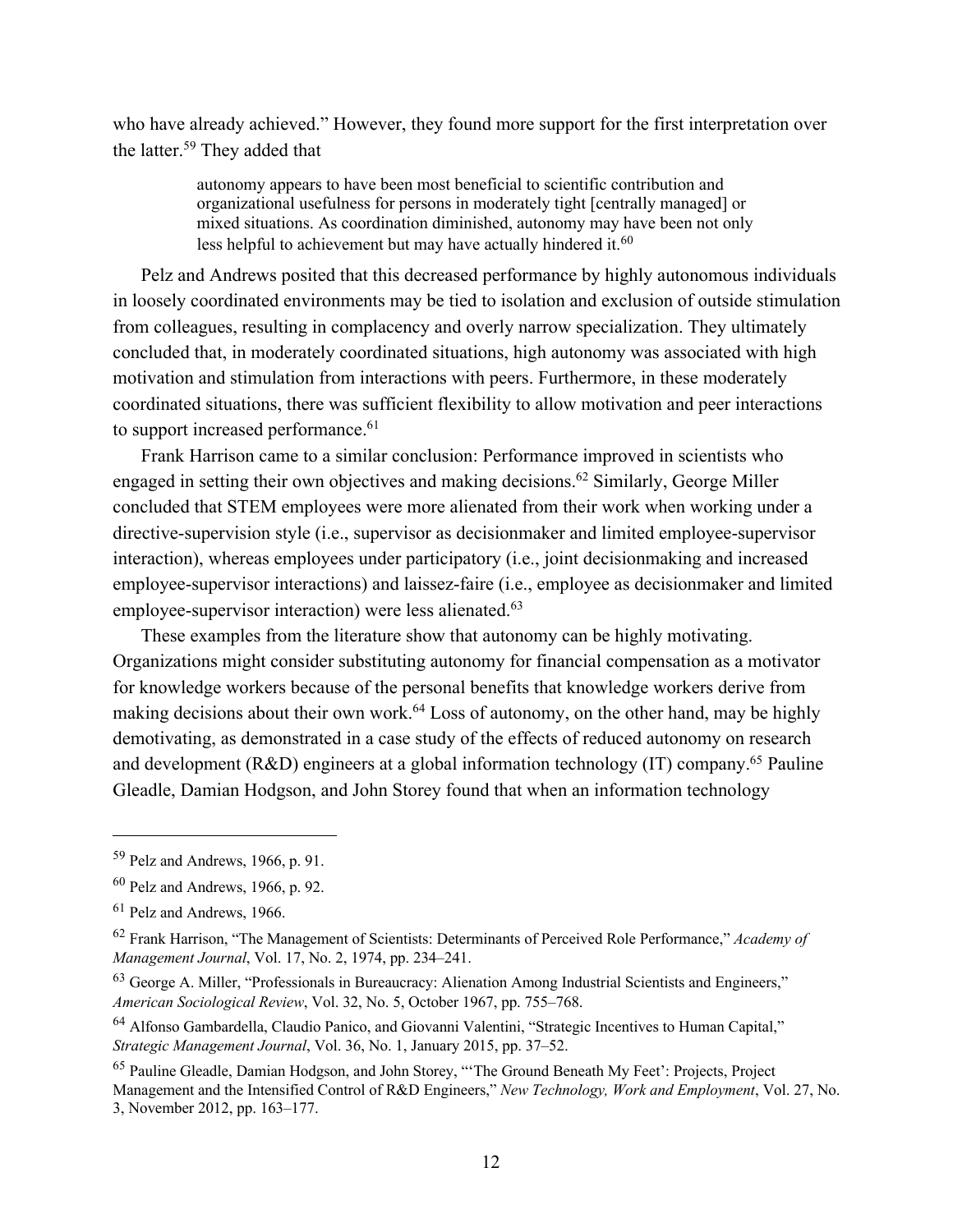company had a change in management, the new management began exerting more centralized control over project- and portfolio-management objectives, frustrating the engineers working on the respective R&D projects. This eroded the previously supported culture that granted autonomy to the engineer experts who were working on various projects. In response, some engineers sought to join management to protect projects from being canceled, while others retreated within their projects or actively resisted the new management.<sup>66</sup> These findings are taken from a single case study, limiting their ability to be generalized across the STEM workforce overall, but they do offer an account of how engineers within one organization responded to their loss of autonomy.

In sum, autonomy comprises two components: (1) authority to select the focus of one's work and (2) authority to manage one's own work processes. Selecting the focus of one's work appears especially important to STEM workers and relates to higher performance. In fact, offering more autonomy in selecting work may motivate STEM professionals, while reducing autonomy may demotivate them. However, for military organizations such as the Air Force, where it might be more difficult for STEM employees to choose the focus of their work, allowing them to have a strong input into projects and autonomy in managing how they complete the work within the permitted security restrictions might represent a compensatory mechanism for the lack of autonomy in selecting work focus in most situations.

#### Collaboration and Work Design

STEM work relies on collaboration as a source of productivity and innovation.<sup>67</sup> As noted earlier, knowledge workers are likely to be productive and intellectually stimulated if they can collaborate with other specialists with complementary knowledge and skills. Collaboration may take the form of an individual consulting with a colleague, team-based projects involving multiple knowledge professionals, or even cross-pollination among multiple project teams. It might involve informal interactions, such as discussions over lunch, or formal activities such as meetings and peer review. Collaboration might occur entirely within an organization or might involve reaching out to external experts.

<sup>66</sup> Gleadle, Hodgson, and Storey, 2012.

<sup>&</sup>lt;sup>67</sup> Giovanni Abramo, Ciriaco A. D'Angelo, and Flavia Di Costa, "Research Collaboration and Productivity: Is There Correlation?" *Higher Education*, Vol. 57, No. 2, 2009, pp. 155–171; Dries Faems, Bart Van Looy, and Koenraad Debackere, "Interorganizational Collaboration and Innovation: Toward a Portfolio Approach," *Journal of Product Innovation Management*, Vol. 22, No. 3, May 2005, pp. 238–250.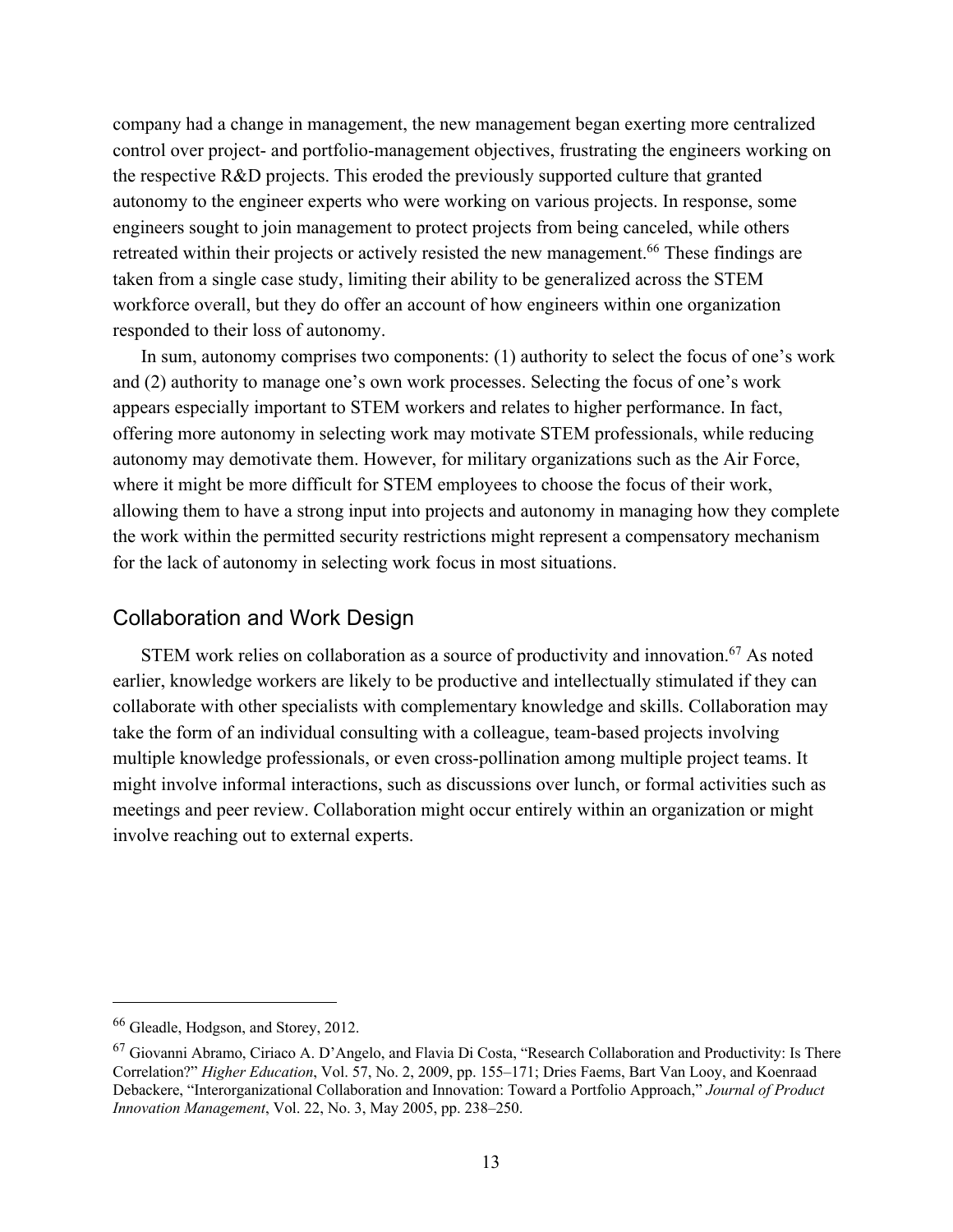#### *STEM Professionals Prioritize Collaboration*

STEM workers, who are a subset of knowledge workers, rely heavily on learning from peers in the workplace.68 STEM workers are usually frustrated when it is difficult for them to identify specific expert knowledge in the organization that would improve their job performance.<sup>69</sup> This is because they view personal relationships as important to transferring knowledge and consider on-the-job problem-solving and colleague interaction as important for their own professional growth.<sup>70</sup> Furthermore, work environments that are conducive to knowledge exchange increase morale, trust, and employee retention.<sup>71</sup>

Margulies and Raia reported that on-the-job colleague interaction is critical to research scientists and engineers. For professional growth, informal personal relationships and formal collaborative efforts were found to be second only to on-the-job problem-solving. Margulies and Raia concluded that "[t]he ease of building and maintaining informal relationships and networks of colleague interactions is seen as a significant characteristic of the organizational environment"<sup>72</sup> and is quintessential for the organization's success.

Marvel et al. have similar findings in their study of corporate entrepreneurship among scientists and engineers. They couple the need for collaboration and work design, finding that "[t]he job has to be structured right, which includes . . . working with other world-class technologists,"73 while the daily interaction in the context of projects with "less-capable people is de-motivating."74

#### *Cross-Team Collaboration*

O'Leary, Mortensen, and Woolley examined the effects of working on multiple teams. Multiple team membership is common and an important factor in most STEM-oriented organizations.75 Across a wide range of industries in both the United States and Europe, survey data report that about 65–95 percent of knowledge workers, including STEM workers, belong to

<sup>68</sup> Tam Yeuk‐Mui May, Marek Korczynski, and Stephen J. Frenkel, "Organizational and Occupational Commitment: Knowledge Workers in Large Corporations," *Journal of Management Studies*, Vol. 39, No. 6, 2002, pp. 775–801.

<sup>69</sup> Ramsey and Barkhuizen, 2011.

<sup>70</sup> Margulies and Raia, 1967.

<sup>71</sup> Ramsey and Barkhuizen, 2011.

<sup>72</sup> Margulies and Raia,1967, p. 44.

<sup>73</sup> Matthew R. Marvel, Abbie Griffin, John Hebda, and Bruce Vojak, "Examining the Technical Corporate Entrepreneurs' Motivation: Voices from the Field," *Entrepreneurship Theory and Practice*, Vol. 31, No. 5, September 2007, p. 762.

<sup>74</sup> Marvel et al., 2007, p. 762.

<sup>75</sup> Michael B. O'Leary, Mark Mortensen, and Anita Woolley, "Multiple Team Membership: A Theoretical Model of Its Effects on Productivity and Learning for Individuals and Teams," *Academy of Management Review*, Vol. 36, No. 3, 2011, pp. 461–478.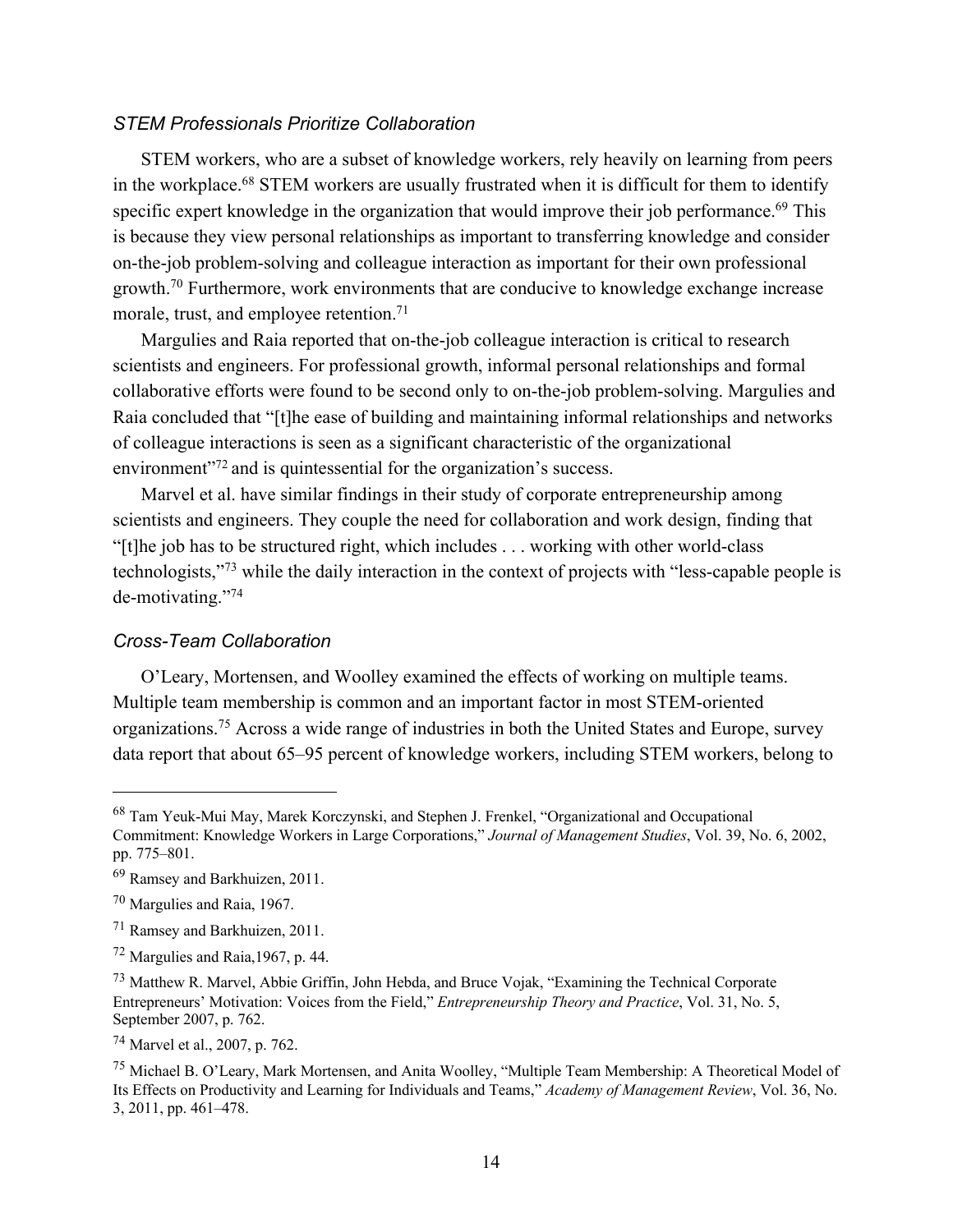multiple project teams. O'Leary, Mortensen, and Woolley proposed a model to help scholars and managers understand which properties of job design are important in maximizing individual and organizational outcomes while mitigating any negative effects.76

Their findings point to two promising properties of job design. First, active coordination of schedules across teams appears to moderate the negative effects of multiple team membership on team productivity and learning. Nonoverlapping deadlines; contiguous blocks of time devoted to each project; and scheduling practices, such as fixed meeting times, are more beneficial. Second, they suggest clearly defining team roles, such as *core member* or *consultant*, so that expectations are set regarding each team member's priorities and meeting attendance.<sup>77</sup>

#### *External Collaboration*

Bruno Cassiman and Reinhilde Veugelers present a comprehensive overview of the literature on the complementarity of internal R&D and external collaboration, making a good case that successful innovation and competitive advantage result from this cross-fertilization.78 Two components appear to be essential to fruitful outcomes from internal-external collaboration: The networks between the two must be well developed, and the internal R&D capability must be strong, because solid internal expertise is required to evaluate and apply external expertise to greatest effect.

External collaboration with other experts in the field often occurs in the context of conferences and annual meetings of professional organizations. According to Robert Hilborn, disciplinary societies and professional organizations "set the norms and expectations for professional work within the disciplines: what counts as research in the discipline, what are the standards for publication, and what professional behaviors are rewarded and recognized by others in the discipline?"79 By participating in outside professional-development activities, such as professional meetings and conferences, STEM professionals also update their disciplinary knowledge and prevent the obsolescence of their skills and knowledge base.<sup>80</sup> Hence, conference and professional meeting participation allow STEM employees to stay current in their fields, and—for those involved in research—to remain visibly active in the research community and maintain their scientific credibility.

<sup>76</sup> O'Leary, Mortensen, and Woolley, 2011.

<sup>77</sup> O'Leary, Mortensen, and Woolley, 2011.

<sup>78</sup> Bruno Cassiman and Reinhilde Veugelers, "In Search of Complementarity in Innovation Strategy: Internal R&D and External Knowledge Acquisition," *Management Science*, Vol. 52, No. 1, January 2006, pp. 68–82.

<sup>79</sup> Robert C. Hilborn, "The Role of Scientific Societies in STEM Faculty Workshops Meeting Overview," *The Role of Scientific Societies in STEM Faculty Workshops: A Report of the May 3, 2012, Meeting*, Washington, D.C.: Council of Scientific Society Presidents, American Chemical Society, 2012, p. 13.

 $80$  Margulies and Raia, 1967, p. 43.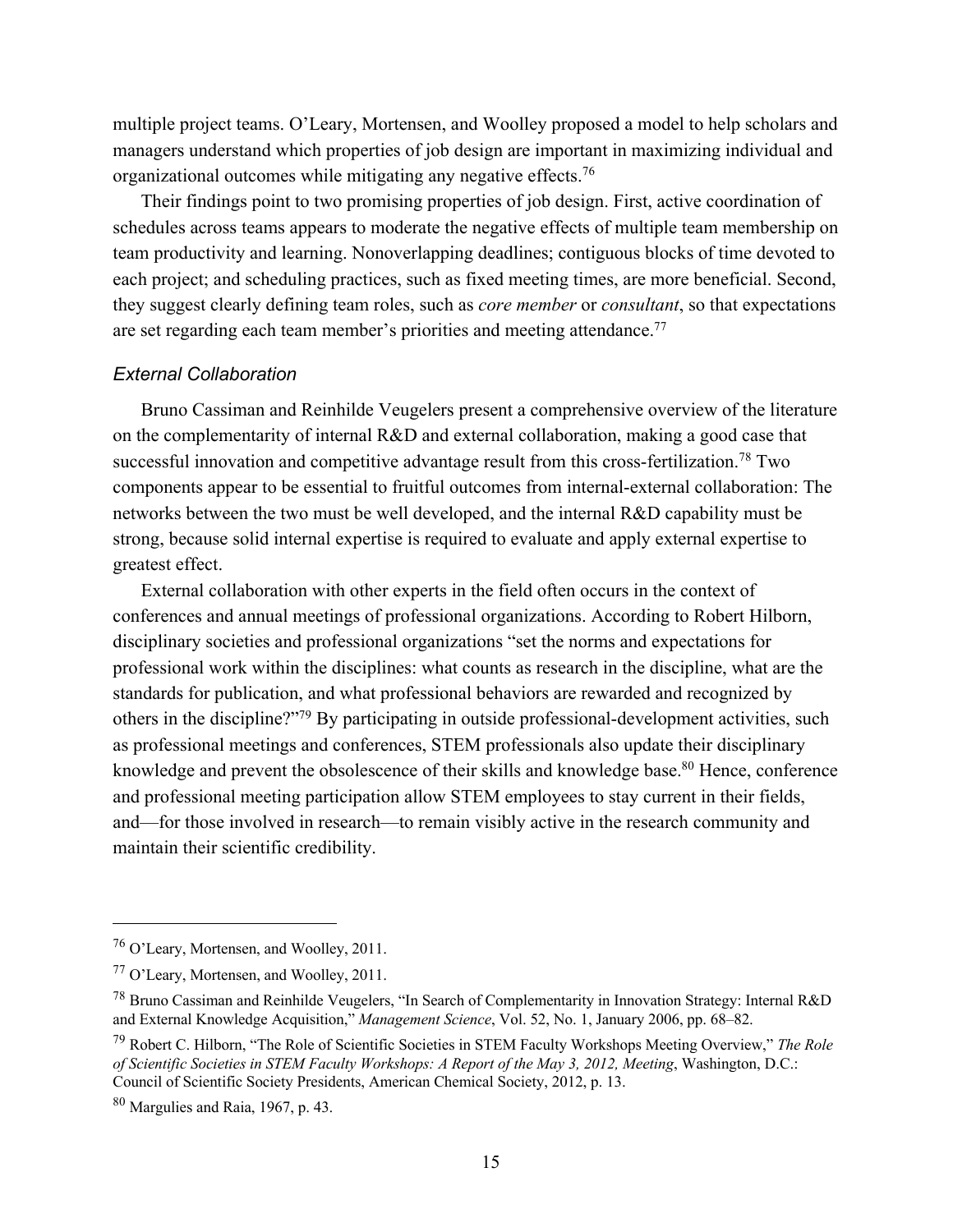While attending such external professional-development events, STEM professionals also have the opportunity to exchange ideas and have their conceptual and empirical approaches validated or refuted by other experts in the field. Although such settings tend to be formal, they help foster both formal and informal interactions and exchanges and contribute to the expansion of the informal networks in which STEM professionals participate. Furthermore, for STEM researchers in particular, repeated formal and informal interactions with peers contribute to building mutual trust, often translating into interpersonal exchanges of resources across organizational boundaries, which are critical to fostering innovation.<sup>81</sup>

These observations and research findings point out that an organization's R&D environment must be intellectually rich, allowing for internal and external opportunities for robust collaboration.

#### Focus on Substantive Work

STEM workers are highly motivated by their daily work, and it is important for them to have responsibilities that they view as challenging and interesting.<sup>82</sup> In an early study on the topic, Charles Orth stated that "scientists and engineers cannot or will not . . . operate at the peak of their creative potential in an atmosphere that puts pressure on them to conform to organizational requirements which they do not understand or believe necessary,"83 such as performing administrative tasks, which they are likely to perceive as intellectually dissatisfying routine work.

Similar findings were revealed in a recent study of STEM industry organizations. STEM workers most frequently cited a need for freedom in terms of time, and that they are highly demotivated when they have to spend their working hours on bureaucratic tasks.<sup>84</sup> Furthermore, James Kochanski and Gerald Ledford cite a "Rewards of Work" study, whose survey results demonstrated that 75 percent of scientific and technical talent reported that the quality of their work responsibilities directly influenced their retention with their current employer. In speaking about this population, they noted that "repetitive, narrow work with little individual discretion repels professionals."85

Along similar lines, Marvel et al. found that it is important for STEM workers to engage in intellectually challenging work and collaborate "on projects that have value to potential

 $81$  Isabelle Bouty, "Interpersonal and Interaction Influences on Informal Resource Exchanges Between R&D Researchers Across Organizational Boundaries," *Academy of Management Journal*, Vol. 43, No. 1, 2000, pp. 50–65.

<sup>82</sup> Marvel et al., 2007; James Kochanski and Gerald Ledford, "'How to Keep Me'—Retaining Technical Professionals," *Research-Technology Management*, Vol. 44, No. 3, May 2001, pp. 31–38.

 $83$  Orth, 1965, p. 141.

<sup>84</sup> Marvel et al., 2007.

<sup>85</sup> Kochanski and Ledford, 2001, p. 34.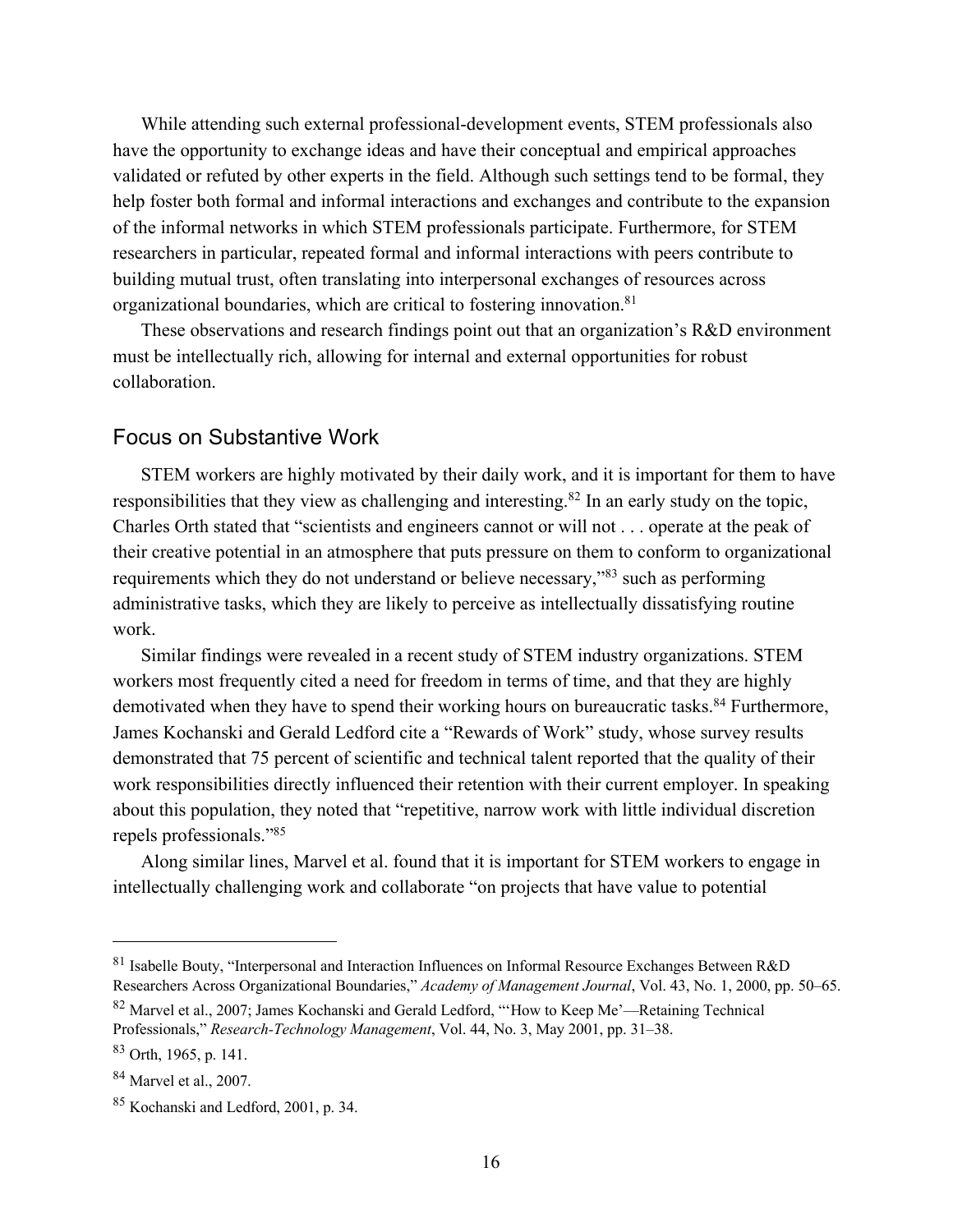customers." Moreover, in the same study, they discovered that the same workers found it demotivating "to work on mundane projects."86

Organizations can help improve STEM workers' motivation and interest in their work by offloading routine and administrative tasks onto lower-skilled specialists. Kochanski and Ledford note that, in an effort to improve retention of R&D professionals, some organizations make

> special efforts to reengineer their R&D jobs to eliminate, automate, or outsource routine tasks, and to make sure that staff have real decision-making rights and work in a collegial atmosphere. Another trend is to make sure that there are ways for staff to change assignments at least as easily as they can change employers, and to reduce the ability of a manager to hold staff in an assignment that they wish to leave.<sup>87</sup>

Kochanski and Ledford's findings encapsulate two of the important job characteristics to optimizing the STEM workforce: elimination of routine tasks and autonomy in choice of work.

#### Flexible Work Arrangements

Flexible work arrangements (FWAs) are most commonly defined as benefits offered by an employer that allow employees varying levels of control over the time during which and the place where work occurs.88 Telecommuting, sometimes referred to as *flexplace*, is a type of FWA that permits employees to work from a location (such as home) other than the organizational facility.89 Flextime gives employees some level of control over the hours during which they work during a day.<sup>90</sup> Some other types of FWAs include compressed workweeks, casual dress, mealtime flex, break arrangements, shift flexibility, seasonal scheduling, and job sharing.<sup>91</sup>

The large body of literature on FWAs indicates that they have considerable potential benefits. From the employee's perspective, FWAs allow for increased perception of autonomy and job

<sup>86</sup> Marvel et al., 2007, p. 762.

<sup>87</sup> Kochanski and Ledford, 2001, p. 37.

<sup>88</sup> Boris B. Baltes, Thomas E. Briggs, Joseph W. Huff, Julie A. Wright, and George A. Neuman, "Flexible and Compressed Workweek Schedules: A Meta-Analysis of Their Effects on Work-Related Criteria," *Journal of Applied Psychology*, Vol. 84, 1999, pp. 496–513; Ravi S. Gajendran and David A. Harrison, "The Good, the Bad, and the Unknown About Telecommuting: Meta-Analysis of Psychological Mediators and Individual Consequences," *Journal of Applied Psychology*, Vol. 92, No. 6, 2007, pp. 1524–1541; Alysa D. Lambert, Janet H. Marler, and Hal G. Gueutal, "Individual Differences: Factors Affecting Employee Utilization of Flexible Work Arrangements," *Journal of Vocational Behavior*, Vol. 73, No. 1, August 2008, pp. 107–117.

<sup>89</sup> Gajendran and Harrison, 2007.

<sup>&</sup>lt;sup>90</sup> Rebecca J. Thompson, Stephanie C. Payne, and Aaron B. Taylor, "Applicant Attraction to Flexible Work Arrangements: Separating the Influence of Flextime and Flexplace," *Journal of Occupational and Organizational Psychology*, Vol. 88, No. 4, December 2015, pp. 726–749.

<sup>91</sup> Society for Human Resource Management, *SHRM Research: Flexible Work Arrangements*, Alexandria, Va., 2015.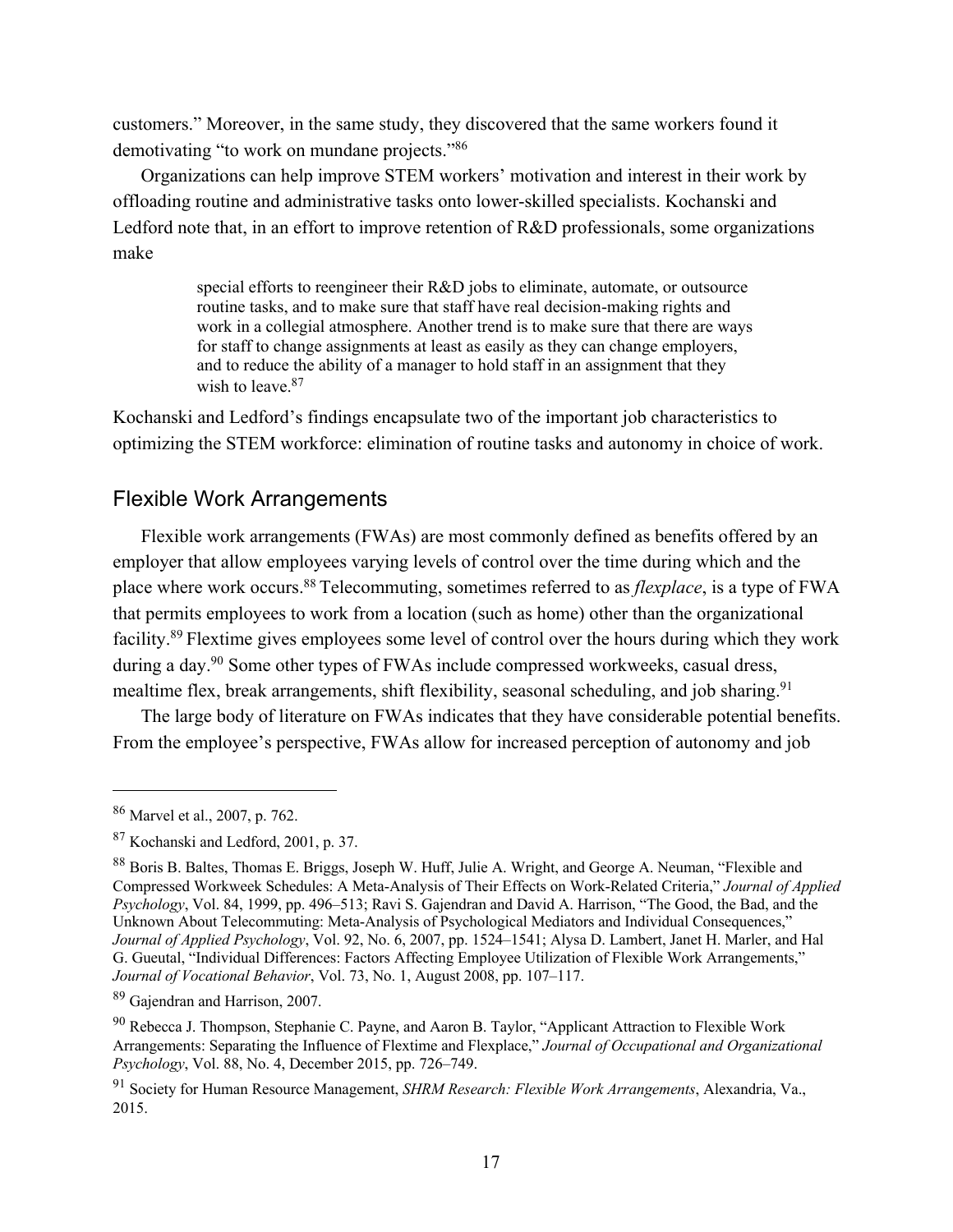satisfaction and decreased work-family conflict, job stress, and transportation costs.<sup>92</sup> From the employer's perspective, FWAs result in increased productivity, applicant attraction and retention, and decreased absenteeism and turnover intentions.<sup>93</sup>

However, regarding FWAs for STEM workers, the results are less clear-cut. In some ways, FWAs seem well suited for the STEM field because of its "need for a higher level of education and development" and "increased autonomy and responsibility" characteristic of typical STEM positions.94 Gladys Hrobowski-Culbreath found that FWAs are good options when workers are able to schedule work that must be completed at the office on days when they do not telecommute and when their colleagues are satisfied with their use of FWAs.<sup>95</sup>

In other ways, however, FWAs are likely to not be a good fit for STEM work. According to Hrobowski-Culbreath, FWAs are ideal for project-based jobs where the main focus is for a worker to complete a task by a deadline with few other constraints.<sup>96</sup> While a lot of STEM work is project based,  $97$  the work is commonly a group effort requiring specific resources that are difficult to access, making both flextime and telecommuting difficult. Furthermore, for the DoD STEM workforce, the need to access classified information or perform lab work in classified locations makes the implementation of FWA challenging, with alternative work arrangements being needed to balance STEM workers' need for FWAs with office or lab presence.

FWAs were found to be beneficial when tasks are clearly defined with settable goals,<sup>98</sup> but work in the STEM field is rarely clearly defined from the beginning. Much of the issue with STEM workers taking advantage of FWAs comes from the common team-oriented aspect of STEM work. Coordinating with team members on nontelecommuting days can be difficult, and a

<sup>&</sup>lt;sup>92</sup> Baltes et al., 1999; Gajendran and Harrison, 2007; Lambert, Marler, and Gueutal, 2008; Simone Kauffeld, Eva Jonas, and Dieter Frey, "Effects of a Flexible Work-Time Design on Employee- and Company-Related Aims," *European Journal of Work and Organizational Psychology*, Vol. 13, No. 1, 2004, pp. 79–100; Laurel A. McNall, Aline D. Masuda, and Jessica M. Nicklin, "Flexible Work Arrangements, Job Satisfaction, and Turnover Intentions: The Mediating Role of Work-to-Family Enrichment," *Journal of Psychology*, Vol. 144, No. 1, 2009, pp. 61–81; Lubica Bajzikova, Helena Sajgalikova, Emil Wojcak, and Michaela Polakova, "Are Flexible Work Arrangements Attractive Enough for Knowledge-Intensive Businesses?" *Procedia–Social and Behavioral Sciences*, Vol. 99, November 6, 2013, pp. 771–783; Kim and Gong, 2016.

<sup>93</sup> Baltes et al., 1999; Kauffeld, Jonas, and Frey, 2004; Gajendran and Harrison, 2007; Lambert, Marler, and Gueutal, 2008; McNall, Masuda, and Nicklin, 2009; Gladys Hrobowski-Culbreath, *Flexible Work Arrangements: An Evaluation of Job Satisfaction and Work-Life Balance*, dissertation, University of Missouri-Columbia, 2010, Columbia, Mo.: ProQuest Dissertations and Theses Database, 3423947, 2010; Thompson, Payne, and Taylor, 2015; Lisa M. Leslie, Colleen Flaherty Manchester, Tae-Youn Park, and Si Ahn Mehng, "Flexible Work Practices: A Source of Career Premiums or Penalties? "*Academy of Management Journal*, Vol. 55, No. 6, 2012, pp. 1407–1428.

 $94$  Bajzikova et al., 2013.

<sup>95</sup> Hrobowski-Culbreath, 2010.

<sup>96</sup> Hrobowski-Culbreath, 2010.

<sup>97</sup> Michael Bikard, Fiona E. Murray, and Joshua Gans, "Exploring Trade-offs in the Organization of Scientific Work: Collaboration and Scientific Reward," *Management Science*, Vol. 61, No. 7, July 2015, pp. 1473–1495; Frost, Osterloh, and Weibel, 2010.

<sup>98</sup> Hrobowski-Culbreath, 2010.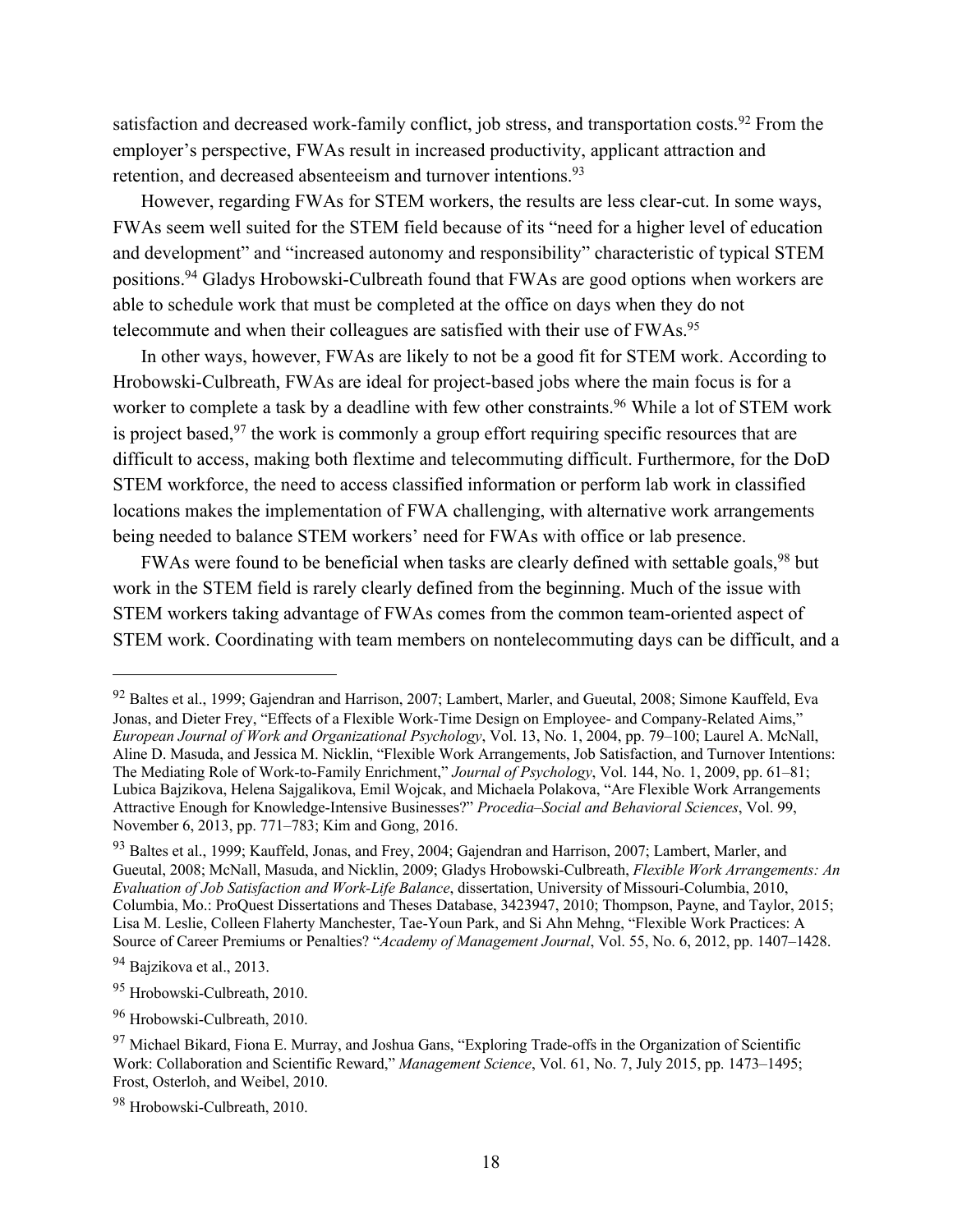lack of face-to-face (FTF) interaction decreases the amount of information shared among coworkers.99 When employees spend more than half of their time working from home, they see greater positive effects on work-family conflict, but they also often see a "deterioration of coworker relationships."100

Although telecommuting is a popular form of flexible work space, it is not the only approach. Creative approaches to in-person workspaces also can be designed around STEM workers' needs. The physical design of the places where knowledge work happens plays an important role in the productivity, innovation, and satisfaction of STEM workers, who need an environment that encourages collaboration and increases creativity translating to high-quality, innovative results.101 To accomplish such an objective, workplaces need to be designed with this desired effect in mind.

There are a variety of office designs to choose from, and each can be customized to the needs of the organization and its STEM workers. Traditionally, workers have their own offices that are separated from others by walls and doors, referred to as *cell office spaces*. 102 This type of space can eliminate many of the distractions that can undermine creative knowledge work. In addition to office space, workplaces should offer spaces designed for different activities, such as collaboration space or production areas (multispace office designs).<sup>103</sup> There are also open-plan layouts, which are typically open areas with low (or no) walls and unassigned seating.<sup>104</sup> A less common but increasingly important office design is the urban hub, which provides a physical work location for employees who would typically telework. The urban hub should be conveniently located and offer tools and technical equipment necessary for workers to complete their jobs.105 Urban hubs can be shared by multiple organizations to allow their workers to come together and share what might be expensive tools and technologies, as well as be in a modern workspace without having to travel to the typical office location.<sup>106</sup>

An important consideration when determining the ideal office design for a workforce is the amount of FTF interaction that occurs and whether this is something that would benefit the organization. FTF interaction has been found to result in greater information sharing among

<sup>99</sup> Kauffeld, Jonas, and Frey, 2004.

<sup>100</sup> Gajendran and Harrison, 2007.

<sup>101</sup> Bikard, Murray, and Gans, 2015.

<sup>&</sup>lt;sup>102</sup> Roman Boutellier, Fredrik Ullman, Jurg Schreiber, and Reto Naef, "Impact of Office Layout on Communication in a Science-Driven Business," *R&D Management*, Vol. 38, No. 4, September 2008, pp. 372–391.

<sup>103</sup> Boutellier et al., 2008.

<sup>104</sup> Rianne Appel-Meulenbroek, "Knowledge Sharing Through Co-Presence: Added Value of Facilities," *Facilities*, Vol. 28, No. 3/4, 2010, pp. 189–205.

<sup>105</sup> Tammy Johns and Lynda Gratton, "The Third Wave of Virtual Work," *Harvard Business Review*, January– February 2013, pp. 66–73.

<sup>106</sup> Johns and Gratton, 2013.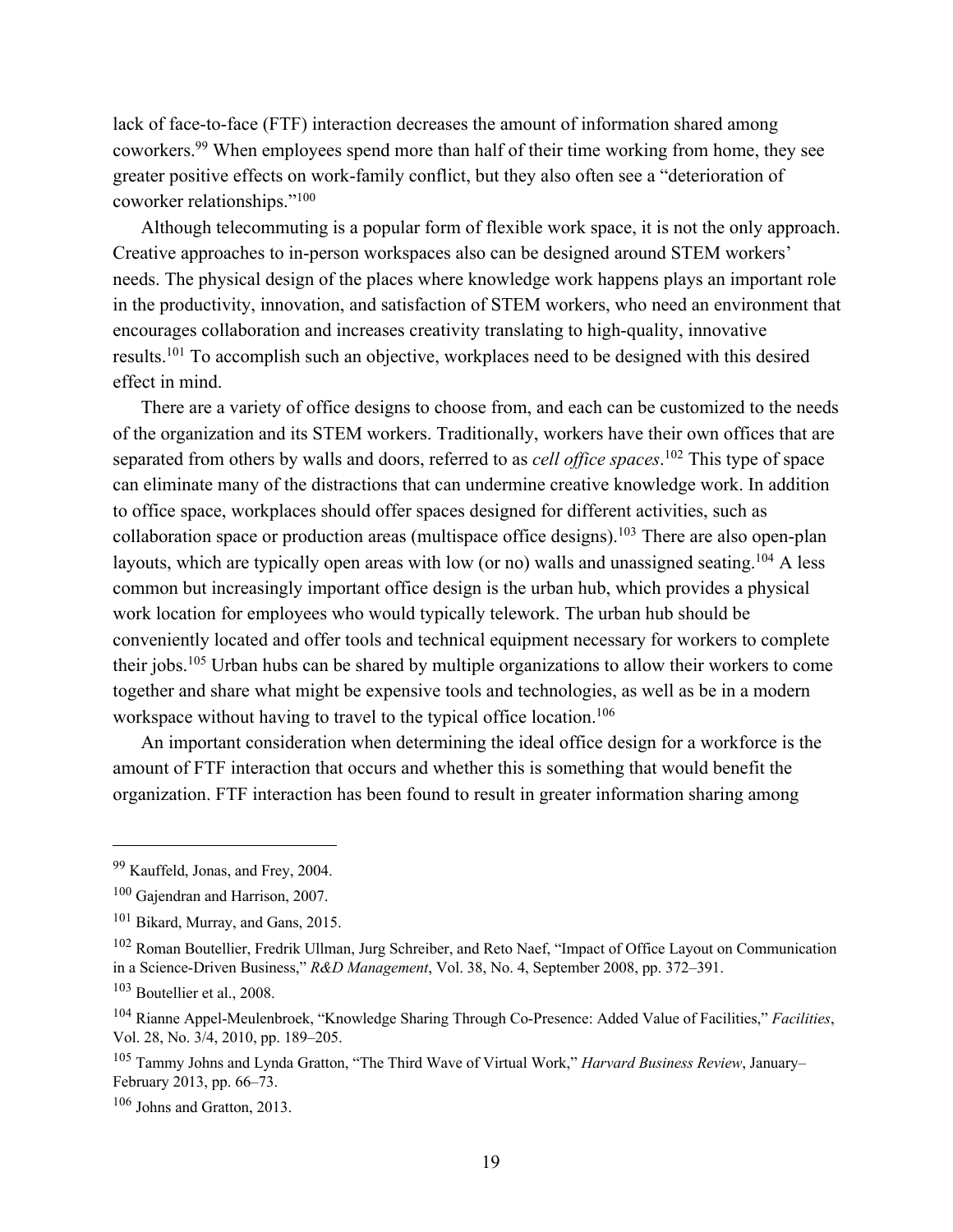knowledge workers, resulting in greater innovation and productivity.<sup>107</sup> A multispace office has nearly three times as much FTF interaction as cell office spaces.<sup>108</sup> Urban hubs also allow for greater FTF interaction, and they also facilitate external collaboration.<sup>109</sup>

Organizations are starting to realize the importance of investing in physical aspects of the work environment, with such companies as Google, Apple, and 3M investing substantial resources in creative work environments for their knowledge workers.110 While organizations should consider their office design plan and potentially restructure the workspace, simpler physical elements can also help enhance creativity. These include but are not limited to lesscrowded workspaces, $^{111}$  views of windows, and plants around the office, as well as the color, sound, and odor of the physical workspace.<sup>112</sup>

#### Women in STEM Fields

Autonomy, collaboration, focus on substantive work, and FWAs are also important for women in STEM. Alongside supporting these generic four characteristics of the STEM workforce, STEM organizational culture and climate also need to consider factors that have historically been demotivating for women STEM workers and incorporate changes in stereotypes associated with the STEM work environment and with women's abilities; increase the presence of women role models; and provide opportunities for professional growth, family-friendly policies, and a sexual harassment–free work environment.

Women continue to be underrepresented in some STEM occupations, such as engineering, computer, and physical sciences,<sup>113</sup> but also within DoD, where women have lower levels of

<sup>107</sup> Appel-Meulenbroek, 2010; Claudia E. Baumann, Frank Zoller, and Roman Boutellier, "Fostering Creativity and Innovation: Spheres of Interaction Influence Chance Encounters," in Carla Vivas and Fernando Lucas, eds., *Proceedings of the 7th European Conference on Innovation and Entrepreneurship*, Vol. I, Red Hook, N.Y.: Curran Associates, Inc., pp. 190–197.

<sup>108</sup> Boutellier et al., 2008.

<sup>109</sup> Johns and Gratton, 2013.

<sup>110</sup> Adam Brand, "Knowledge Management and Innovation at 3M," *Journal of Knowledge Management*, Vol. 2, No. 1, 1998, pp. 17–22; Roland Kuntze and Erika Matulich, "Google: Searching for Value," *Journal of Case Research in Business and Economics*, Vol. 2, May 2010, pp. 1–10; Stefan H. Thomke and Barbara Feinberg, "Design Thinking and Innovation at Apple," Harvard Business School Case 609-066, January 2009, pp. 1–14.

<sup>111</sup> John R. Aiello, Donna T. DeRisi, Yakov M. Epstein, and Robert A. Karlin, "Crowding and the Role of Interpersonal Distance Preference," *Sociometry*, Vol. 40, No. 3, 1977, pp. 271–282.

<sup>&</sup>lt;sup>112</sup> Nancy J. Stone and Joanne M. Irvine, "Direct or Indirect Window Access, Task Type, and Performance," *Journal of Environmental Psychology*, Vol. 14, No. 1, March 1994, pp. 57–63; Seiji Shibata and Naoto Suzuki, "Effects of an Indoor Plant on Creative Task Performance and Mood," *Scandinavian Journal of Psychology*, Vol. 45, No. 5, 2004, pp. 373–381; Janetta Mitchell McCoy and Gary W. Evans, "The Potential Role of the Physical Environment in Fostering Creativity," *Creativity Research Journal*, Vol. 14, No. 3/4, 2010, pp. 409–426.

<sup>113</sup> Nikki Graf, Richard Fry, and Cary Funk, "7 Facts About the STEM Workforce," Pew Research Center, FactTank, January 9, 2018.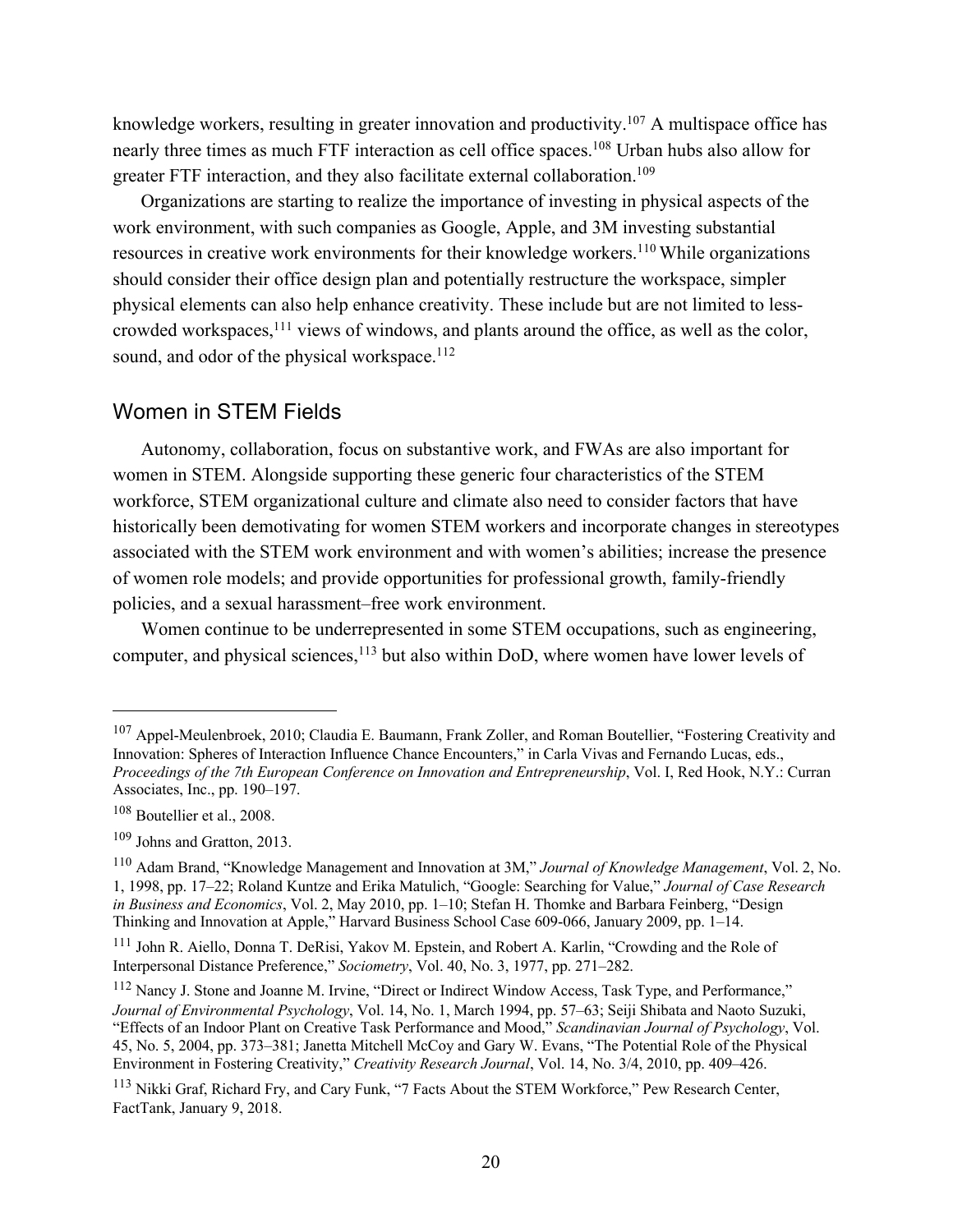representation in the civilian workforce of each military service.<sup>114</sup> This overlap in underrepresentation for women who work in STEM occupations within DoD is worth a closer investigation to understand how the productivity of women in STEM occupations, especially of those who work in male-dominated environments such as the military, can be improved.

Research findings show "that culture and atmosphere in a workplace can substantially influence women's career decisions."115 Moreover, STEM fields have their own "unique set of norms and values," and, in these fields, "individuals' likelihood of success . . . increases when they understand and adopt these norms and values."116 As the STEM fields have been mostly controlled by a predominantly male workforce, the norms and structures in place are often exclusionary for women and translate into an "unwelcoming environment"<sup>117</sup> for many of them. Similar dynamics exist in military organizations such as the Air Force, where women are underrepresented in senior leadership roles.<sup>118</sup>

The shortage of women in STEM is mainly the result of challenges that STEM organizations face in attracting, recruiting, and retaining qualified women.<sup>119</sup> This phenomenon is mostly visible at the top of the hierarchy, where very few women occupy leadership positions,  $120$  either because they have dropped out along the way—the so-called leaky pipeline<sup>121</sup>—or they have been passed over for promotion in favor of male colleagues. The shortage of women in STEM fields is not exclusively a U.S. phenomenon; European and Asian countries experience similar trends of low participation of women in STEM.122

The large body of literature in industrial sociology that studies organizational culture and practices finds organizations to be usually "gendered and biased against women." These

<sup>114</sup> David Schulker and Miriam Matthews, *Women's Representation in the U.S. Department of Defense Workforce: Addressing the Influence of Veterans' Employment*, Santa Monica, Calif.: RAND Corporation, RR-2458-OSD, 2018, p. 2.

<sup>115</sup> Schramm and Kerst, 2009, and Singh et al., 2013, cited in Trübswetter et al., 2016, p. 50.

<sup>116</sup> McBride, 2018.

<sup>&</sup>lt;sup>117</sup> Kimberly Griffin cited in McBride, 2018.

<sup>118</sup> Kirsten M. Keller, Kimberly Curry Hall, Miriam Matthews, Leslie Adrienne Payne, Lisa Saum-Manning, Douglas Yeung, David Schulker, Stefan Zavislan, and Nelson Lim, *Addressing Barriers to Female Officer Retention in the Air Force*, Santa Monica, Calif.: RAND Corporation, RR-2073-AF, 2018, p. 1.

<sup>119</sup> Amanda B. Diekman and Aimee L. Belanger, "New Routes to Recruiting and Retaining Women in STEM: Policy Implications of a Communal Goal Congruity Perspective," *Social Issues and Policy Review*, Vol. 9, No. 1, January 2015, p. 52; Jacob C. Blieckenstaff, "Women and Science Careers: Leaky Pipeline or Gender Filter?" *Gender and Education*, Vol. 17, No. 4, October 2005, p. 369.

<sup>120</sup> Diekman and Belanger, 2015, pp. 56, 75; Sandra A. Swanson, "Hidden in Plain Sight," *PM Network*, Vol. 28, No. 12, December 2014, pp. 42–49.

<sup>&</sup>lt;sup>121</sup> For a more detailed discussion of the leaky pipeline metaphor, see Diekman and Belanger, 2015, and Blieckenstaff, 2005.

<sup>&</sup>lt;sup>122</sup> Diekman and Belanger, 2015, p. 53; according to Swanson, 2014, p. 44, "women hold only 13 percent of all U.K. jobs" in STEM fields, while in South Korea they hold less than 15 percent of the jobs in engineering and technology.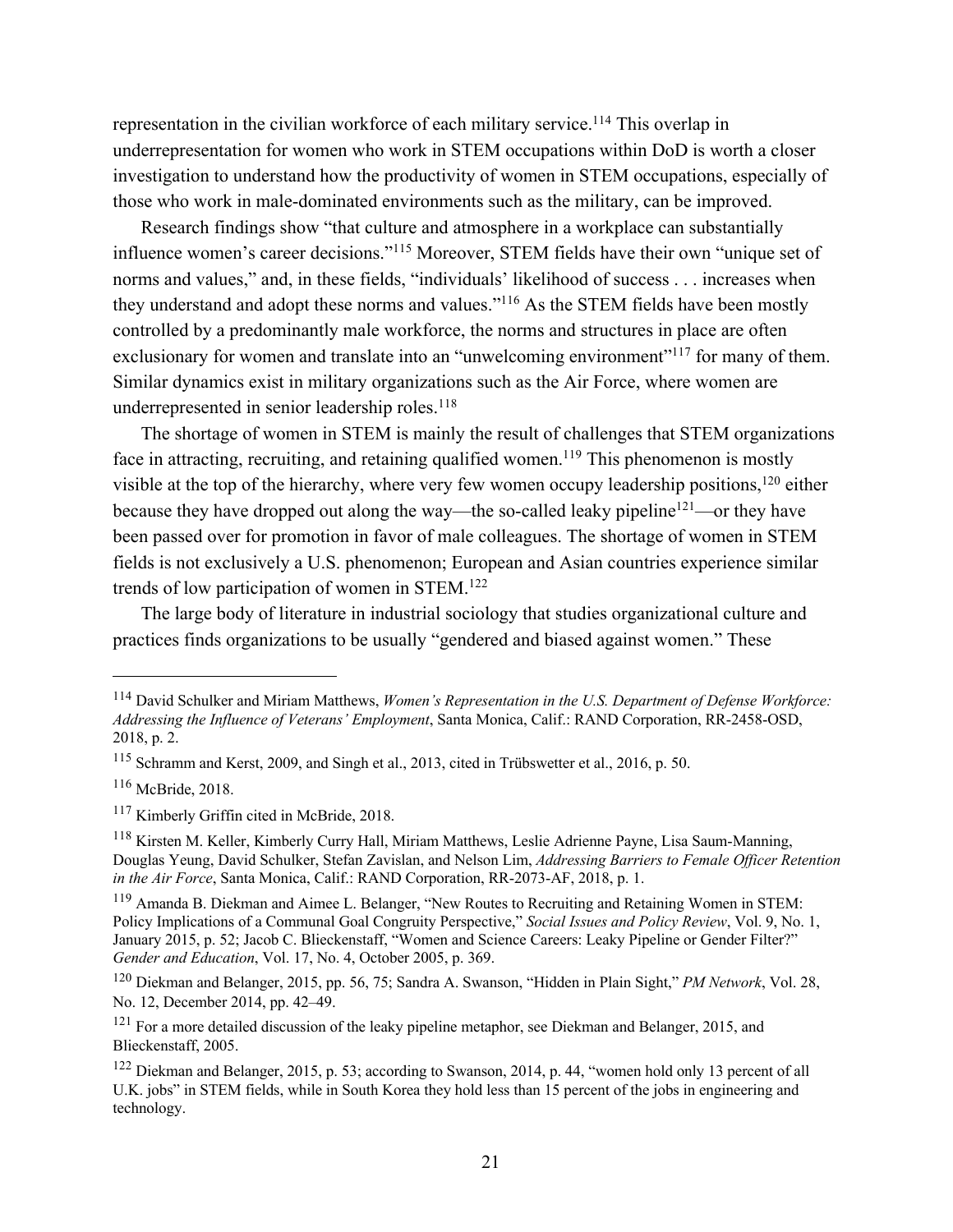organizational practices and biases are derived from the fact that most decisionmakers with impact on the organization's structure and culture are male.<sup>123</sup> Furthermore, recent literature on women in STEM outlines some of the key explanations regarding the shortage of women in STEM:

- 1. Differences in exposure to STEM fields and socialization during childhood and teenage years: Girls are less likely than boys to be exposed to and encouraged to develop STEMrelated abilities in childhood and later in their teenage years.<sup>124</sup> The long-term impact is that fewer girls and young women decide to pursue STEM degrees and careers, narrowing the pipeline of available qualified women candidates.
- 2. Prevailing stereotypes: Fewer women pursue higher education degrees in STEM, and, among them, even fewer continue pursuing a STEM career because of prevailing stereotypes that STEM professions are not "feminine" but "masculine,"<sup>125</sup> and that STEM careers are less likely to allow women to build and nurture a family.<sup>126</sup> In addition, for the women who become part of the STEM workforce, negative gender stereotypes result in their being rated less competent when they engage intellectually with their male counterparts in the workplace, leading to the gradual erosion of their self-confidence and to professional disengagement, with some women eventually opting out of a STEM career path.<sup>127</sup>
- 3. Lack of successful women role models in STEM: The absence of role models defying existing negative stereotypes against women in STEM has an impact on the performance and retention of the women who have entered the field.<sup>128</sup> According to Drury, Siy, and Cheryan, the strong negative stereotypes women in STEM face result in high internal self-doubts about their ability to perform well in STEM fields. The erosion of selfconfidence ultimately pushes many women out of STEM and leads those who remain on the job to underperform.129 For these reasons, the presence of women role models in STEM not only "inoculates" other women STEM professionals "against the harmful effects of such negative stereotypes" but also prevents these women from underperforming and leaving STEM professions.130

<sup>123</sup> Acker, 1991, and Wetterer, 1995, cited in Trübswetter et al., 2016, pp. 49–50; Isis H. Settles, "Women in STEM: Challenges and Determinants of Success and Well-Being," American Psychological Association website, October 2014.

<sup>124</sup> Diekman and Belanger, 2015, p. 54.

<sup>125</sup> Diekman and Belanger, 2015, p. 55; McBride, 2018; Benjamin J. Drury, John Oliver Siy, and Sapna Cheryan, "When Do Female Role Models Benefit Women? The Importance of Differentiating Recruitment from Retention in STEM," *Psychological Inquiry*, Vol. 22, No. 4, 2011, pp. 265–269.

<sup>126</sup> Diekman and Belanger, 2015, p. 65; Drury, Siy, and Cheryan, 2011, p. 266; Erica S. Weisgram and Amanda Diekman, "Family-Friendly STEM: Perspectives on Recruiting and Retaining Women in STEM Fields," *International Journal of Gender, Science and Technology*, Vol. 8, No. 1, 2016, pp. 39–45.

<sup>127</sup> Diekman and Belanger, 2015, p. 68; Settles, 2014.

<sup>128</sup> Drury, Siy, and Cheryan, 2011.

<sup>129</sup> Drury, Siy, and Cheryan, 2011.

 $130$  Drury, Siy, and Cheryan, 2011, p. 265.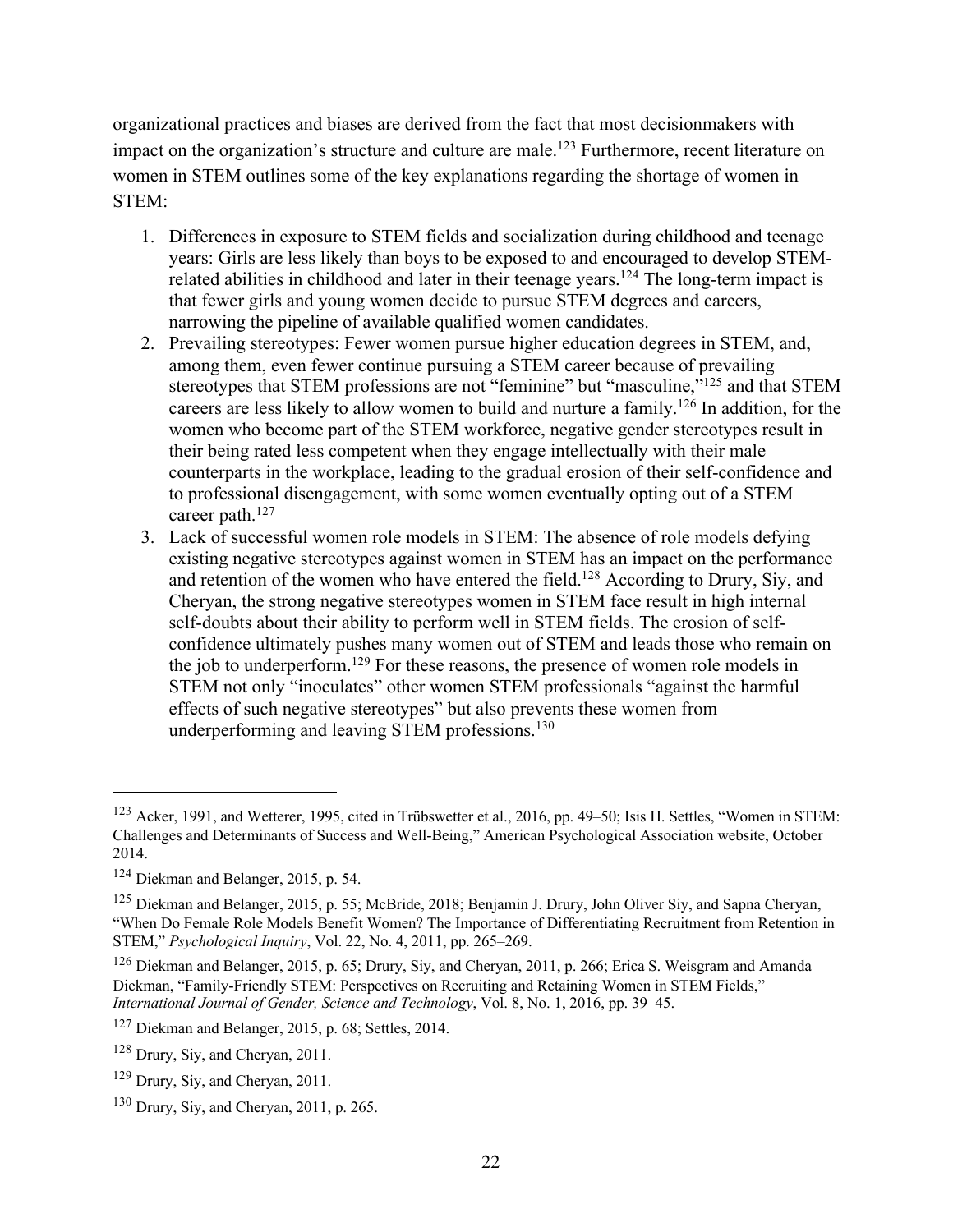4. Sexual harassment of women in STEM: One often-cited reason for the leaky pipe among women in STEM is that "women are harassed out of science."131 A June 2018 comprehensive report of the National Academies of Sciences, Engineering, and Medicine disclosed that close to half of "all women in science have experienced some form of sexual harassment."<sup>132</sup> As sexual harassment is more likely to happen in male-dominated work environments, women in STEM are more vulnerable to potential harassment than in fields with a more gender-balanced workforce.<sup>133</sup>

In light of these factors that—first and foremost—affect the well-being of women in STEM and ultimately have an impact on their retention, a work environment that is family friendly, where sexual harassment and negative stereotypes against women are absent and where other women can serve as active role models, is more likely to stimulate innovation and productivity among women in STEM. Commitment from management to fostering a work environment where women can thrive and the management's confidence in the abilities of the women hired and promoted within the organization are crucial in removing the existing negative stereotypes and in improving the self-confidence of women in the STEM workforce.<sup>134</sup>

Furthermore, research on workplace preferences of men and women has revealed that women place a higher value than men on work-life balance, FWAs, good hours, easy commutes, autonomy, interpersonal relationships, and professional growth.135 Additionally, women in STEM generally value more "communal goals" (or orientation toward others),  $136$  which usually translate into a higher level of social interaction and collaboration across the organization. In this vein, increasing the perception and factual reality of family friendliness of the STEM field more specifically the perception *and* reality that a STEM career will afford family goals—and "decreasing the baby-penalty that women with children pay,"137 represent additional steps toward integrating, increasing the productivity, and fully developing the capabilities and talent of women in STEM.

In conclusion, to increase the productivity of women in STEM, the organizational culture and climate should include—alongside autonomy, collaboration, focus on substantive work, and FWA—the presence of STEM women role models and a stereotype- and sexual harassment–free work environment, as well as family-friendly policies and opportunities for professional growth.

<sup>131</sup> McBride, 2018.

<sup>132</sup> McBride, 2018.

<sup>133</sup> Settles, 2014.

<sup>134</sup> Swanson, 2014, p. 46–47.

<sup>135</sup> Trübswetter et al., 2016, p. 50; Swanson, 2014, p. 47.

<sup>136</sup> Diekman and Belanger, 2015, p. 61.

<sup>137</sup> Weisgram and Diekman, 2016, p. 42.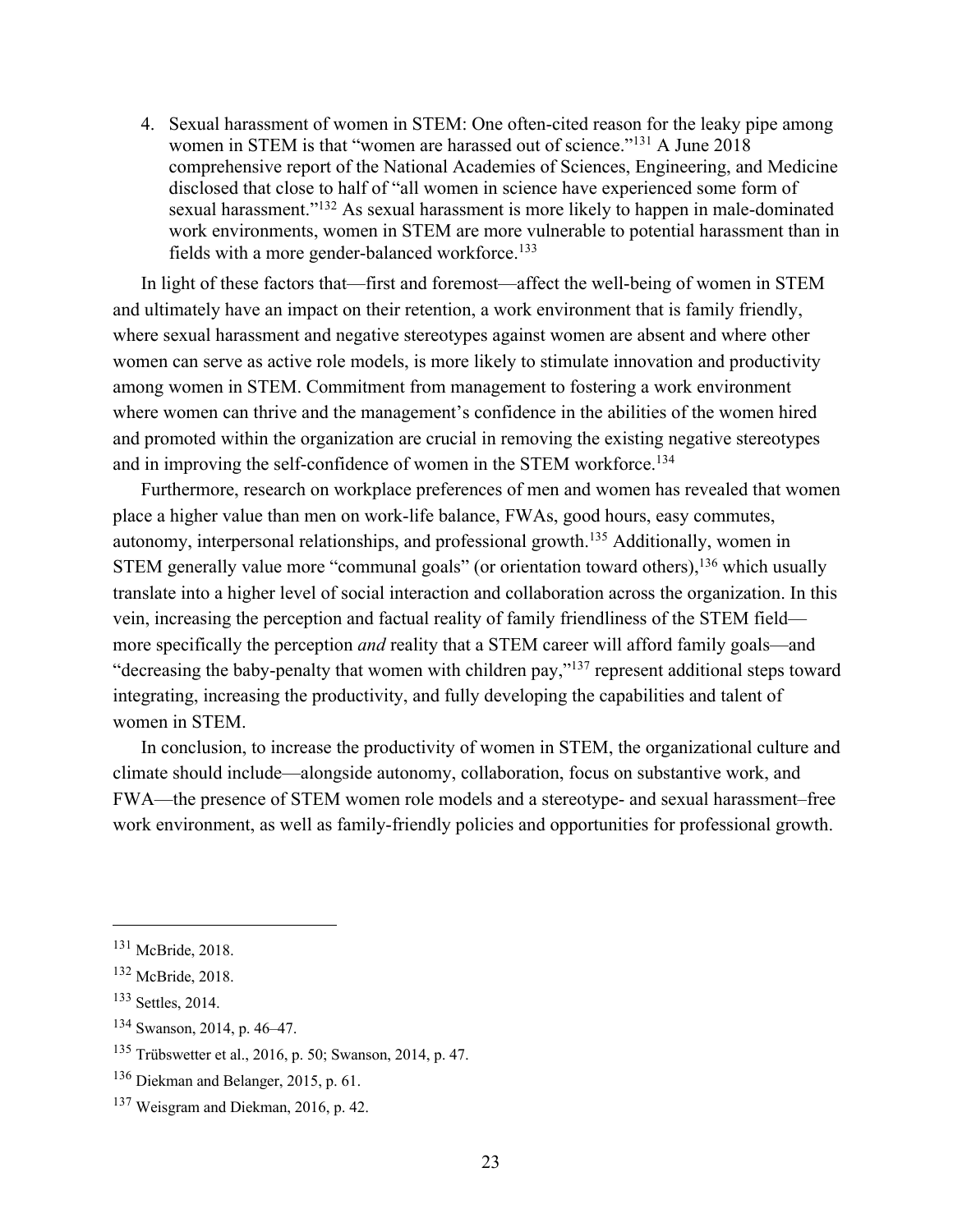Human capital functions are often portrayed by a life-cycle model, which takes place in seven major phases: workforce planning, talent acquisition, workforce development, performance management, rewards and recognition, career planning, and succession planning. Most of the key components of the human capital life cycle relate directly to the focus of this report. Development, rewards and recognition, career advancement, and performance management are all areas in which thoughtful and research-supported approaches can maximize the productivity of STEM professionals, especially if the approaches are well matched to the core four characteristics of STEM work. However, some elements of the human capital life cycle—workforce planning, talent acquisition, and succession planning—are outside the scope of this chapter, as they do not directly contribute to maximizing the productivity of the existing STEM workforce within an organization.

#### Development

Alongside compensation and benefits, STEM workers are motivated to perform well and remain with their employers by thoughtful human resource–management approaches with regard to career-development opportunities and education benefits.138

Professional growth is a powerful motivator for STEM workers. By providing opportunities for professional growth, an organization can create a more positive work environment and increase workers' self-motivation.<sup>139</sup> Research by Herman, Deal, and Ruderman found that federal employees are motivated by professional-development opportunities that can help lead to career advancement, and that organization-supported professional development is associated with higher work performance and productivity, as well as higher employee retention among federal professionals.140 In this light, professional-development opportunities for federal STEM workers that allow them to acquire skills that contribute to career advancement are likely to improve their motivation and retention.

<sup>&</sup>lt;sup>138</sup> David E. Frick, "Motivating the Knowledge Worker," Arlington, Va.: Defense Acquisition University, 2010, pp. 369–387.

<sup>139</sup> Margulies and Raia, 1967; Ramsey and Barkhuizen, 2011.

<sup>&</sup>lt;sup>140</sup> Jeffrey L. Herman, Jennifer J. Deal, and Marian N. Ruderman, "Motivated by the Mission or by Their Careers?" *Public Manager*, Vol. 41, No. 2, Summer 2012, p. 43.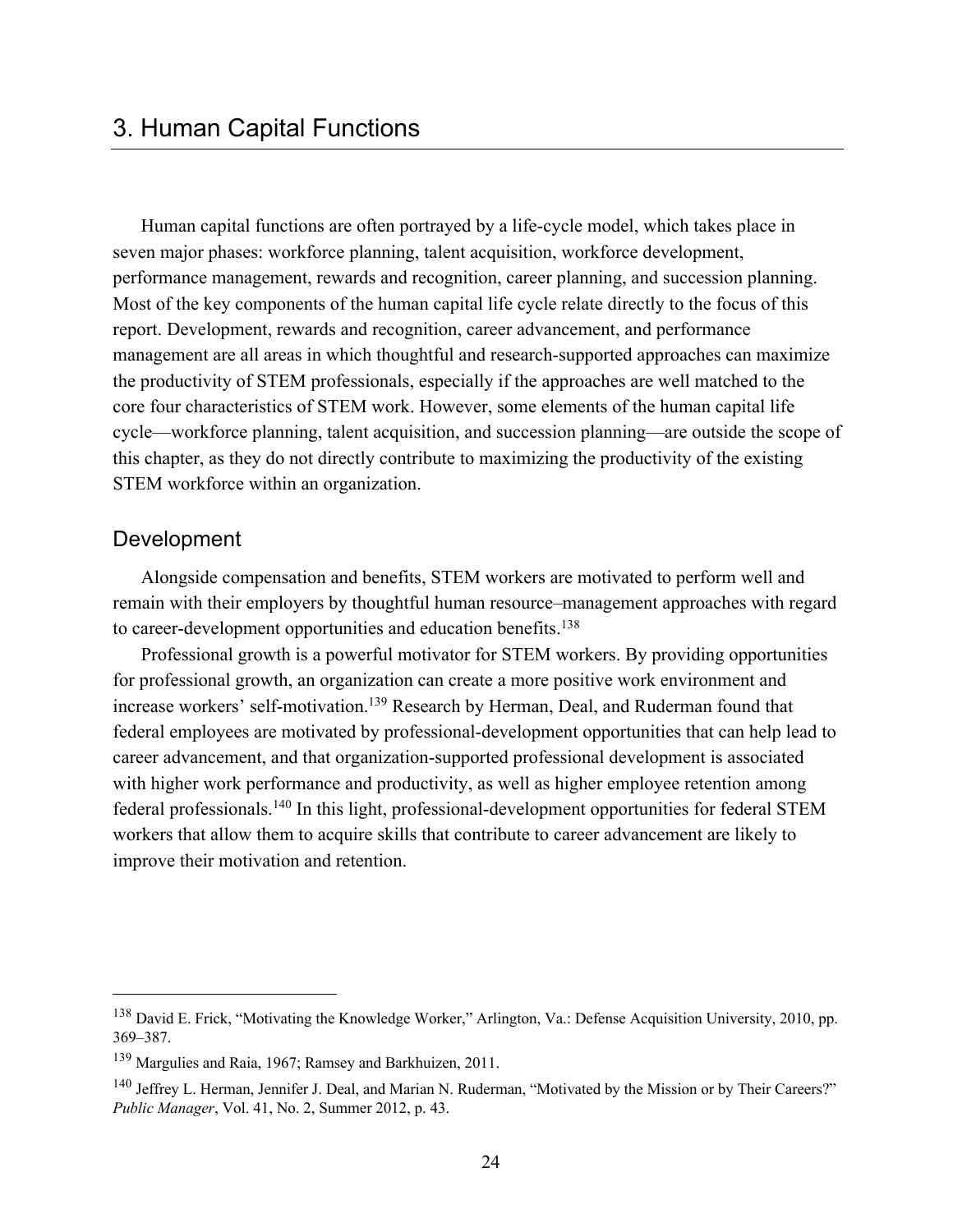Although a lot of professional development takes place under the guise of on-the-job training, internal mentoring, coaching,  $141$  and through leadership feedback,  $142$  research conducted by Margulies and Raia finds that formal education courses are most effective at increasing STEM worker productivity if they relate to current organizational needs.<sup>143</sup>

As one approach to tailoring formal professional development to organizations' needs, some STEM organizations are leveraging professional science master's programs to build the skill sets they need in the STEM workforce. These advanced-degree programs combine STEM coursework with courses in project management, writing, and other skills that help students gain in-demand workplace and leadership experience for STEM careers. Initially created with funding from the Alfred P. Sloan Foundation in 2007, these degree programs usually take about two years to complete and are designed to be an alternative to academic STEM degrees.<sup>144</sup>

These degree programs are gaining traction and are offered at more than 100 colleges and universities across the country.<sup>145</sup> The curricula are frequently developed in consultation with STEM companies located near the schools to ensure that these programs continue to meet workplace needs. DoD could also work in conjunction with schools to develop coursework that specifically addresses DoD STEM needs to build a wider applicant pool, as well as to give current DoD STEM professionals the opportunity to return to school.<sup>146</sup> Not all professionaldevelopment opportunities need to be traditional classes, and it is important for organizations to emphasize professional growth through intra- and interorganization knowledge sharing and communication.147

#### Rewards and Recognition

Both extrinsic and intrinsic reward and recognition systems can significantly boost STEM workers' productivity. When properly implemented, rewards and recognition help strengthen

<sup>&</sup>lt;sup>141</sup> For more general findings on this topic, please see the sections on "Building a Coaching Culture" and "Mentoring for Impact" in the "Global Leadership Forecast 2018: 25 Research Insights to Fuel Your People Strategy," by Development Dimensions International, Inc., The Conference Board Inc., EYGM Limited, 2018, pp. 36–39. It is unclear whether these findings pertain as well to the STEM workforce, with additional research being recommended.

<sup>&</sup>lt;sup>142</sup> Frost, Osterloh, and Weibel, 2010.

<sup>&</sup>lt;sup>143</sup> Margulies and Raia, 1967.

<sup>144</sup> Christopher J. Gearon, "Focus on Job Skills with a Professional Master's Degree," *U.S. News and World Report*, March 13, 2013.

<sup>145</sup> Gearon, 2013.

<sup>146</sup> National Academy of Engineering and National Research Council, 2012.

<sup>147</sup> Margulies and Raia, 1967; Ramsey and Barkhuizen, 2011.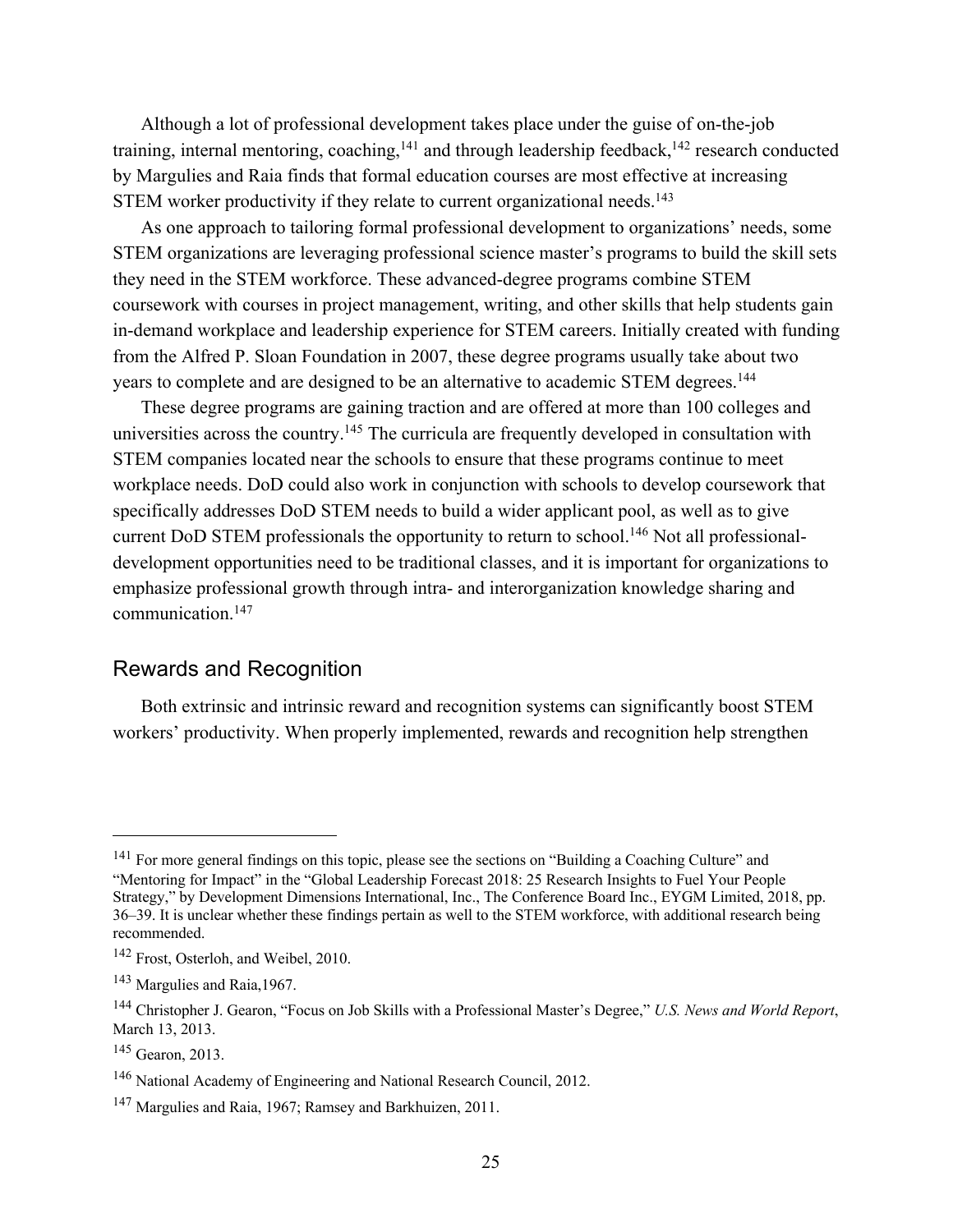STEM employees' efficiency and motivation, especially for those working in the federal government.148

#### *Pay and Benefits*

Examples of extrinsic rewards include pay, bonuses, and promotions. Rewards in the form of pay are a simple way to show organizational appreciation to employees, as well as boost employee motivation and commitment to the organization.<sup>149</sup> Similar to most knowledge workers, STEM workers are most motivated by individual rewards and are likely to leave a position if they are not rewarded for their performance.<sup>150</sup> It is also important to make it clear to STEM workers what they need to do to earn bonuses or pay increases.<sup>151</sup> This factor can actually be more important to STEM employees than the pay level itself.<sup>152</sup>

Government organizations can compete with STEM private-sector pay in two ways: (1) by minimizing the wage difference between public and private so that government pay stays above "the minimum level necessary to attract and retain the needed talent" and, "once that minimum level is achieved," (2) by emphasizing nonmonetary benefits and rewards, such as "quality of colleagues, quality and capability of facilities and quality of life."153 In 2012 and 2017, the Congressional Budget Office reported that federal employees with professional and doctoral degrees earn 18 percent less than those employed in the private sector.<sup>154</sup> However, despite the difference between public and private wages, government research organizations, such as the National Institutes of Health, the National Institute of Standards and Technology, and the Naval Research Laboratory, have successfully retained STEM employees by providing—in addition to acceptable pay levels—indirect benefits such as excellent resources, facilities, and talent networks.155

<sup>148</sup> Herman, Deal, and Ruderman, 2012.

<sup>149</sup> Frost, Osterloh, and Weibel, 2010.

<sup>150</sup> Marvel et al., 2007.

<sup>151</sup> Kochanski and Ledford, 2001.

<sup>152</sup> Kochanski and Ledford, 2001.

<sup>153</sup> Coffey, 2008, p. 20.

<sup>154</sup> Congressional Budget Office, *Comparing the Compensation of Federal and Private-Sector Employees*, Washington, D.C., January 2012, p. ix, and Congressional Budget Office, *Comparing the Compensation of Federal and Private-Sector Employees, 2011–2015*, Washington, D.C., April 2017, p. 3.

<sup>155</sup> Coffey, 2008, pp. 19–20.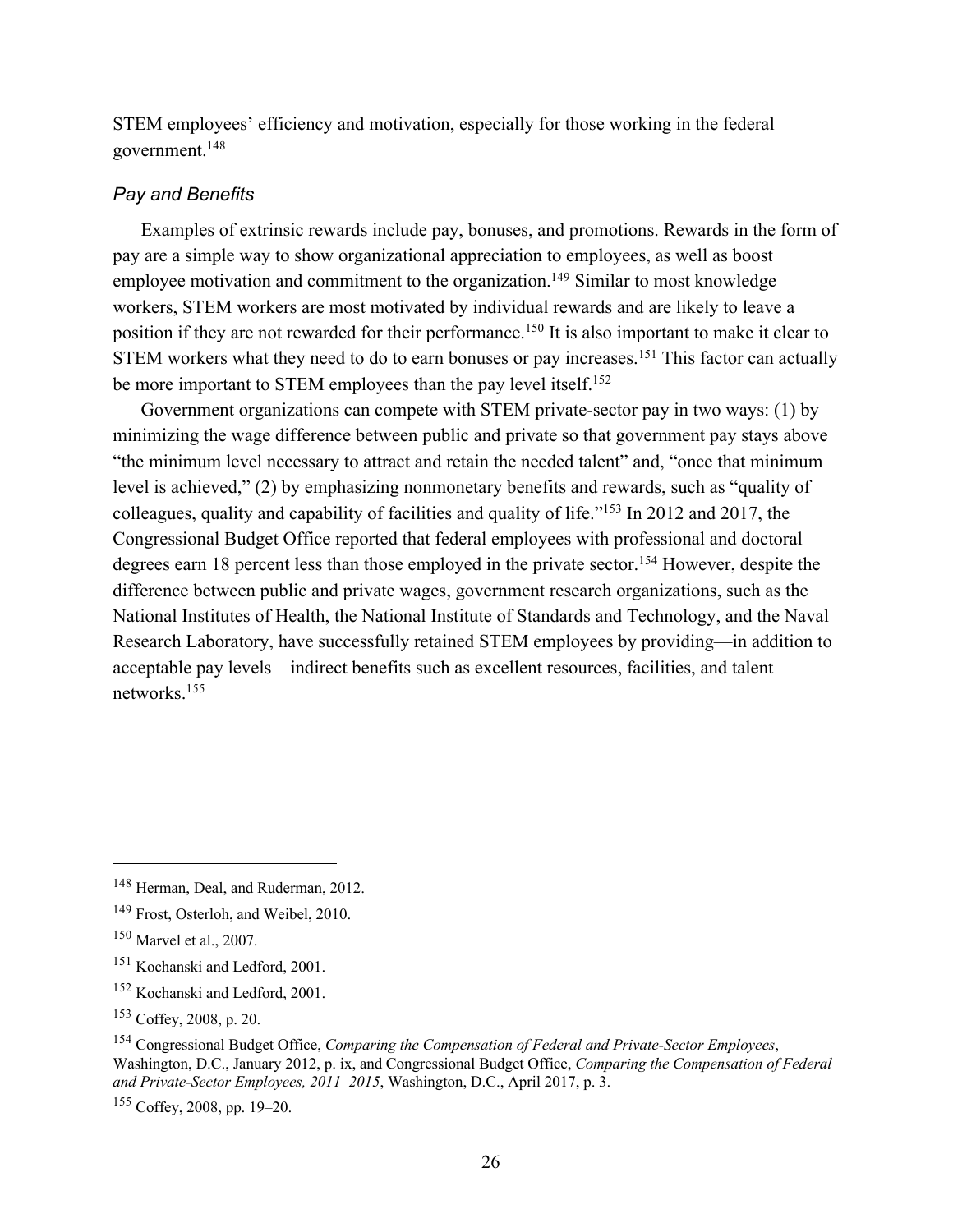#### *Internal Recognition*

STEM employees are not primarily driven by money, unless the pay is obviously lower than for private-sector workers,<sup>156</sup> and organizations that rely too heavily on extrinsic rewards such as bonuses are unlikely to effectively motivate their STEM workforce, especially if the bonuses are perceived as a control mechanism of the employees.157 STEM workers also desire feedback and recognition for their individual work and want to be rewarded for work that is unusual or achieves outcomes above and beyond their peers.158 For example, Abbott Laboratories effectively takes advantage of this approach, and their internal reward system includes chairman's awards, president's awards, and patent or inventor awards to highlight outstanding achievements by employees.159 Furthermore, STEM workers desire support and encouragement from their managers.160 Management feedback can help STEM workers feel more competent and empowered in their work,<sup>161</sup> which is likely to translate into an increase in productivity.<sup>162</sup>

Internal recognition, if implemented incorrectly, can undermine productivity. STEM workers are demotivated when rewarded for normal, everyday work and when the rewards are distributed across the entire workforce rather than rewarding the most-accomplished employees.<sup>163</sup> Additionally, internal rewards—just like external ones—can be counterproductive if the workforce views them as controlling.<sup>164</sup>

#### Career Advancement

Across many organizations, promotion and transition into management are perceived as a sign of success. This stands true as well for STEM workers, who—according to Baylin consider the lack of advancement, especially into management roles, as a sign of professional

<sup>&</sup>lt;sup>156</sup> Regarding the role of financial compensation, we rely on Frederick Herzberg's two-factor theory, which states that while pay is not a strong motivator for workers, it can be a clear demotivating factor if it is not adequate for the work. See Frederick Herzberg, Bernard Mauser, and Barbara Bloch Snyderman, *The Motivation to Work*, New Brunswick, N.J., and London: Transaction Publishers, 2010.

<sup>157</sup> Frost, Osterloh, and Weibel, 2010.

<sup>158</sup> Marvel et al., 2007.

<sup>159</sup> Business Management Daily Editors, "Abbott Touts Innovation to Recruit, Retain Scientists," *Business Management Daily*, January 16, 2013.

<sup>160</sup> Marvel et al., 2007.

<sup>161</sup> Frost et al., 2010.

 $162$  Recent literature shows the positive relationship between employee and team empowerment and productivity; see Scott E. Seibert, Gang Wang, and Stephen H. Courtright, "Antecedents and Consequences of Psychological and Team Empowerment in Organizations: A Meta-Analytic Review," *Journal of Applied Psychology*, Vol. 96, No. 5, 2011.

<sup>&</sup>lt;sup>163</sup> Marvel et al., 2007.

<sup>164</sup> Frost et al., 2010.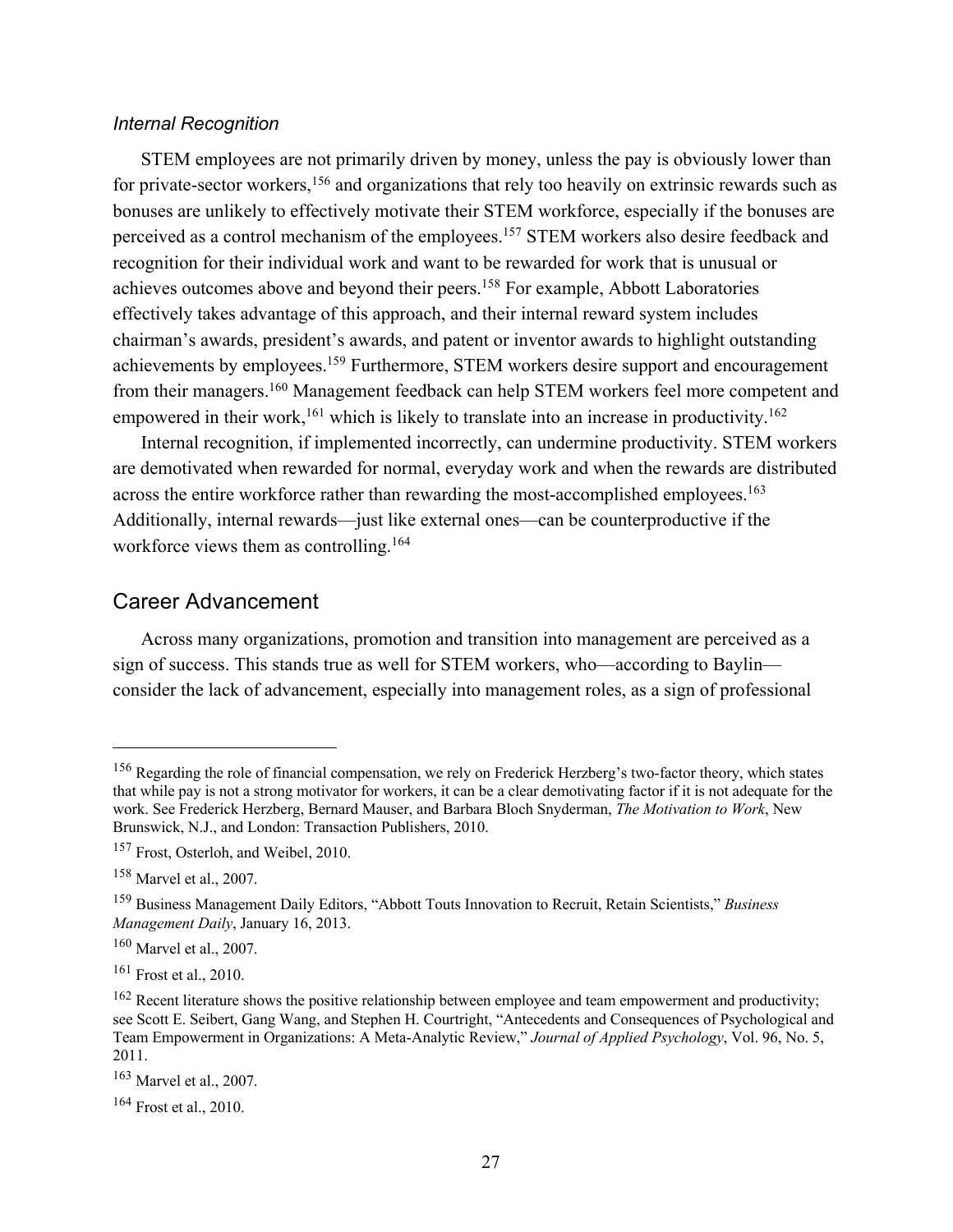underachievement: "being an engineer after the age or 35 or 40 is considered failure."<sup>165</sup> However, not all engineers or STEM workers are alike, with some having a strong preference for the pursuit of a lifelong technical career, while others are administratively oriented. Across the two categories, Dirk Steiner and James Farr have identified three main groups of engineers with differing preferences and emphasis on promotion: (1) technically oriented individuals who rated promotion opportunities as being very important to them, (2) technically oriented individuals who rated promotion opportunities as being of low the importance to them, and (3) administratively career-oriented individuals for whom the importance of promotion was greater than for the technically oriented workforce.<sup>166</sup>

Steiner and Farr's study found that the second group—the low-promotion engineers—placed less value on being promoted into management roles than the two other groups. In light of their findings, when promotion and professional achievement across the STEM workforce of an organization are available mainly to those who embark on the managerial track with the technical track having fewer promotion options, there is a high risk that "management careers attract better performers away from the technical area where they are badly needed."<sup>167</sup>

To retain the technically oriented high performers in the areas of the organization in which they can contribute most, opportunities for career advancement and promotion should be equally available for both technical and managerial tracks, with the reward system for the former not lagging behind the latter in terms of status and financial compensation.

#### Performance Management

Performance management in a knowledge industry can be a complicated process because of the nature of knowledge work and the particular characteristics of STEM work.<sup>168</sup> As teamwork and collaboration within and across teams represent important aspects of the daily work life of STEM workers,<sup>169</sup> it is often difficult to disentangle and identify individual contributions of each team member. Individual assessments of performance are difficult because of the crossfertilization of ideas and the collective outcomes or outputs to which the entire team contributes. Moreover, for the technically focused but low promotion–inclined workers, performance-management practices that emphasize individual benefits (e.g., individual

<sup>165</sup> Baylin, 1980, cited in Dirk D. Steiner and James L. Farr, "Career Goals, Organizational Reward Systems and Technical Updating in Engineers," *Journal of Occupational Psychology*, Vol. 59, No. 1, March 1986, p. 14.

<sup>166</sup> Steiner and Farr, p. 17.

<sup>167</sup> Steiner and Farr, p. 21.

<sup>&</sup>lt;sup>168</sup> This subsection mainly focuses on the knowledge worker more broadly because of the dearth of substantive research specific to human resources performance management and the STEM worker. However, as STEM workers are a subset of knowledge workers, the discussion is equally encompassing of STEM employees.

<sup>&</sup>lt;sup>169</sup> We are aware that the extent of teamwork is likely to vary from job to job and from profession to profession. However, our underlying assumption is that most STEM work involves some degree of collaboration and teamwork.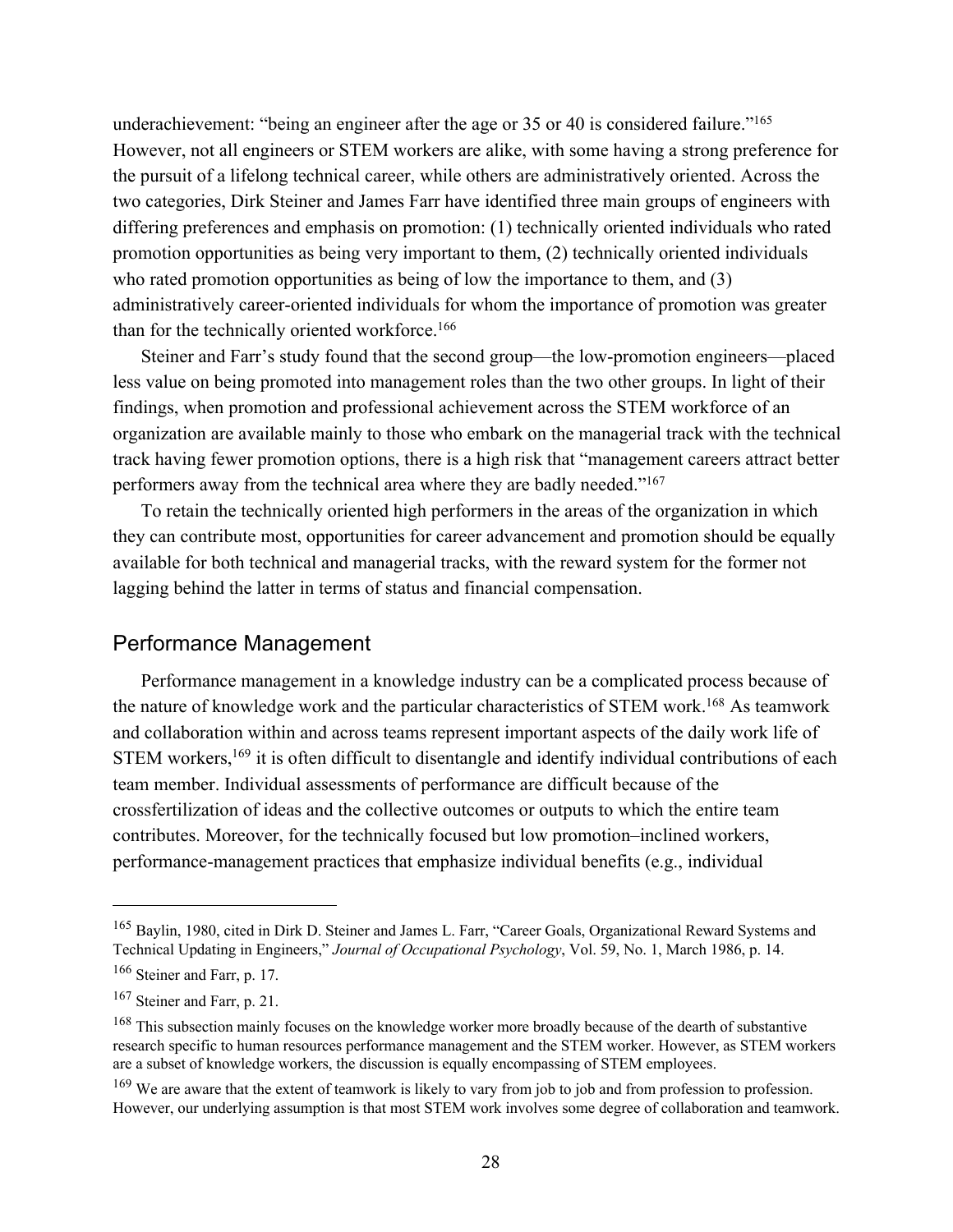promotions and bonuses<sup>170</sup>) are likely to prove counterproductive, while, for the remaining two categories (technically focused but promotion-inclined and administrative career–focused workers), performance systems that reward individual contribution are more likely to be motivating. 171

Given the different individual inclinations of STEM workers toward pursuing a lifelong technically focused career or transitioning into management roles, as well as the different emphasis each individual places on promotion, the performance-management system should be tailored to take into account the individual's propensity, with the incentives mechanism designed to reward the areas in which the employees excel (technical or administrative).

<sup>170</sup> Frost, Osterloh, and Weibel, 2010.

<sup>171</sup> Steiner and Farr, 1986, p. 21.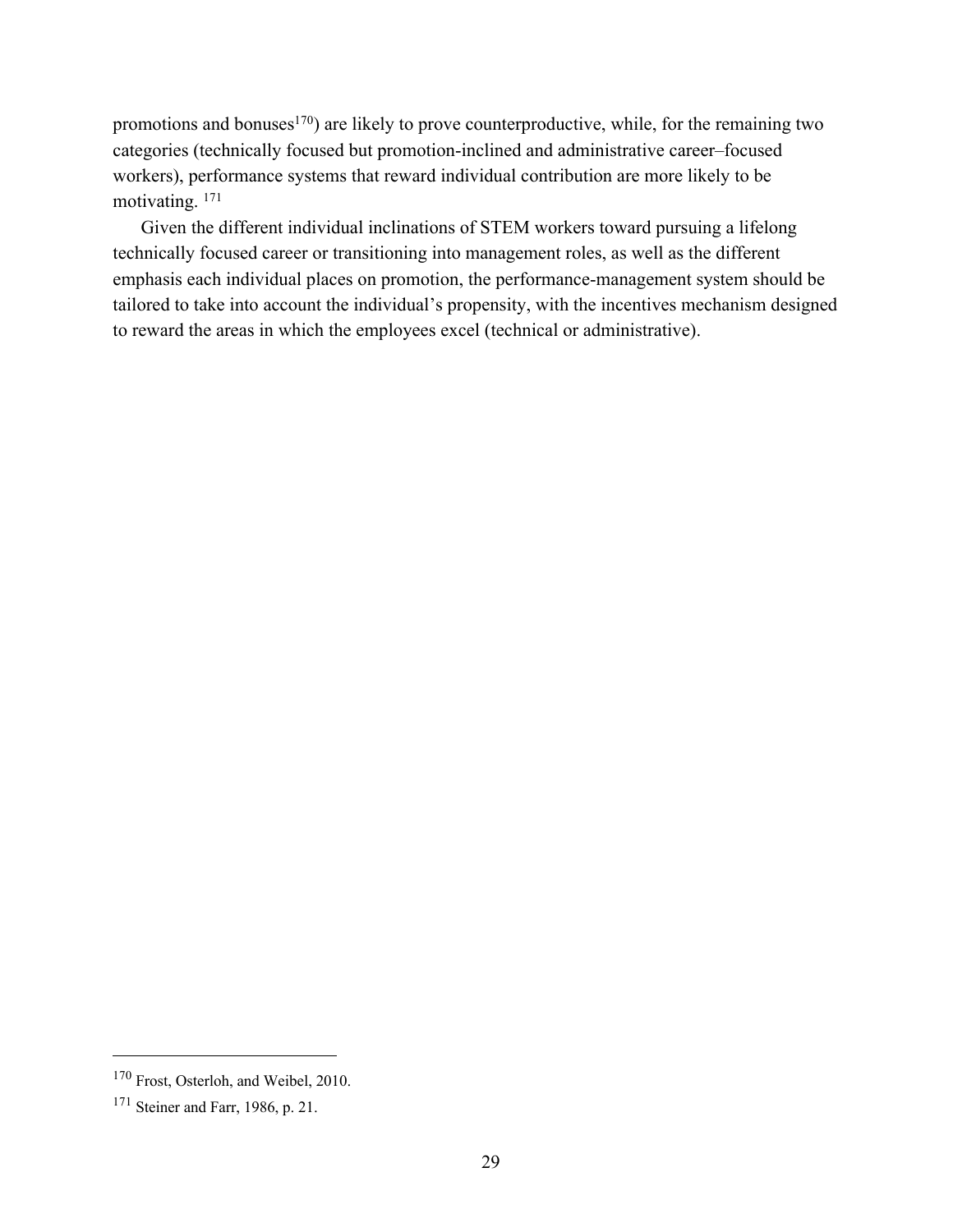## 4. The Role of Organizational Structure in Optimizing Performance of STEM Workers

As illustrated throughout this report, knowledge workers—and especially STEM professionals—look for and are more productive in certain types of working conditions. To this point, the discussion has focused on characteristics of the work and human resources system qualities that could be addressed within an existing organizational structure. However, various organizational researchers have identified the growth of the knowledge industry as fundamentally different from prior industries and requiring fundamentally different organizational structures. In this section, we present the leading theories on how to organize knowledge-based organizations to maximize productivity. We begin by discussing the need to move from industrial- to knowledge-age structures and different approaches to management frameworks. We then explore the benefits of one particular approach that has achieved some currency in military and nonmilitary organizations: innovation cells. We conclude the section with a brief discussion of *hyperspecialization*, a phenomenon increasingly encountered within knowledge organizations and that involves narrowly specialized task forces or teams performing discrete tasks ultimately combined into a single knowledge product, such as software.

#### The Structure of Knowledge-Based Organizations

As noted earlier, industry has been moving away from the manufacturing to the knowledgebased business model. Drucker was among the first experts to explain why the knowledge-based organization must be structured differently from its predecessors:

> Information is data endowed with relevance and purpose. Converting data into information thus requires knowledge. And knowledge, by definition, is specialized. . . . The information-based organization requires far more specialists overall than the command-and-control companies are accustomed to.<sup>172</sup>

Drucker further posits that information-based organizations need to retain centralized functions such as legal and public relations, $173$  but these service staffs will shrink drastically. The bulk of knowledge will be at the bottom of the organization, residing in the specialists who do the work and direct themselves.174 Drucker also argues that knowledge-based organizations

<sup>172</sup> Drucker, 1988, pp. 46–47.

<sup>173</sup> Based on the definitions of *information-based organization* provided by Drucker in his 1988 article and on his discussion and interchangeable use of k*nowledge-based* and *information-based organization*, we also use interchangeably the terms *knowledge-based organization* and *information-based organization* in this report.

<sup>174</sup> Drucker, 1988, p. 47.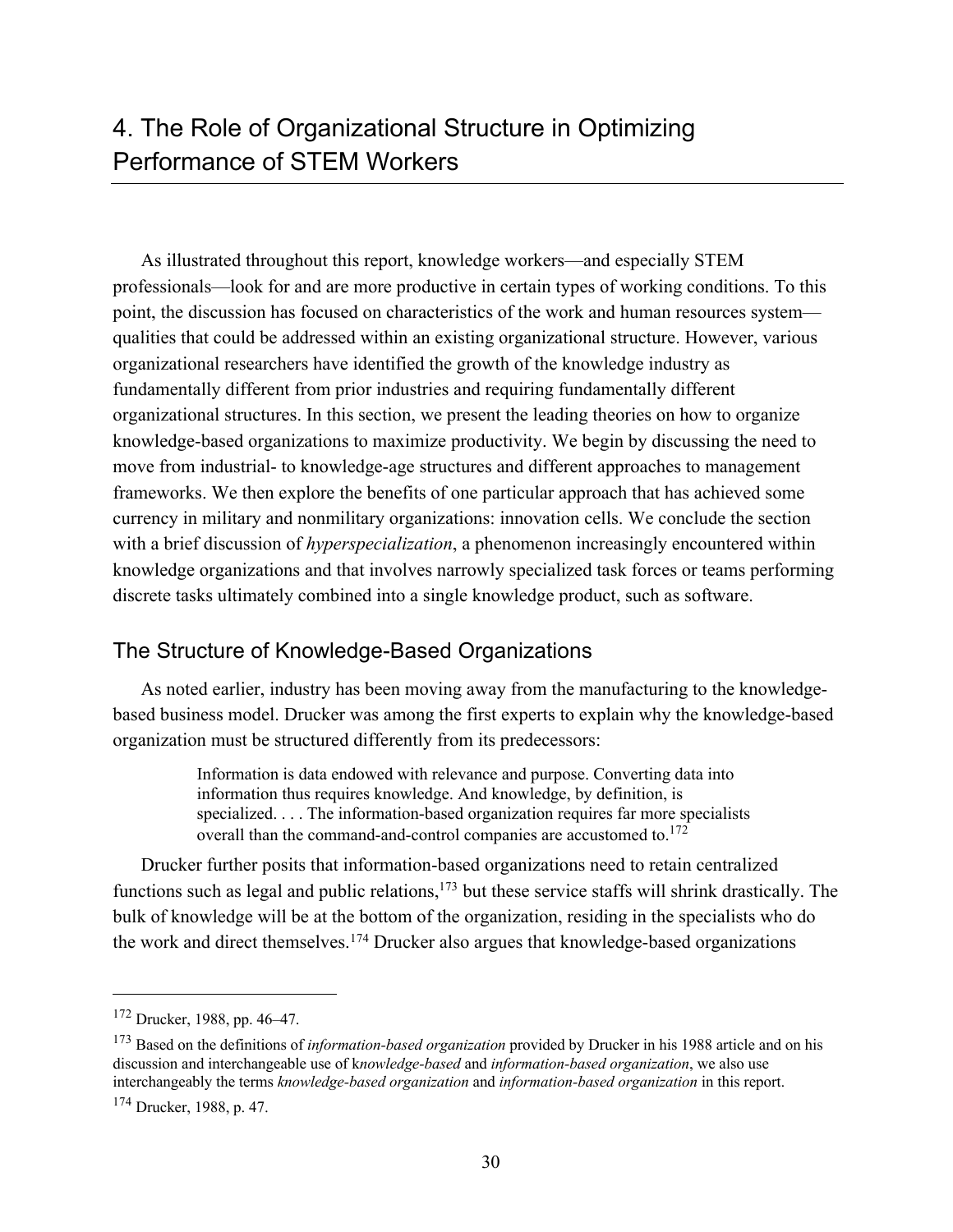would be flatter, with fewer opportunities for employees to move into management. Therefore, the "pride and professionalism" of the specialists so critical to knowledge-based organizations would be maintained through the use of self-governing task forces.<sup>175</sup> Arising from this new structure driven by task forces with a small centralized staff, Drucker foresees a series of management problems arising, among them being the need to identify the management structure appropriate for these organizations and their respective business managers. The latter could be task force leaders or one of the two components of what Drucker terms "a two-headed monster" made up of a specialist structure and an administrative structure.<sup>176</sup>

As argued by Drucker, Lowell Bryan and Claudia Joyce also maintain that the traditional vertical organizational structure that emerged in the industrial age is neither efficient nor effective for the age of knowledge organizations. The two authors call for a full organizational structure redesign organized to maximize collaboration and knowledge sharing among professionals. This redesign can improve the efficiency of the work process, quality of the product, and satisfaction of the worker. Key elements of this redesign might include streamlined vertical structures, in which line managers focus on short-term earnings, knowledge professionals focus on long-term wealth development, organizational overlays are designed to improve collaboration, and performance-measurement approaches encourage professionals to self-direct their work toward goals rather than perform under close supervision.<sup>177</sup>

By moving away from the traditional hierarchical organization to a more decentralized and flat structure that connects, in a networklike fashion, autonomous task forces or units (e.g., innovation cells, see next section), a knowledge organization is more likely to increase the productivity of its STEM workforce. A networked structure within and across innovation cells is likely to not only stimulate innovation but also increase productivity by facilitating communication and collaboration, and—in this way—provide "timely access to knowledge and resources that are otherwise unavailable."178

#### Innovation Cells

An organization can create autonomous innovation cells to leverage its STEM workforce, increase productivity, and encourage innovation among its ranks. The terms *innovation cell* or *innovation corps* typically convey a separate, stand-alone unit that is structured differently, operates differently, and has different expectations for outcomes than its parent organization. Given the particular traits of knowledge organizations and knowledge workers, a simplified

<sup>175</sup> To Drucker, the term *task forces* means smaller self-governing units.

<sup>176</sup> Drucker, 1988, p. 51.

<sup>177</sup> Lowell Bryan and Claudia Joyce, "The 21st-Century Organization," *McKinsey Quarterly*, August 16, 2005.

<sup>&</sup>lt;sup>178</sup> Walter W. Powell, Kenneth W. Koput, and Laurel Smith-Doerr, "Interorganizational Collaboration and the Locus of Innovation: Networks of Learning in Biotechnology," *Administrative Science Quarterly*, Vol. 41, No. 1, March 1996, p. 119.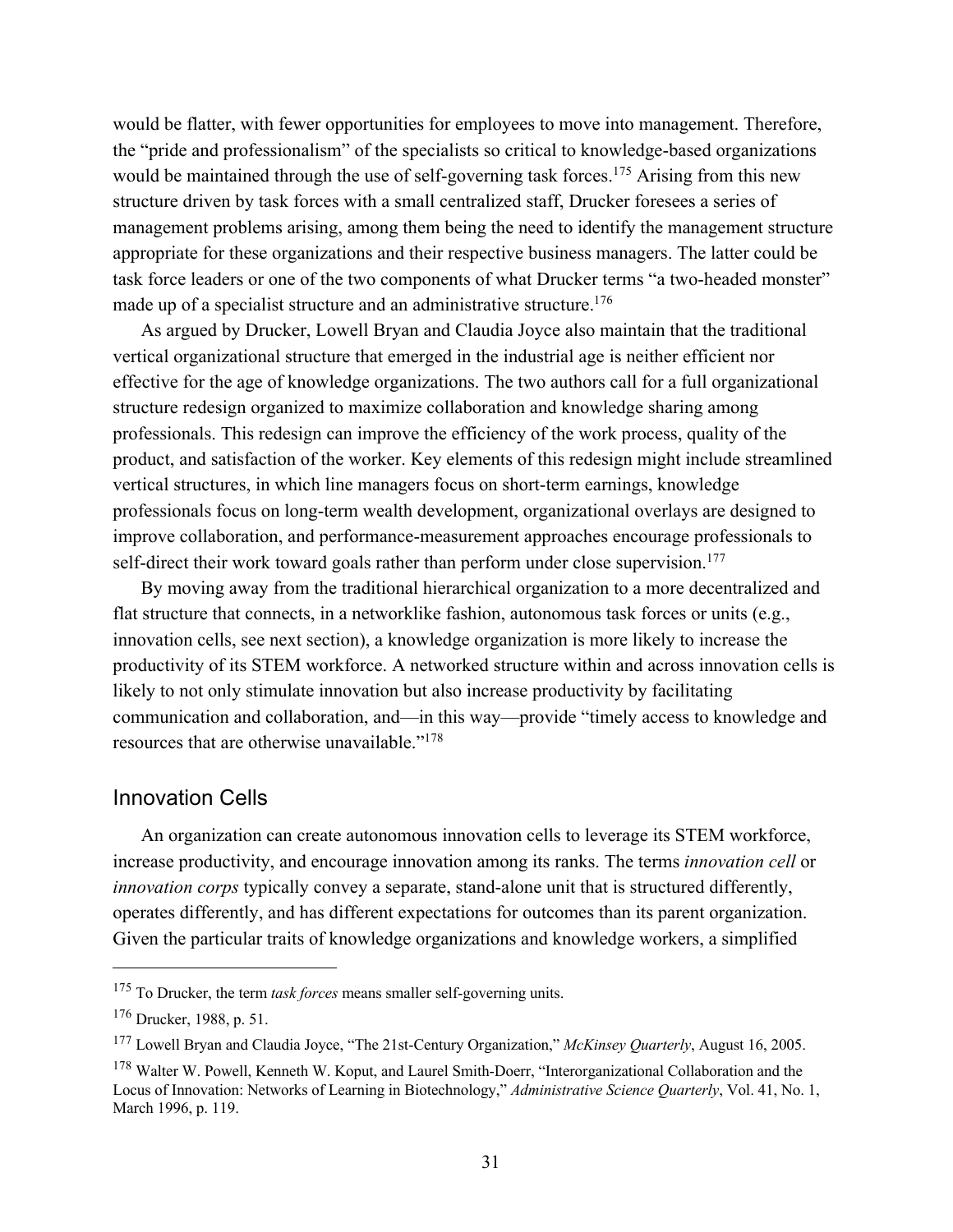vertical or even flat structure within the innovation cell itself and across the different cells is likely to have a multiplier effect.

Bryan and Joyce argue in favor of "the creation of enterprise-wide formal networks."<sup>179</sup> In their view, the creation of new products is the result of several multiyear projects that involve small groups of "full-time, focused professionals with the freedom to 'wander in the woods,' discovering new winning value propositions by trial and error and deductive tinkering." Bryan and Joyce also note the significance of a disciplined approach, observing that companies using this structure often allocate a fixed percentage of income to these long-term initiatives, assign top talent to work on these initiatives, and delegate a senior manager as sponsor.<sup>180</sup>

Innovation cells create a microlevel organizational culture and climate that supports autonomy, collaboration with like-minded experts or workers, focus on substantive work, and flexible work environment, which meets the core needs of STEM workers to excel and be productive. As the STEM workforce operates along different key characteristics from the rest of the workforce, especially those whose tasks are administrative in nature, the creation of innovation cells de facto separates the STEM workforce from others in a way that maximizes productivity and motivation of both groups of workers.<sup>181</sup>

DoD has already started to leverage innovation cells as a means to incorporate a start-up style flat and networked structure to fuel innovation and development. Within the Air Force, the 22nd Air Refueling Wing Plans and Programs Office has set up—among other innovation cells— XPX, an innovation team aimed to "produce homegrown, rapid solutions that will be implemented at the wing quickly and at low cost."<sup>182</sup> The U.S. Navy has created the Navy Innovation Cell to help target "industry's investments in technology and insert them into naval operations more quickly, tapping into innovation that can elude DoD."183 Additionally, the Navy Innovation Cell is improving acquisition processes to better integrate emerging technologies into the Navy.184

In the context of innovation cells or narrowly specialized task forces found in modern-day knowledge organizations, a new phenomenon has surfaced: hyperspecialization.

<sup>&</sup>lt;sup>179</sup> Bryan and Joyce, 2005; Lowell L. Bryan and Claudia I. Joyce, "Better Strategy Through Organizational Design," *McKinsey Quarterly*, No. 2, 2007.

<sup>180</sup> Bryan and Joyce, 2005.

 $181$  The explanation is that most lab researchers and scientists have irregular work hours, working late into the night to finish a task or experiment and, at times, having a later start of their workday. Witnessing the late arrival to work of STEM research workers often demotivates administrative staff, who are typically unaware of the long hours researchers spend in the lab after the end of the official work day at 5:00 p.m. The resulting frictions often have a demotivating effect on both workforces, with their separation through the creation of innovation cells reducing the potential for friction, loss of motivation, and lessened productivity.

<sup>182</sup> Erin McClellan, "Wing Stands Up Innovation Cell," McConnell Air Force Base, Kan.: U.S. Air Force Expeditionary Center, January 11, 2018.

<sup>183</sup> Amber Corrin, "Navy's Innovation Cell Fast-Tracks New Technologies," C4ISRNET.com, March 27, 2015.

<sup>184</sup> Corrin, 2015.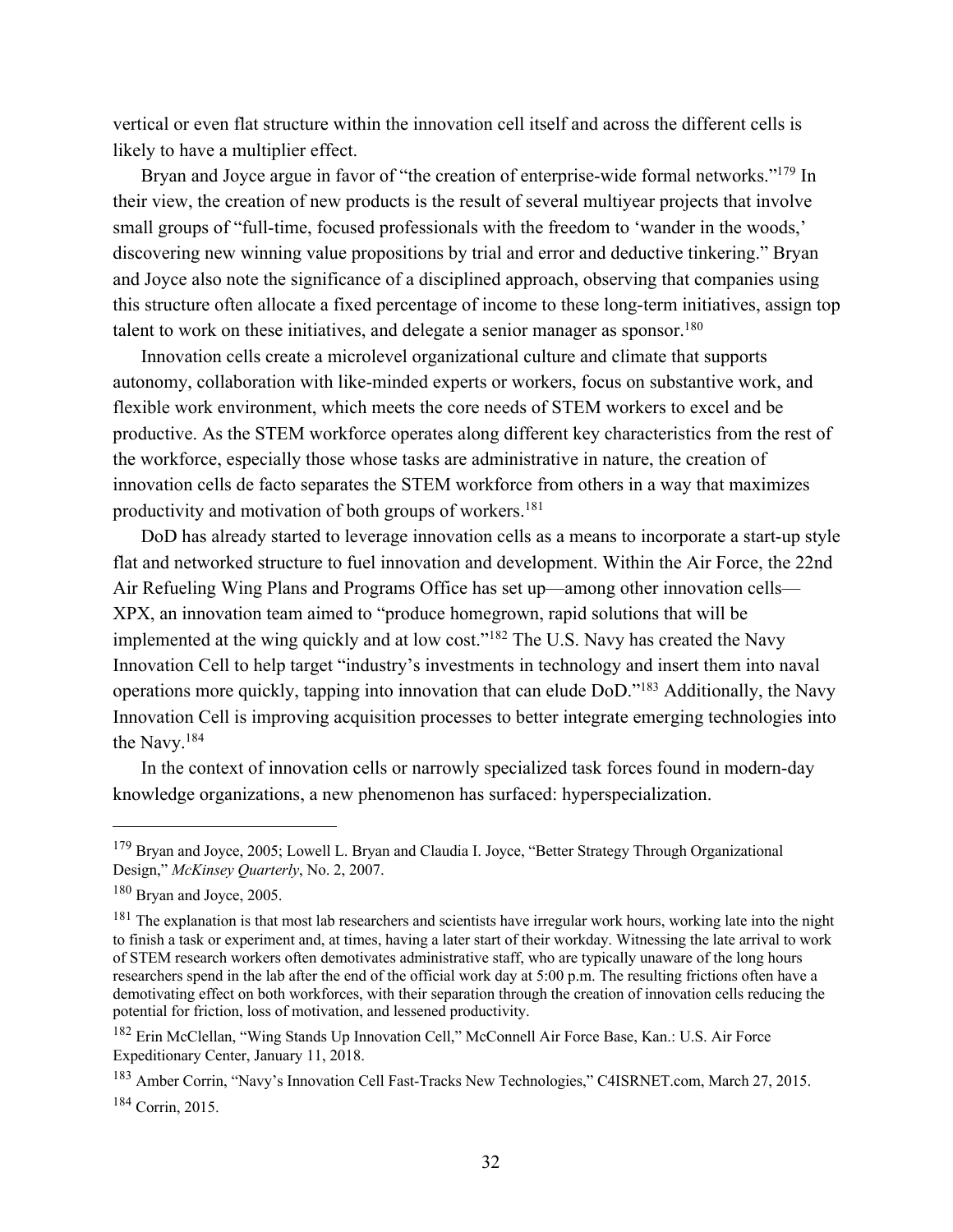Hyperspecialization is perceived as increasing productivity and product quality, although there are some concerns that, in the long run, it might end up stifling innovation. Given that hyperspecialization is closely associated with the flat, networked nature of modern knowledge organizations, in the following subsection, we discuss briefly what hyperspecialization is, its impact on STEM productivity and innovation, and why it is likely that its benefits outweigh the risks.

#### Hyperspecialization

In the 18th century, Adam Smith first advanced the concept of division of labor,<sup>185</sup> which has since governed the way in which work is structured across organizations. However, in recent decades, advances in technology and communications and the advent of knowledge work have transformed division of labor, leading to hyperspecialization. In the context of the traditional division of labor, for example, factory workers in assembly lines carried out specialized tasks, ultimately assembling a physical product such as a car. In the context of hyperspecialization, 21st-century knowledge workers connect to their employers through technology and carry out discrete tasks remotely, which are then combined into a knowledge product such as software.

For example, software can be developed through hyperspecialization, beginning with the design phase.<sup>186</sup> A company might hold a competition to acquire the best new software product ideas. Having selected an idea (and rewarded the winner), the company could solicit proposals for the design specification and then for the design architecture. The company could separately solicit coders to produce each component in the software, as well as an expert to integrate the pieces. Finally, the company could hold multiple competitions for experts to identify and resolve bugs in each section of the software.

There are various models for hyperspecialization.<sup>187</sup> Organizations might outsource their specialized tasks to specific suppliers (under a contractual agreement or a similar legal arrangement), tap into a community of freelance workers (often through an intermediary organization), or develop their own in-house team of specialized knowledge workers. They might seek specialized support for low-level repetitive tasks (such as telemarketing) or advanced, expert knowledge tasks, such as solving a conceptual problem.

Knowledge workers may be particularly drawn to aspects of hyperspecialized work. They may have more control over their own work and their work-life balance, taking tasks that most interest them and fit with their schedules. They can work anywhere around the world rather than

<sup>185</sup> Adam Smith, *The Wealth of Nations*, New York, N.Y.: Modern Library, [1776] 2000.

<sup>&</sup>lt;sup>186</sup> Thomas W. Malone, Robert Laubacher, and Tammy Johns, "The Big Idea: The Age of Hyperspecialization," *Harvard Business Review*, July–August 2011.

<sup>187</sup> Malone, Laubacher, and Johns, 2011; Xenios Thrasyvoulou, "Embracing Freelancers and the Age of Hyperspecialization," Relevance.com, June 16, 2015.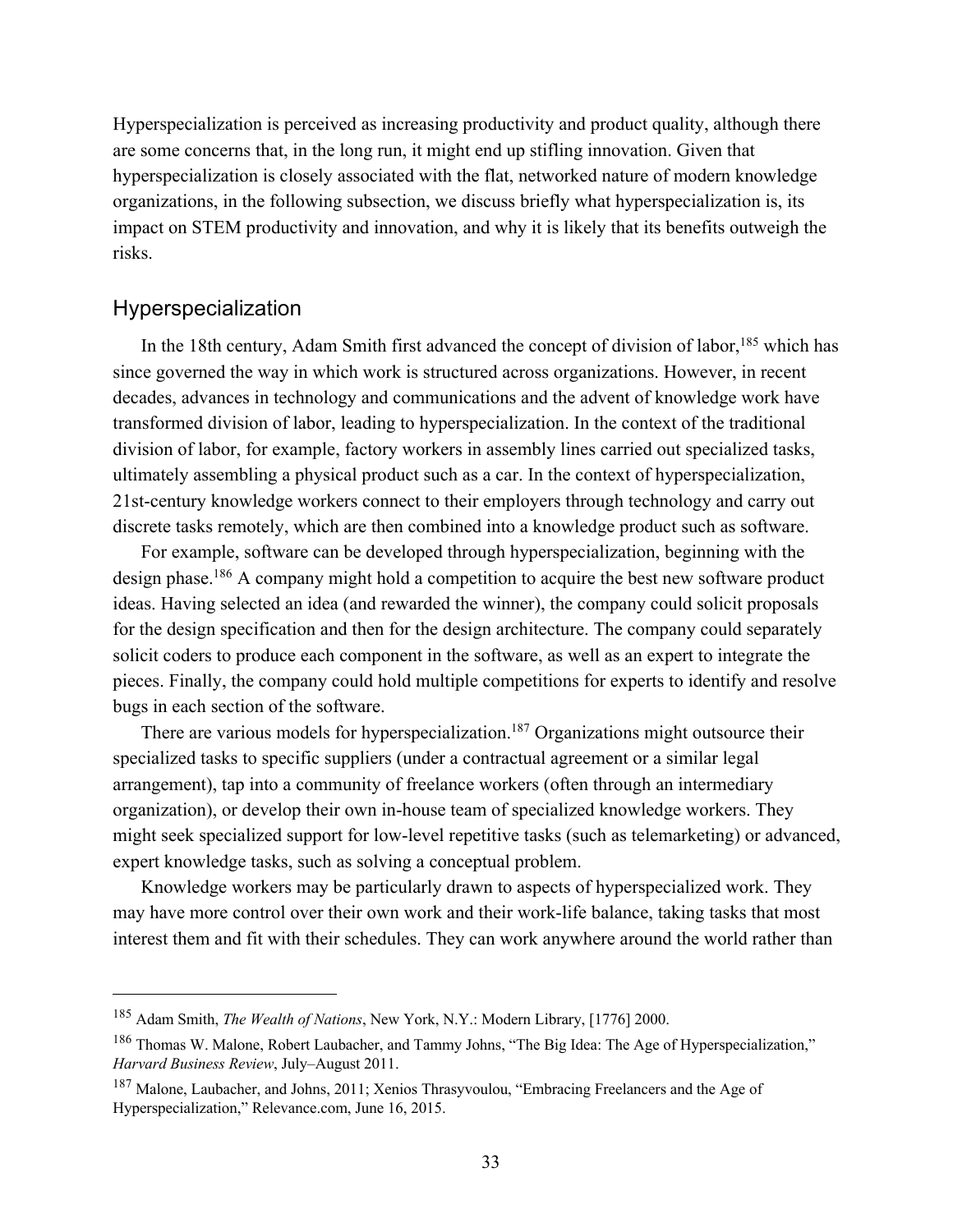be restricted by geography and may be compensated at higher rates than other employees or, in low-wage areas, their neighbors.

Organizations may also benefit from this type of work setup, especially in terms of quality, speed, and cost. Quality is likely to be high: Knowledge workers who are competing for pieces of work, based largely on their prior efforts, are incentivized to maximize their performance. Furthermore, by specializing in a specific knowledge task, they provide expertise that a generalist does not always offer, and organizations that can access a large pool of individuals with this expertise may surface unique ways of thinking about a problem. Hyperspecialization can also be faster than having individuals carry out all elements of a project, especially if the subtasks can be carried out concurrently rather than sequentially. Finally, costs may be lower because the organization is not paying for the expert to learn something new—only for the production of the knowledge product—and is not paying for benefits or unproductive time. And hyperspecialization models that involve competition require payment only for successful products, reducing waste.

Establishing a hyperspecialization approach to work does require some additional activities and may entail some risk. Organizations need to break down larger tasks into discrete subtasks, being careful to group subtasks that have interdependencies. They must recruit their specialized workers, whether in-house or external, and establish vehicles for the business relationship (e.g., contracts, incentives). They need to establish a strategy for reintegrating the subproducts and have quality-control mechanisms; they may choose to source these two tasks to specialists as well.

On a broader note, hyperspecialization is a relatively new approach—and one with international reach. The lack of consistent regulations to govern the work across topics and countries may lead to abuses by both employers and specialists. Concerns have also been raised that hyperspecialization may inhibit innovation. However, despite the additional activities involved and potential risk, hyperspecialization is being explored widely and may change the approach to knowledge work.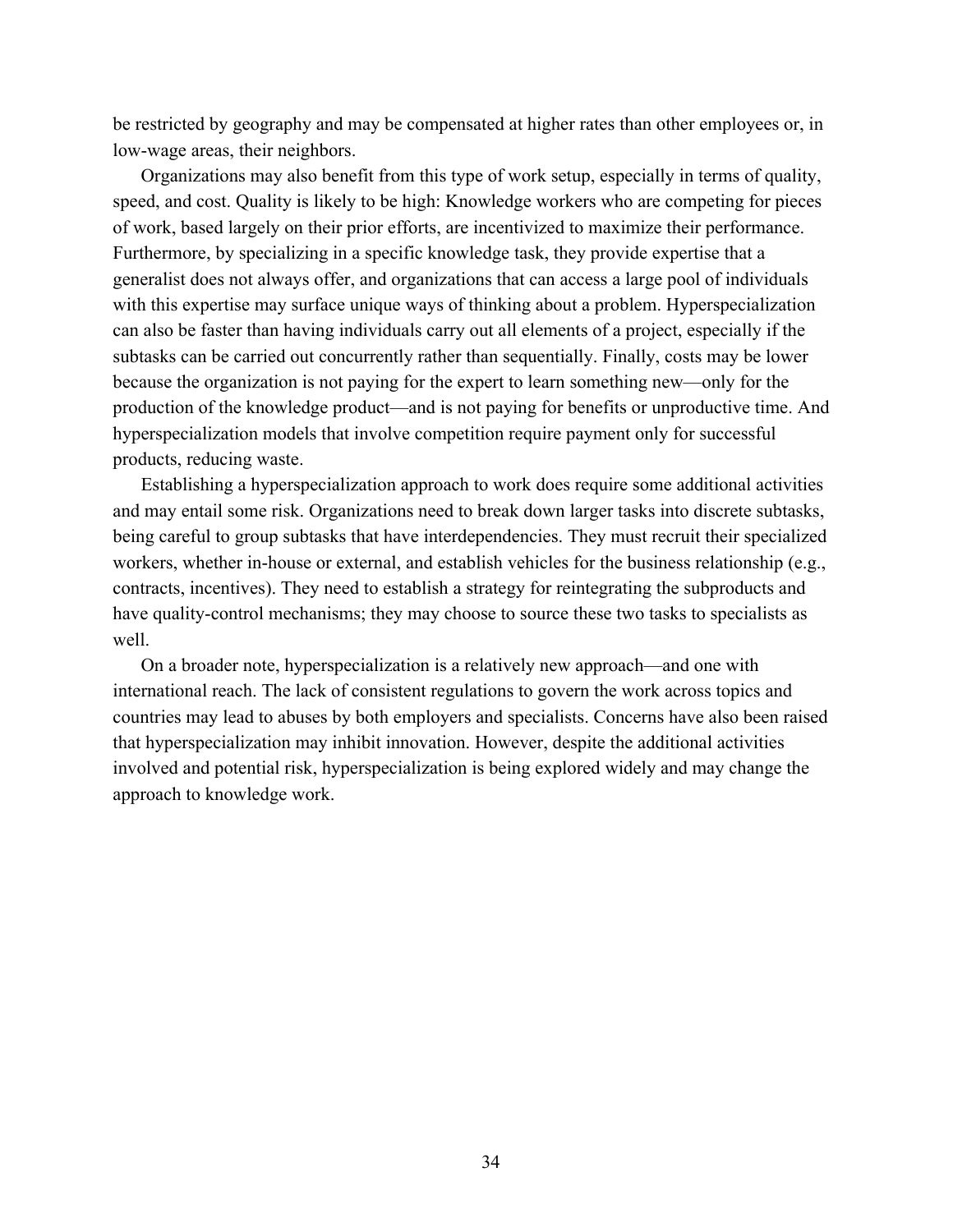In our review of the existing scholarly and professional literature on knowledge organizations and STEM workers' productivity and innovation, we found that STEM workers are more productive and innovative when organizational culture and climate promote four key characteristics: autonomy, collaboration, focus on substantive work, and FWAs. The review of the literature also revealed that women in STEM need role models provided by other women who have succeeded in their respective fields, family-friendly policies, opportunities for professional growth, and a work environment free of negative stereotypes and of sexual harassment.

In terms of human-capital functions, extending the professional-development opportunities of the civilian STEM workforce and tailoring the rewards, recognition, and performancemanagement systems to match individual inclinations and interest in technical versus management tracks are likely to optimize the performance of the existing STEM workforce within the Air Force. As for the organizational structure most conducive to stimulating productivity and innovation across the STEM workforce, our review of the literature indicated that the structure most likely to provide the STEM employees with a culture and climate fostering autonomy, collaboration, focus on substantive work, and flexibility was a network of autonomous cells or task forces. While there is evidence that these aspects are likely to improve the productivity of STEM workers in general, we recommend that the Air Force conduct its own independent study to determine which of the factors and in what combinations are likely to have the highest impact on the productivity of civilian STEM workers.

#### Aligning Work and STEM Professionals' Characteristics

By promoting an organizational culture and climate that take into account the particular characteristics of STEM work such as autonomy, collaboration, focus on substantive work, and FWAs, the Air Force is more likely to promote creativity, innovation, and productivity across its civilian STEM workforce. In addition, to fully benefit from the skills and capability that the women in the STEM workforce contribute, the Air Force should consider addressing the factors that demotivate women in STEM occupations and take into account the women-specific drivers that are likely to optimize their productivity.

Furthermore, the Air Force should consider putting in place a mechanism that strikes a balance between providing STEM workers with FWAs as needed, complemented by meeting inoffice requirements (such as the manipulation of classified information), and access to the organization's facilities and technologies. Because STEM workers in the Air Force and in other DoD components are government employees who generally have to deal with more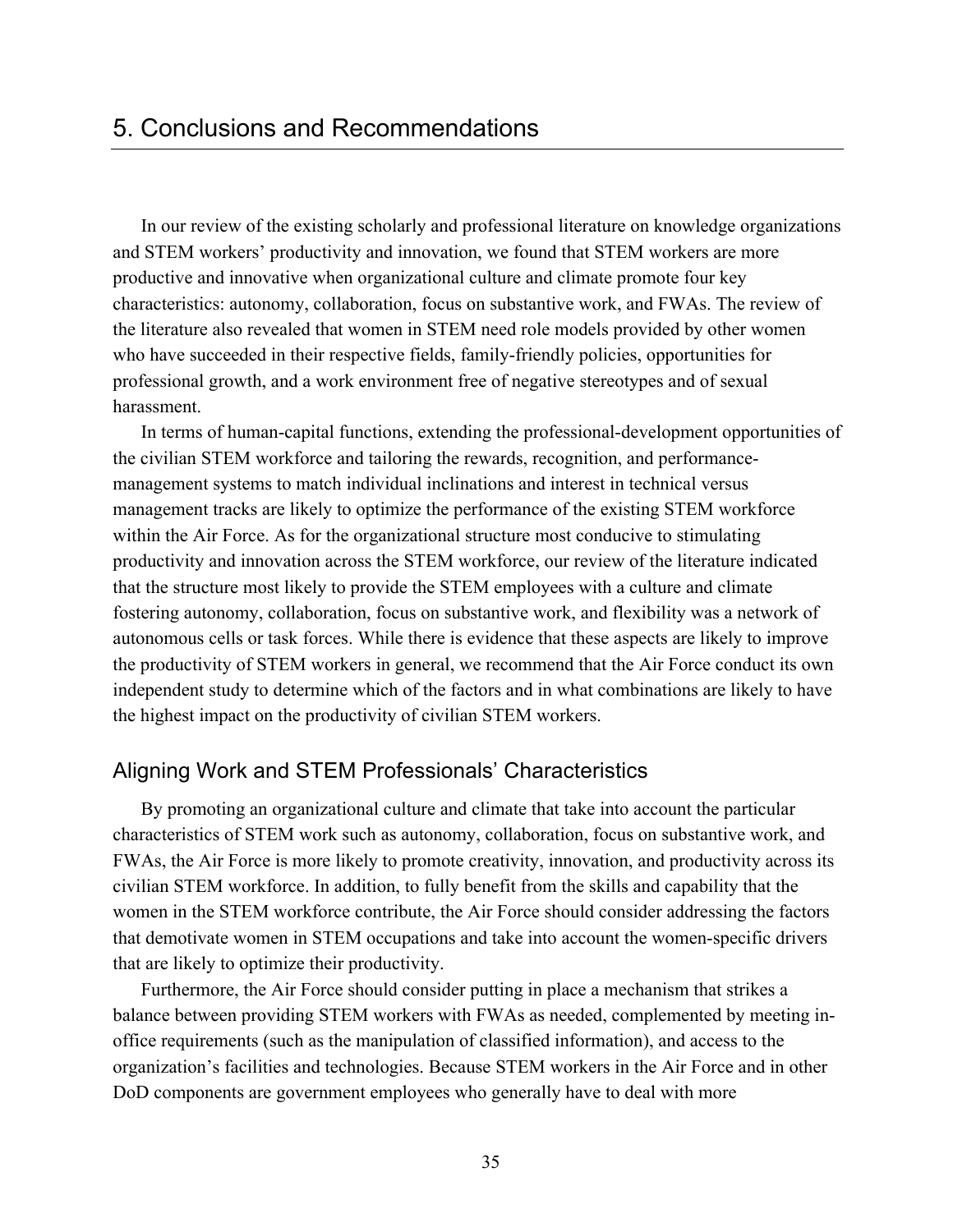administrative tasks than their counterparts in the private sector, the Air Force might want to unburden them from bureaucratic minutiae and allow them to focus on research or on performing the substantive STEM-related work for which they were trained and which keeps them intellectually engaged.

#### Human Capital Functions

Regarding human capital functions, we recommend that the Air Force expand the professional-development opportunities offered to civilian STEM employees. In addition to increasing employee effectiveness, expanding education programs to the civilian STEM workforce could help boost retention. DoD already effectively uses postdoctoral fellowships to attract STEM professionals who have just received their terminal degree, and these fellowships frequently lead to participants continuing employment with DoD. Similarly, the Air Force could use the existing Air Force Science and Technology Fellowship Program as a cost-efficient and fast way to draw newly graduated talent into the organization. Likewise, the Air Force could also host fellowships that are funded by other federal organizations, such as the U.S. Department of Homeland Security.188

Concerning the rewards and recognition system, because STEM workers are motivated and improve their performance when their individual contributions to the organization are recognized, the Air Force should consider implementing and extending a contribution-based system to those parts of the organization where such a system is not already present. Furthermore, promoting a culture in which STEM employees receive periodic feedback from their supervisors is likely to increase the STEM workers' productivity.

Finally, the Air Force might consider bringing the compensation of its STEM workforce in line as much as possible with private-sector compensation, while allowing for autonomy and flexibility, as well as performance-management and career-advancement paths that take into account each individual's interests in promotion and in the pursuit of the available career tracks.

## Organizational Structure Optimizing the Performance of STEM Professionals

In light of our findings related to the organizational structure best suited to increasing the productivity of STEM employees, we recommend that the Air Force set in place separate, simplified—even flat—structures that facilitate collaboration and knowledge sharing across the STEM workforce.

Setting up autonomous cells or task forces (similar to the 22nd Air Refueling Wing) that interact with one another in a networked, nonhierarchical way is likely to provide the STEM

<sup>188</sup> National Academy of Engineering and National Research Council, 2012.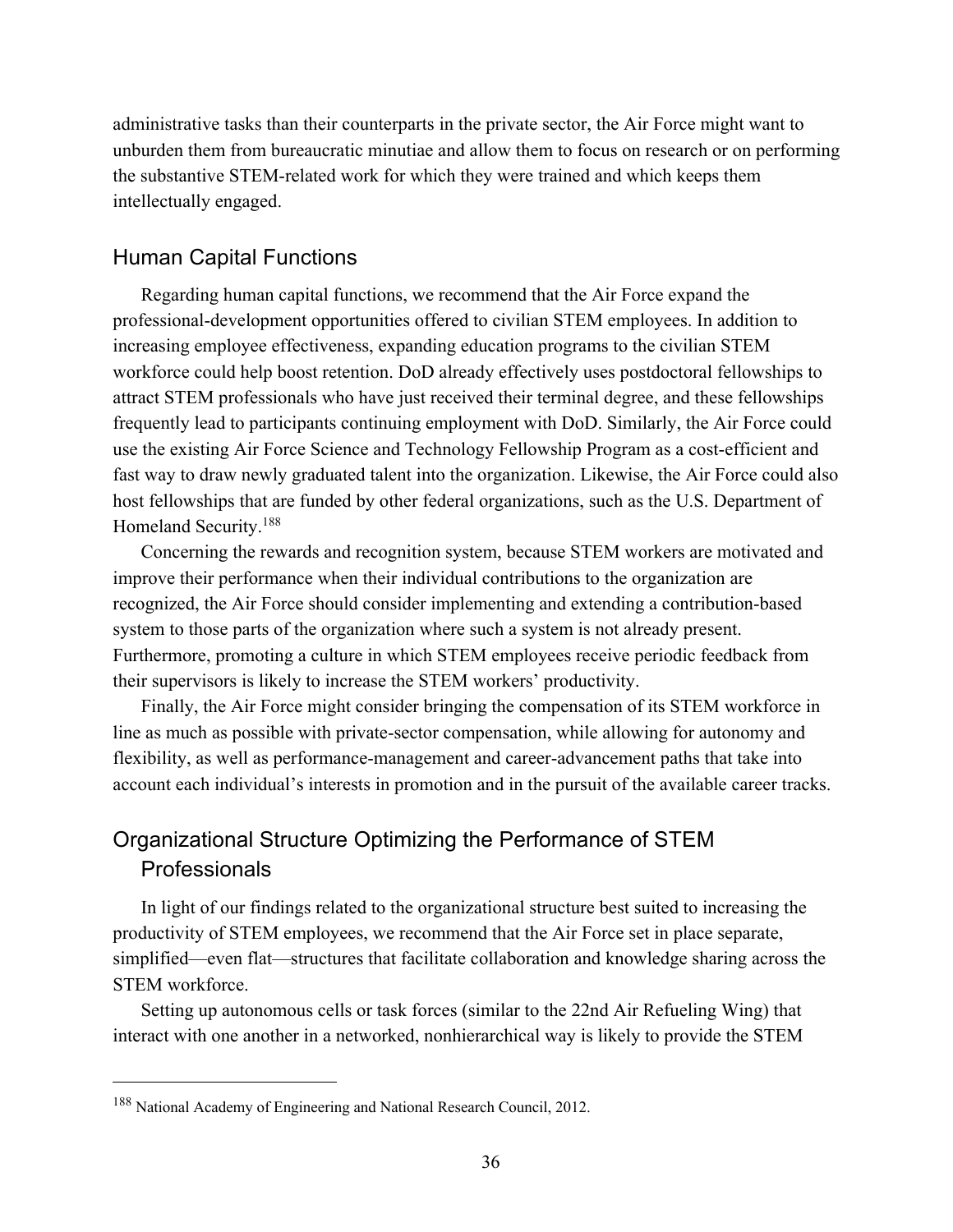workers who are involved in research with autonomy and control over their own work priorities and research agenda. A high level of autonomy for researchers and other STEM employees increases their productivity and is likely to translate into new, innovative ideas. A networked, nonhierarchical structure linking various innovation cells to one another across the organization would provide STEM employees with access to other experts and knowledge workers with whom they can collaborate and exchange ideas—crucial interactions that improve the effectiveness of STEM workers. A flat and interconnected organizational structure touches simultaneously on two of the four core factors involved in improving the productivity of the STEM workforce: autonomy and collaboration with specialists having complementary knowledge.

#### Challenges to Implementation

We acknowledge that the implementation of these recommendations is likely to encounter various barriers associated with the hierarchical and bureaucratic nature of the Air Force. As a quintessential command-and-control organization, the Air Force's culture and climate will need to adjust to support an organizational work environment in which STEM employees experience autonomy; focus on substantive, nonadministrative work; and are permitted FWAs. The need to safeguard critical information for national security purposes adds an additional challenge to the implementation of FWAs, as does allowing STEM employees autonomy to manage their own work processes and to choose the focus of their work. However, the Air Force's strong focus on promoting teamwork is likely to facilitate collaboration across its workforce, including its STEM professionals.

Given these inherent organizational culture and climate barriers, setting up separate, autonomous innovation cells in which the rules of the game can be rewritten to match the work characteristics of STEM professionals and to allow for more autonomy, flexibility, and focus on nonadministrative tasks is likely to optimize their performance.

Finally, we acknowledge that, in addition to the organizational barriers reflected in its culture and climate, the Air Force also may face statutory barriers in implementing some of the recommendations associated with human-capital functions. Such statutory barriers are likely to be related to limitations in existing government policies concerning the professional development, compensation, rewards, recognition, performance management, and career advancement of the civilian workforce. As the current statutory provisions associated with civilian compensation and professional development are mandated by Congress, a major overhaul of the existing statutes may be necessary to facilitate the implementation of needed changes in human-capital functions to optimize the productivity of civilian STEM professionals.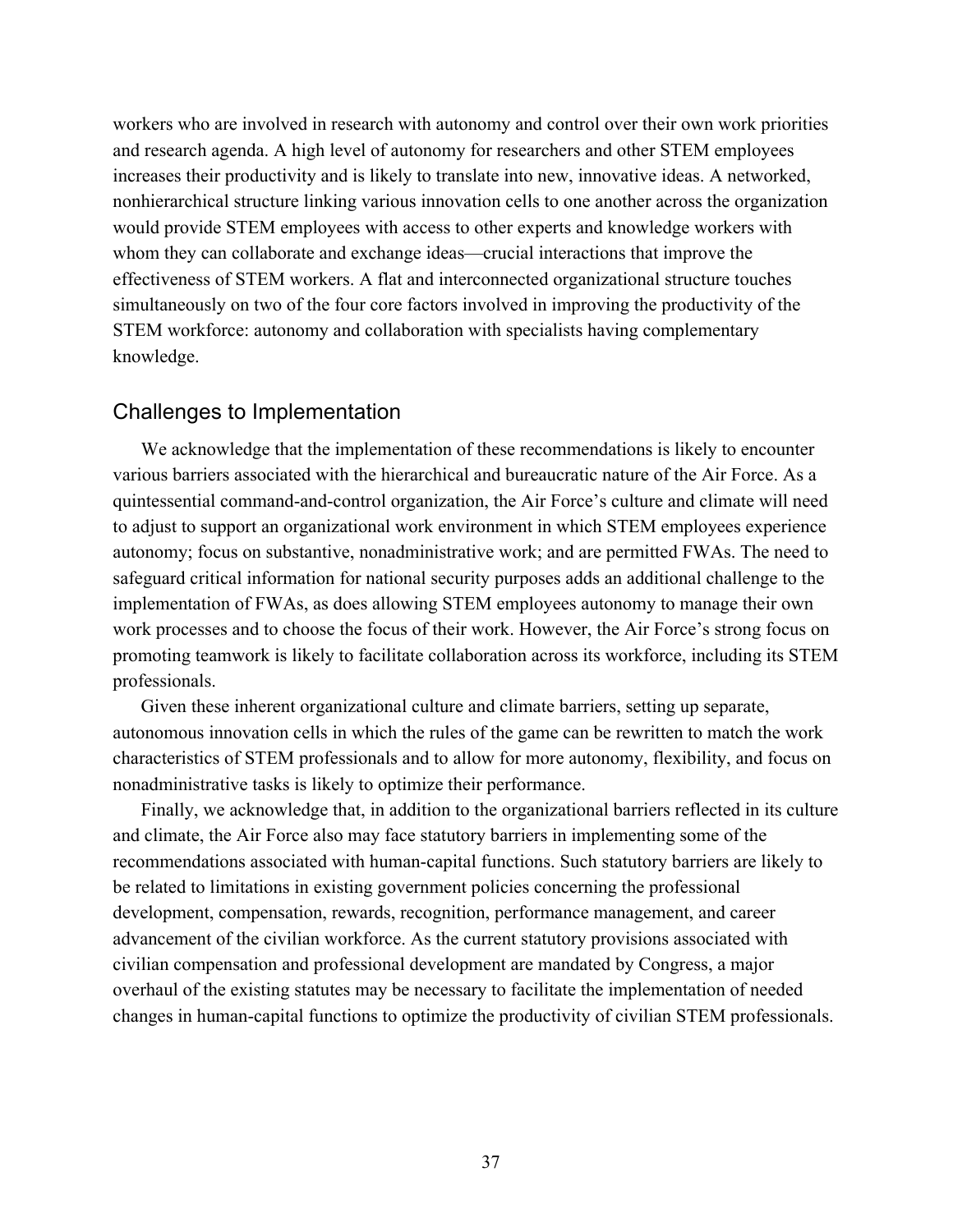- Abramo, Giovanni, Ciriaco A. D'Angelo, and Flavia Di Costa, "Research Collaboration and Productivity: Is There Correlation?" *Higher Education*, Vol. 57, No. 2, 2009, pp. 155–171.
- Aiello, John R., Donna T. DeRisi, Yakov M. Epstein, and Robert A. Karlin, "Crowding and the Role of Interpersonal Distance Preference," *Sociometry*, Vol. 40, No. 3, 1977, pp. 271–282.
- Appel-Meulenbroek, Rianne, "Knowledge Sharing Through Co-Presence: Added Value of Facilities," *Facilities*, Vol. 28, No. 3/4, 2010, pp. 189–205.
- Bailyn, Lotte, "Autonomy in the Industrial R&D Lab," *Human Resource Management*, Vol. 24, No. 2, Summer 1985, pp. 129–146.
- Bajzikova, Lubica, Helena Sajgalikova, Emil Wojcak, and Michaela Polakova, "Are Flexible Work Arrangements Attractive Enough for Knowledge-Intensive Businesses?" *Procedia— Social and Behavioral Sciences*, Vol. 99, November 6, 2013, pp. 771–783.
- Baltes, Boris B., Thomas E. Briggs., Joseph W. Huff, Julie A. Wright, and George A. Neuman, "Flexible and Compressed Workweek Schedules: A Meta-Analysis of Their Effects on Work-Related Criteria," *Journal of Applied Psychology*, Vol. 84, 1999, pp. 496–513.
- Baumann, Claudia E., Frank Zoller, and Roman Boutellier, "Fostering Creativity and Innovation: Spheres of Interaction Influence Chance Encounters," in Carla Vivas and Fernando Lucas, eds., *Proceedings of the 7th European Conference on Innovation and Entrepreneurship*, Vol. I, Red Hook, N.Y.: Curran Associates, Inc., 2012, pp. 190–197.
- Bikard, Michael, Fiona E. Murray, and Joshua Gans, "Exploring Trade-offs in the Organization of Scientific Work: Collaboration and Scientific Reward," *Management Science*, Vol. 61, No. 7, July 2015, pp. 1473–1495.
- Blieckenstaff, Jacob C., "Women and Science Careers: Leaky Pipeline or Gender Filter?" *Gender and Education*, Vol. 17, No. 4, October 2005, pp. 369–386.
- Boutellier, Roman, Fredrik Ullman, Jurg Schreiber, and Reto Naef, "Impact of Office Layout on Communication in a Science-Driven Business," *R&D Management*, Vol. 38, No. 4, September 2008, pp. 372–391.
- Bouty, Isabelle, "Interpersonal and Interaction Influences on Informal Resource Exchanges Between R&D Researchers Across Organizational Boundaries," *Academy of Management Journal*, Vol. 43, No. 1, 2000, pp. 50–65.
- Brand, Adam, "Knowledge Management and Innovation at 3M," *Journal of Knowledge Management*, Vol. 2, No. 1, 1998, pp. 17–22.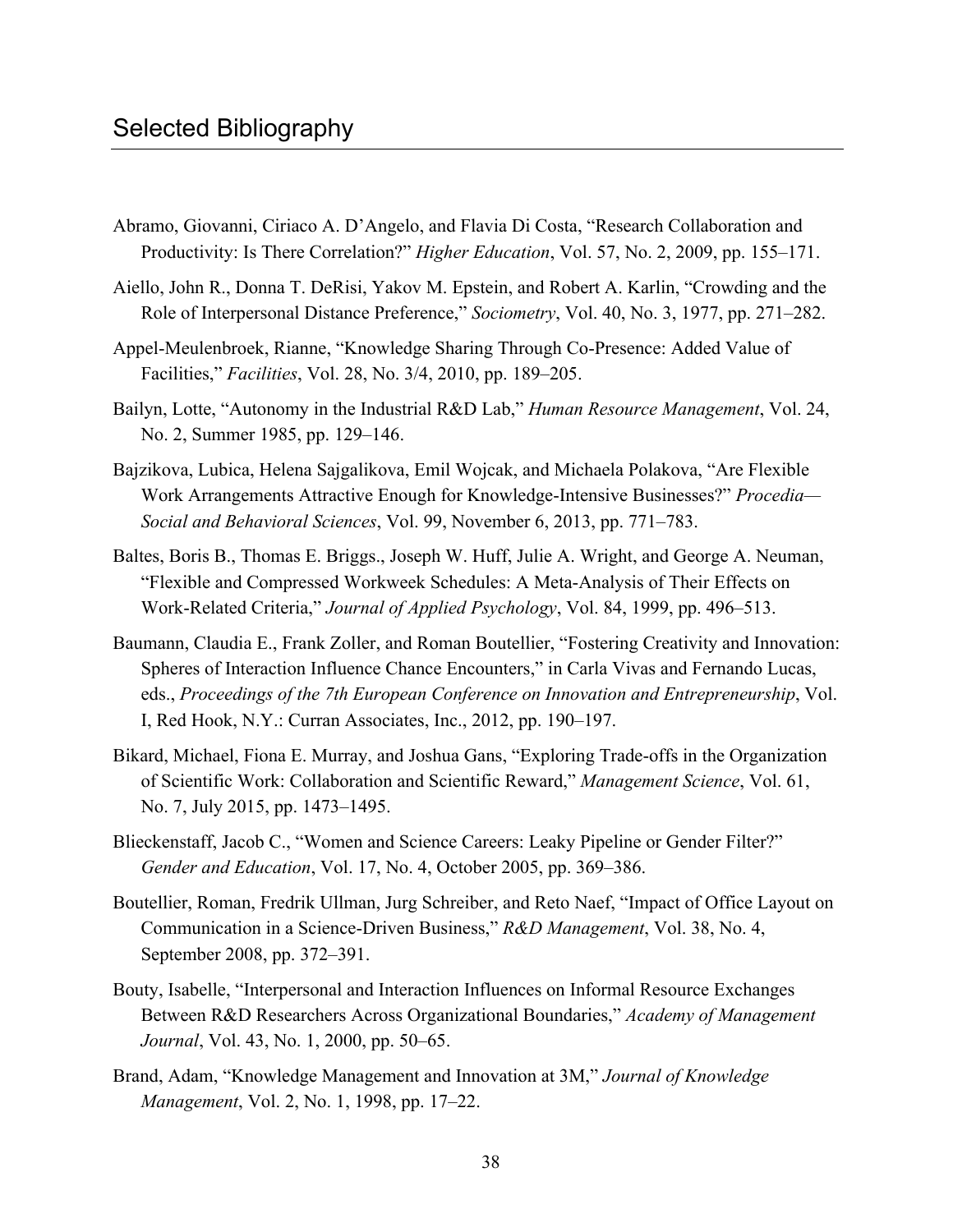- Bryan, Lowell, and Claudia Joyce, "The 21st-Century Organization," *McKinsey Quarterly*, August 16, 2005.
- Bryan, Lowell L., and Claudia I. Joyce, "Better Strategy Through Organizational Design," *McKinsey Quarterly*, No. 2, 2007. As of November 15, 2019: [http://www.michaelsamonas.gr/images/Mixalhs/resources/Better\\_Strategy.pdf](http://www.michaelsamonas.gr/images/Mixalhs/resources/Better_Strategy.pdf)
- Business Management Daily Editors, "Abbott Touts Innovation to Recruit, Retain Scientists," *Business Management Daily*, January 16, 2013. As of November 15, 2019: [https://www.businessmanagementdaily.com/34137/abbott-touts-innovation-to-recruit-retain](https://www.businessmanagementdaily.com/34137/abbott-touts-innovation-to-recruit-retain-scientists/)scientists/
- Cassiman, Bruno, and Reinhilde Veugelers, "In Search of Complementarity in Innovation Strategy: Internal R&D and External Knowledge Acquisition," *Management Science*, Vol. 52, No. 1, January 2006, pp. 68–82.
- Coffey, Timothy, "Building the S&E Workforce for 2040: Challenges Facing the Department of Defense," Washington, D.C.: Center for Technology and National Security Policy, National Defense University, July 2008. As of December 12, 2019: <https://www.hsdl.org/?view&did=27341>
- Congressional Budget Office, *Comparing the Compensation of Federal and Private-Sector Employees*, Washington, D.C., January 2012. As of December 12, 2019: <https://www.cbo.gov/sites/default/files/112th-congress-2011-2012/reports/01-30-fedpay0.pdf>
- Congressional Budget Office, *Comparing the Compensation of Federal and Private-Sector Employees, 2011–2015*, Washington, D.C., April 2017. As of December 12, 2019: [https://www.cbo.gov/system/files/115th-congress-2017-2018/reports/52637](https://www.cbo.gov/system/files/115th-congress-2017-2018/reports/52637-federalprivatepay.pdf) federalprivatepay.pdf
- Corrin, Amber, "Navy's Innovation Cell Fast-Tracks New Technologies," C4ISRNET.com, March 27, 2015. As of November 13, 2019: [https://www.c4isrnet.com/it-networks/2015/03/27/navy-s-innovation-cell-fast-tracks-new](https://www.c4isrnet.com/it-networks/2015/03/27/navy-s-innovation-cell-fast-tracks-new-technologies/)technologies/
- Crawford, Kate, Helen M. Hasan, Leoni Warne, and Henry Linger, "From Traditional Knowledge Management in Hierarchical Organizations to a Network Centric Paradigm for a Changing World," *Emergence: Complexity and Organization*, Vol. 11, No. 1, 2009, pp. 1– 18.
- Denison, Daniel R., "What Is the Difference Between Organizational Culture and Organizational Climate? A Native's Point of View on a Decade of Paradigm Wars," *Academy of Management Review*, Vol. 21, No. 3, July 1996, pp. 619–654.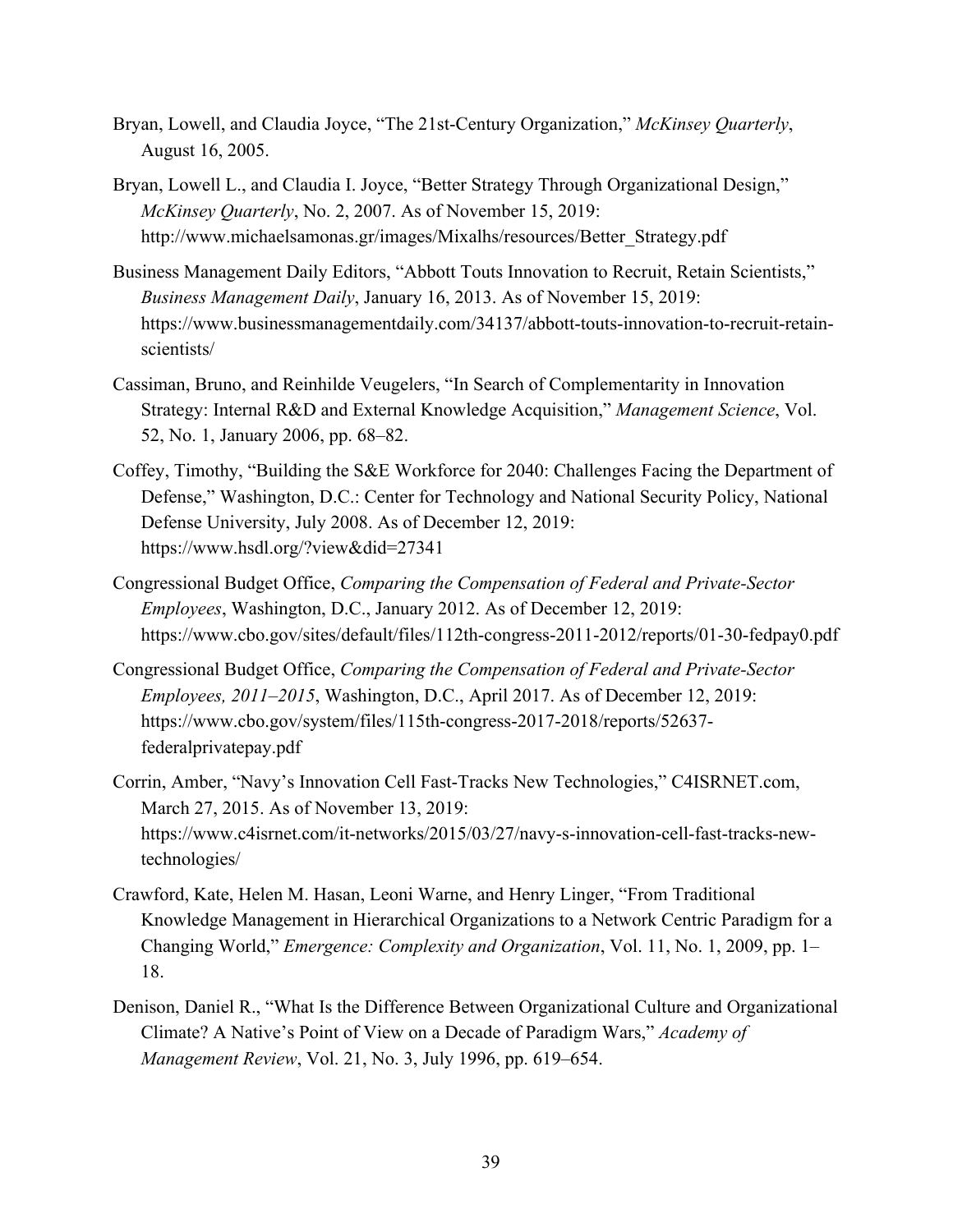- Development Dimensions International, Inc., the Conference Board Inc., and EYGM Limited, "Global Leadership Forecast 2018: 25 Research Insights to Fuel Your People Strategy," 2018.
- Diekman, Amanda B., and Aimee L. Belanger, "New Routes to Recruiting and Retaining Women in STEM: Policy Implications of a Communal Goal Congruity Perspective," *Social Issues and Policy Review*, Vol. 9, No. 1, January 2015, pp. 52–88.
- Dovey, Ken, and Bryan Fenech, "The Role of Enterprise Logic in the Failure of Organizations to Learn and Transform: A Case from the Financial Services Industry," *Management Learning*, Vol. 38, No. 5, 2007, pp. 573–590.
- Drucker, Peter F., "The Coming of the New Organization," *Harvard Business Review*, January 1988. As of November 13, 2019: <https://hbr.org/1988/01/the-coming-of-the-new-organization>
- Drucker, Peter F., "The New Society of Organizations," *Harvard Business Review*, September– October 1992. As of November 13, 2019: <https://hbr.org/1992/09/the-new-society-of-organizations>
- Drury, Benjamin J., John Oliver Siy, and Sapna Cheryan, "When Do Female Role Models Benefit Women? The Importance of Differentiating Recruitment from Retention in STEM," *Psychological Inquiry*, Vol. 22, No. 4, 2011, pp. 265–269.
- Dul, Jan, and Canan Ceylan, "The Impact of a Creativity-Supporting Work Environment on a Firm's Product Innovation Performance," *Journal of Product Innovation Management*, Vol. 31, No. 6, November 2014, pp. 1254–1267.
- Emerson, "Emerson Survey: 2 in 5 Americans Believe the STEM Worker Shortage Is at Crisis Level," August 21, 2018. As of November 19, 2018: <https://www.emerson.com/en-us/news/corporate/2018-stem-survey>
- Faems, Dries, Bart Van Looy, and Koenraad Debackere, "Interorganizational Collaboration and Innovation: Toward a Portfolio Approach," *Journal of Product Innovation Management*, Vol. 22, No. 3, May 2005, pp. 238–250.
- Feller, Rich, "Advancing the STEM Workforce Through STEM-Centric Career Development," *Technology and Engineering Teacher*, Vol. 71, No. 1, September 2011, pp. 6–12.
- Frick, David E., "Motivating the Knowledge Worker," Arlington, Va.: Defense Acquisition University, 2010, pp. 369–387.
- Frost, Jetta, Margit Osterloh, and Antoinette Weibel, "Governing Knowledge Work: Transactional and Transformational Solutions," *Organizational Dynamics*, Vol. 39, No. 2, 2010, pp. 126–136.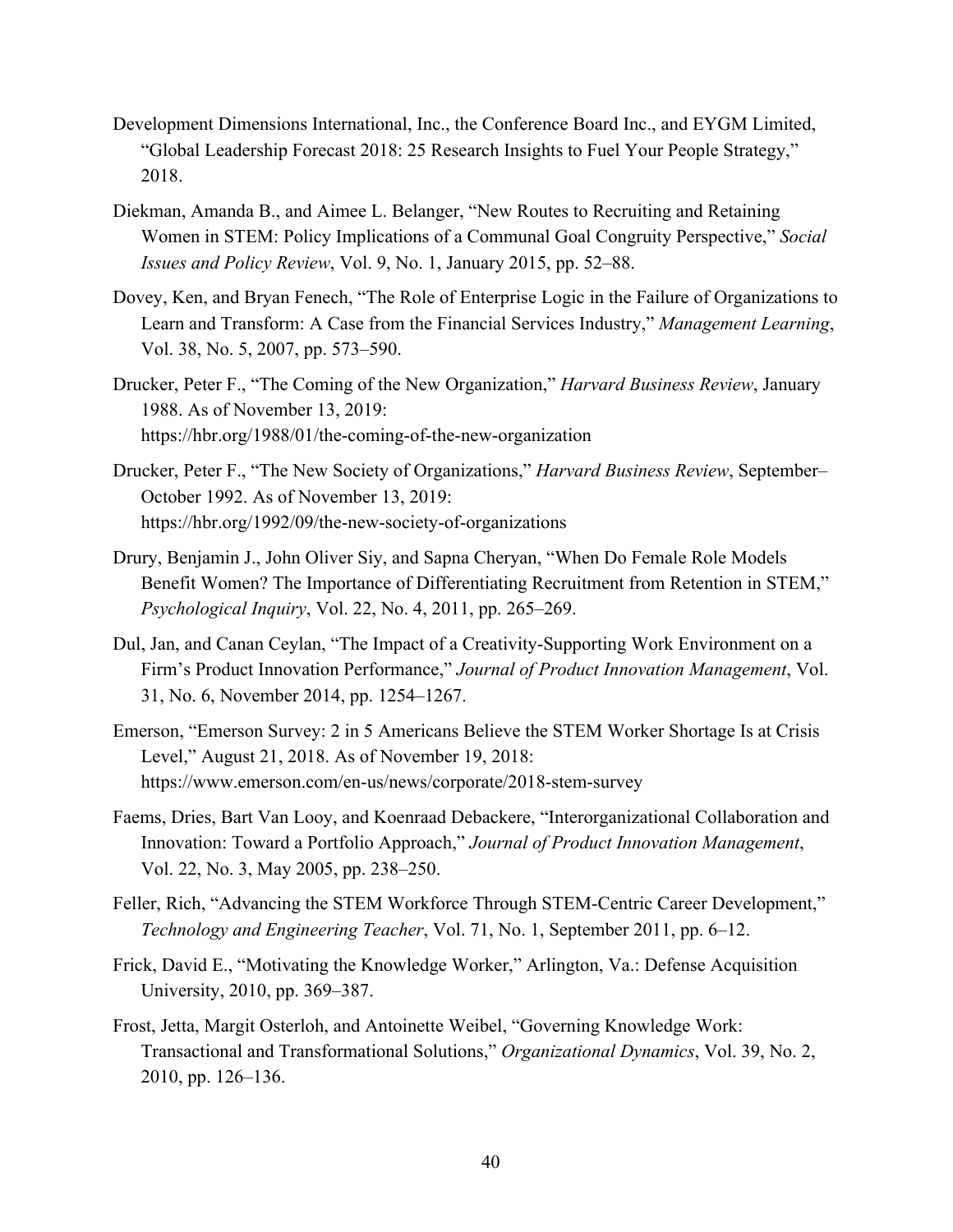- Gajendran, Ravi S., and David A. Harrison, "The Good, the Bad, and the Unknown About Telecommuting: Meta-Analysis of Psychological Mediators and Individual Consequences," *Journal of Applied Psychology*, Vol. 92, No. 6, 2007, pp. 1524–1541.
- Gambardella, Alfonso, Claudio Panico, and Giovanni Valentini, "Strategic Incentives to Human Capital," *Strategic Management Journal*, Vol. 36, No. 1, January 2015, pp. 37–52.
- Gearon, Christopher J., "Focus on Job Skills with a Professional Master's Degree," *U.S. News and World Report*, March 13, 2013. As of November 13, 2019: [https://www.usnews.com/education/best-graduate-schools/articles/2013/03/13/focus-on-job](https://www.usnews.com/education/best-graduate-schools/articles/2013/03/13/focus-on-job-skills-with-a-professional-masters-degree)skills-with-a-professional-masters-degree
- Gleadle, Pauline, Damian Hodgson, and John Storey, "'The Ground Beneath My Feet': Projects, Project Management and the Intensified Control of R&D Engineers," *New Technology, Work and Employment*, Vol. 27, No. 3, November 2012, pp. 163–177.
- Glisson, Charles, "The Role of Organizational Culture and Climate in Innovation and Effectiveness," *Human Service Organizations: Management, Leadership and Governance*, Vol. 39, No. 4, 2015, pp. 245–250.
- Graf, Nikki, Richard Fry, and Cary Funk, "7 Facts About the STEM Workforce," Pew Research Center, FactTank, January 9, 2018. As of November 13, 2019: <https://www.pewresearch.org/fact-tank/2018/01/09/7-facts-about-the-stem-workforce/>
- Harrington, Lisa M., Lindsay Daugherty, S. Craig Moore, and Tara L. Terry, *Air Force–Wide Needs for Science, Technology, Engineering, and Mathematics (STEM) Academic Degrees*, Santa Monica, Calif.: RAND Corporation, RR-659-AF, 2014. As of November 13, 2019: [https://www.rand.org/pubs/research\\_reports/RR659.html](https://www.rand.org/pubs/research_reports/RR659.html)
- Harris, Richard G., "The Knowledge-Based Economy: Intellectual Origins and New Economic Perspectives," *International Journal of Management Reviews*, Vol. 3, No. 1, March 2001, pp. 21–40.
- Harrison, Frank, "The Management of Scientists: Determinants of Perceived Role Performance," *Academy of Management Journal*, Vol. 17, No. 2, 1974, pp. 234–241.
- Hausknecht, John P., Julianne Rodda, and Michael J. Howard, "Targeted Employee Retention, Performance-Based and Job-Related Differences in Reported Reasons for Staying," *Human Resources Management*, Vol. 48, No. 2, March–April 2009, pp. 269–288.
- Herman, Jeffrey L., Jennifer J. Deal, and Marian N. Ruderman, "Motivated by the Mission or by Their Careers?" *Public Manager*, Vol. 41, No. 2, Summer 2012.
- Herzberg, Frederick, Bernard Mauser, and Barbara Bloch Snyderman, *The Motivation to Work*, New Brunswick, N.J., and London: Transaction Publishers, 2010.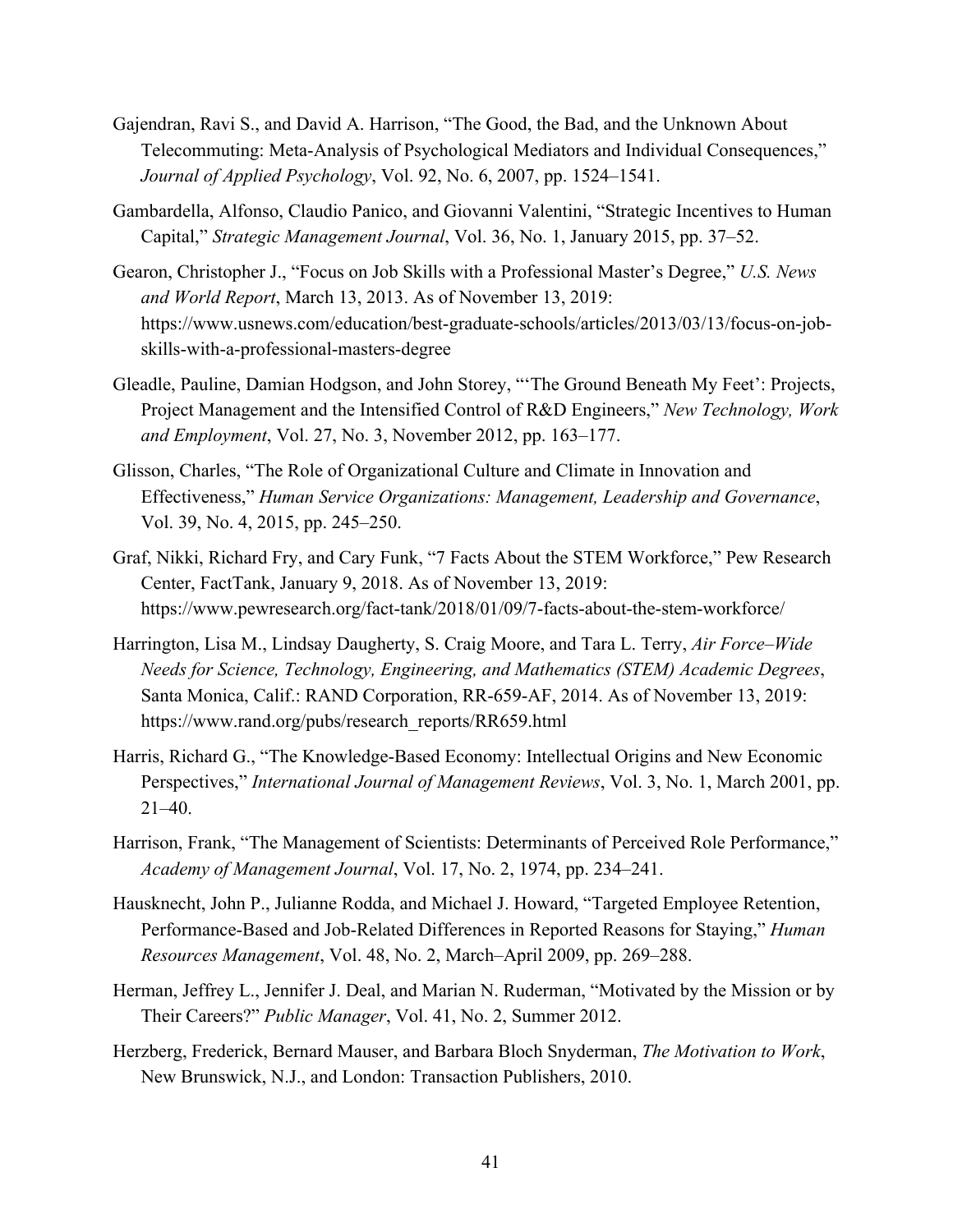- Hilborn, Robert C., "The Role of Scientific Societies in STEM Faculty Workshops: Meeting Overview," *The Role of Scientific Societies in STEM Faculty Workshops: A Report of the May 3, 2012, Meeting*, Washington, D.C.: Council of Scientific Society Presidents, American Chemical Society, 2012.
- Hrobowski-Culbreath, Gladys, *Flexible Work Arrangements: An Evaluation of Job Satisfaction and Work-Life Balance*, dissertation, University of Missouri–Columbia, 2010, Columbia, Mo.: ProQuest Dissertations and Theses Database, 3423947, 2010.
- Jalal, Hayati Abdul, Paul Toulson, and David Tweed, "Exploring Employee Perceptions of the Relationships Among Knowledge Sharing Capability, Organizational Culture and Knowledge Sharing Success: Their Implications for HRM Practice," *Proceedings of the International Conference on Intellectual Capital, Knowledge Management and Organisational Learning*, January 2011, pp. 639–646.
- Johns, Tammy, and Lynda Gratton, "The Third Wave of Virtual Work," *Harvard Business Review*, January–February 2013, pp. 66–73. As of November 13, 2019: <https://hbr.org/2013/01/the-third-wave-of-virtual-work>
- Kaplan, Fred, "The Pentagon's Innovation Experiment," *MIT Technology Review*, Vol. 120, No. 1, December 19, 2016, pp. 64–71. As of November 13, 2019: <https://www.technologyreview.com/s/603084/the-pentagons-innovation-experiment/>
- Kastelle, Tim, "Hierarchy Is Overrated," *Harvard Business Review*, November 20, 2013. As of November 13, 2019: <https://hbr.org/2013/11/hierarchy-is-overrated>
- Kauffeld, Simone, Eva Jonas, and Dieter Frey, "Effects of a Flexible Work-Time Design on Employee- and Company-Related Aims," *European Journal of Work and Organizational Psychology*, Vol. 13, No. 1, 2004, pp. 79–100.
- Keller, Kirsten M., Kimberly Curry Hall, Miriam Matthews, Leslie Adrienne Payne, Lisa Saum-Manning, Douglas Yeung, David Schulker, Stefan Zavislan, and Nelson Lim, *Addressing Barriers to Female Officer Retention in* the *Air Force*, Santa Monica, Calif.: RAND Corporation, RR-2073-AF, 2018. As of November 13, 2019: [https://www.rand.org/pubs/research\\_reports/RR2073.html](https://www.rand.org/pubs/research_reports/RR2073.html)
- Keum, Dongil D., and Kelly E. See, "The Influence of Hierarchy on Idea Generation and Selection in the Innovation Process," *Organization Science*, Vol. 28, No. 4, July–August 2017, pp. 653–669.
- Kim, Hyondong, and Yaping Gong, "Effects of Work-Family and Family-Work Conflicts on Flexible Work Arrangements Demand: A Gender Role Perspective," *International Journal of Human Resource Management*, Vol. 28, No. 20, November 2017, pp. 1–21.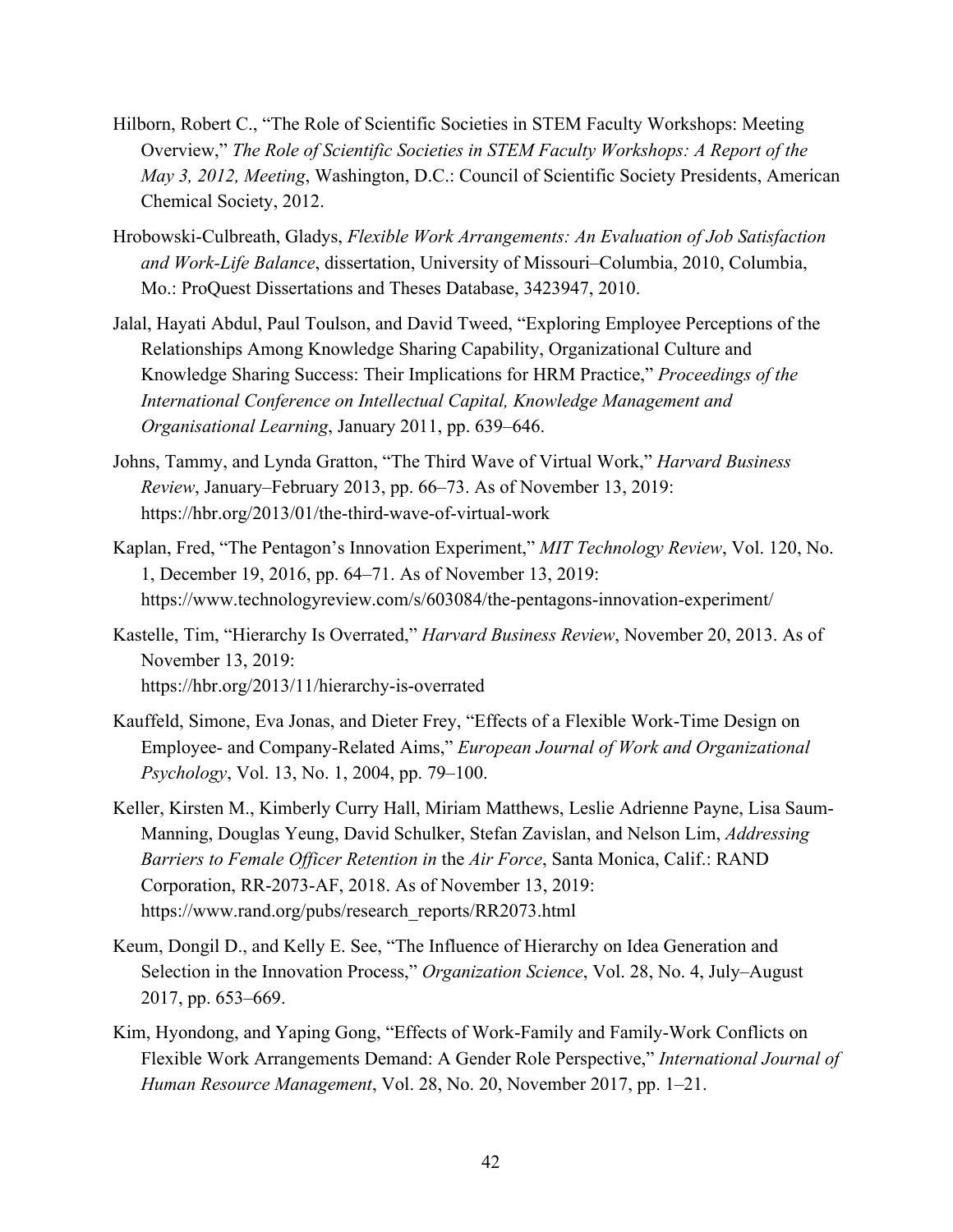- Kochanski, James, and Gerald Ledford, "'How to Keep Me'—Retaining Technical Professionals," *Research-Technology Management*, Vol. 44, No. 3, May 2001, pp. 31–38.
- Kuntze, Roland, and Erika Matulich, "Google: Searching for Value," *Journal of Case Research in Business and Economics*, Vol. 2, May 2010, pp. 1–10.
- Lambert, Alysa D., Janet H. Marler, and Hal G. Gueutal, "Individual Differences: Factors Affecting Employee Utilization of Flexible Work Arrangements," *Journal of Vocational Behavior*, Vol. 73, No. 1, August 2008, pp. 107–117.
- Leslie, Lisa M., Colleen Flaherty Manchester, Tae-Youn Park, and Si Ahn Mehng, "Flexible Work Practices: A Source of Career Premiums or Penalties?" *Academy of Management Journal*, Vol. 55, No. 6, 2012, pp. 1407–1428.
- Lim, Nelson, Abigail Haddad, Dwayne M. Butler, and Kate Giglio, *First Steps Toward Improving DoD STEM Workforce Diversity*, Santa Monica, Calif.: RAND Corporation, RR-329-OSD, 2013. As of November 13, 2019: [https://www.rand.org/pubs/research\\_reports/RR329.html](https://www.rand.org/pubs/research_reports/RR329.html)
- Lipnack, Jessica, and Jeffrey Stamps, *The Age of the Network: Organizing Principals for the 21st Century*, Essex Junction, Vt.: Oliver Wight Publications, Inc., 1994.
- Malone, Thomas W., Robert Laubacher, and Tammy Johns, "The Big Idea: The Age of Hyperspecialization," *Harvard Business Review*, July–August 2011. As of November 13, 2019:

<https://hbr.org/2011/07/the-big-idea-the-age-of-hyperspecialization>

- Margulies, Newton, and Anthony P. Raia, "Scientists, Engineers, and Technological Obsolescence," *California Management Review*, Vol. 10, No. 2, December 1, 1967, pp. 43– 48.
- Marvel, Matthew R., Abbie Griffin, John Hebda, and Bruce Vojak, "Examining the Technical Corporate Entrepreneurs' Motivation: Voices from the Field," *Entrepreneurship Theory and Practice*, Vol. 31, No. 5, September 2007, pp. 753–768.
- May, Tam Yeuk‐Mui, Marek Korczynski, and Stephen J. Frenkel, "Organizational and Occupational Commitment: Knowledge Workers in Large Corporations," *Journal of Management Studies*, Vol. 39, No. 6, 2002, pp. 775–801.
- McBride, Lisa, "Changing the Culture for Women and Underrepresented Groups in STEM+M," *Insights into Diversity*, August 22, 2018. As of November 13, 2019: [https://www.insightintodiversity.com/changing-the-culture-for-women-and](https://www.insightintodiversity.com/changing-the-culture-for-women-and-underrepresented-groups-in-stemm)underrepresented-groups-in-stemm/
- McClellan, Erin, "Wing Stands Up Innovation Cell," McConnell Air Force Base, Kan.: U.S. Air Force Expeditionary Center, January 11, 2018. As of November 13, 2019: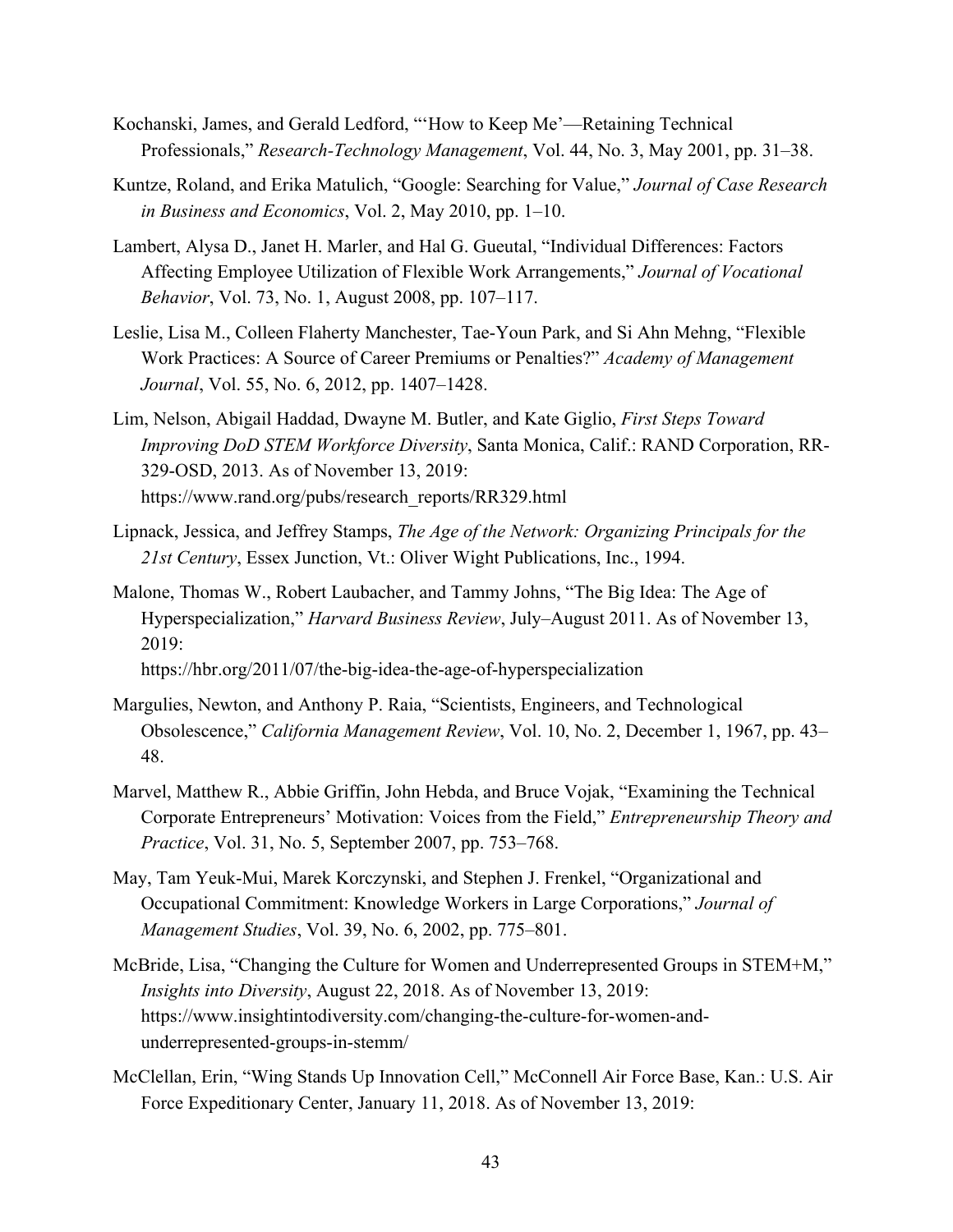[https://www.expeditionarycenter.af.mil/News/Article-Display/Article/1417920/wing-stands](https://www.expeditionarycenter.af.mil/News/Article-Display/Article/1417920/wing-stands-up-innovation-cell/)up-innovation-cell/

- McNall, Laurel A., Aline D. Masuda, and Jessica M. Nicklin, "Flexible Work Arrangements, Job Satisfaction, and Turnover Intentions: The Mediating Role of Work-to-Family Enrichment," *Journal of Psychology*, Vol. 144, No. 1, 2009, pp. 61–81.
- Miller, George A., "Professionals in Bureaucracy: Alienation Among Industrial Scientists and Engineers," *American Sociological Review*, Vol. 32, No. 5, October 1967, pp. 755–768.
- Mitchell McCoy, Janetta, and Gary W. Evans, "The Potential Role of the Physical Environment in Fostering Creativity," *Creativity Research Journal*, Vol. 14, No. 3/4, 2010, pp. 409–426.
- National Academy of Engineering and National Research Council, *Assuring the U.S. Department of Defense a Strong Science, Technology, Engineering, and Mathematics (STEM) Workforce*, Washington, D.C.: National Academies Press, 2012.
- Nonaka, Ikujiro, and Hirotaka Takeuchi, *The Knowledge-Creating Company: How Japanese Companies Create the Dynamics of Innovation*, New York and Oxford, UK: Oxford University Press, 1995.
- Office of the Under Secretary of Defense for Acquisition and Sustainment, and Office of the Deputy Assistant Secretary of Defense for Manufacturing and Industrial Base Policy, *Report to Congress: Fiscal Year 2017 Annual Industrial Capabilities*, Washington, D.C., March 2018.
- O'Leary, Michael Boyer, Mark Mortensen, and Anita Williams Woolley, "Multiple Team Membership: A Theoretical Model of Its Effects on Productivity and Learning for Individuals and Teams," *Academy of Management Review*, Vol. 36, No. 3, 2011, pp. 461– 478.
- Orth, Charles D. III, "The Optimum Climate for Industrial Research," in Norman Kaplan, ed., *Science and Society*, Chicago, Ill.: Rand-McNally, 1965, p. 141.
- Pelz, Donald C., and Frank M. Andrews, "Autonomy, Coordination, and Stimulation, in Relation to Scientific Achievement," *Behavioral Science*, Vol. 11, No. 2, March 1966, pp. 89–97.
- Powell, Walter W., Kenneth W. Koput, and Laurel Smith-Doerr, "Interorganizational Collaboration and the Locus of Innovation: Networks of Learning in Biotechnology," *Administrative Science Quarterly*, Vol. 41, No. 1, March 1996, pp. 116–145.
- Ramsey, Mark, and Nicolene Barkhuizen, "Organisational Design Elements and Competencies for Optimising the Expertise of Knowledge Workers in a Shared Services Centre," *South African Journal of Human Resource Management*, Vol. 9, No. 1, 2011, pp. 158–172.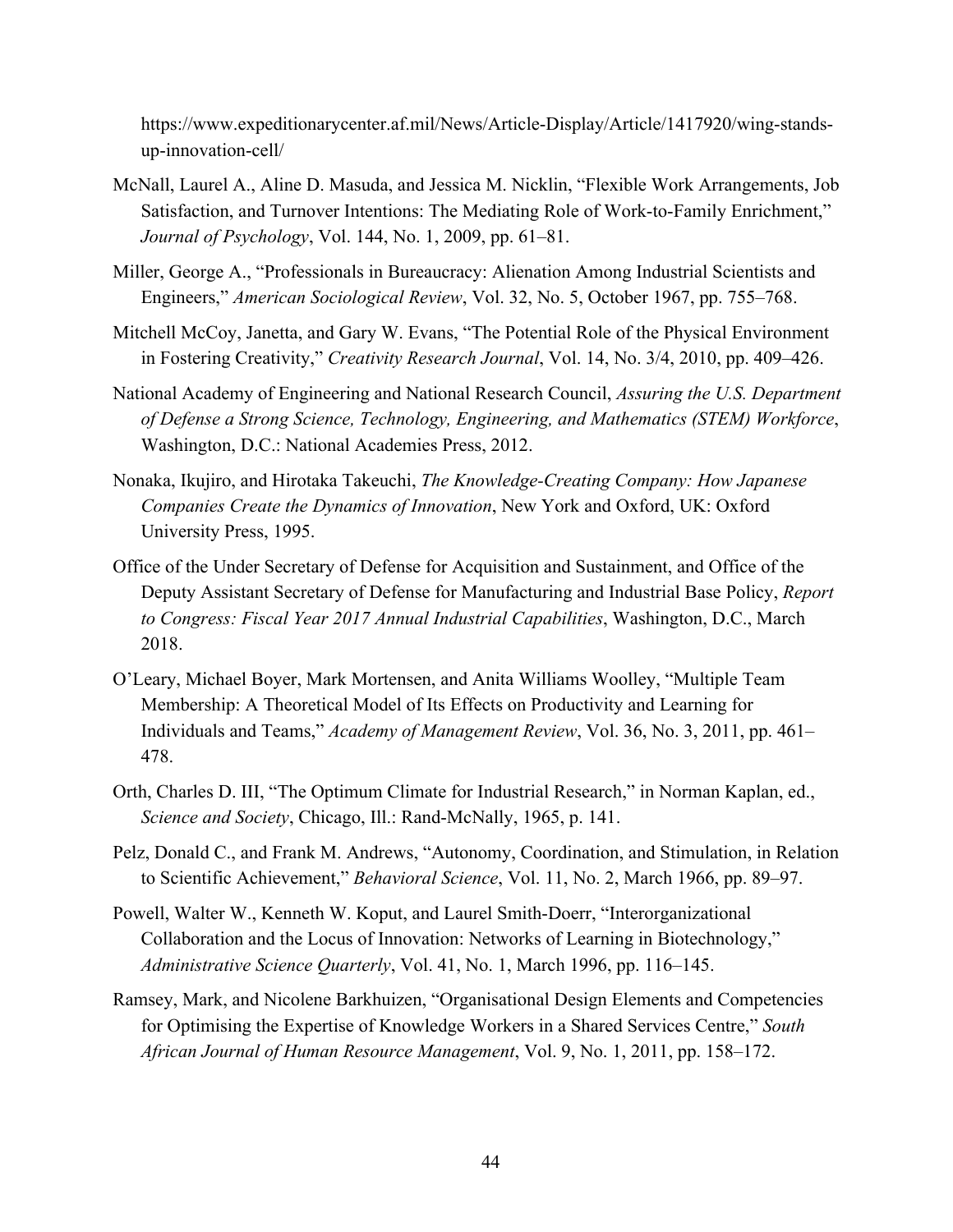- Robertson, Maxine, and Jacky Swan, "'Control—What Control?' Culture and Ambiguity Within a Knowledge Intensive Firm," *Journal of Management Studies*, Vol. 40, No. 4, June 2003, pp. 831–858.
- Schneider, Benjamin, Sarah K. Gunnarson, and Kathryn Niles-Jolly, "Creating the Climate and Culture of Success," *Organizational Dynamics*, Vol. 23, No. 1, Summer 1994, pp. 17–29.
- Schulker, David, and Miriam Matthews, *Women's Representation in the U.S. Department of Defense Workforce: Addressing the Influence of Veterans' Employment*, Santa Monica, Calif.: RAND Corporation, RR-2458-OSD, 2018. As of November 13, 2019: [https://www.rand.org/pubs/research\\_reports/RR2458.html](https://www.rand.org/pubs/research_reports/RR2458.html)
- Settles, Isis H., "Women in STEM: Challenges and Determinants of Success and Well-Being," American Psychological Association Science Brief, October 2014. As of January 31, 2020: <https://www.apa.org/science/about/psa/2014/10/women-stem>
- Shibata, Seiji, and Naoto Suzuki, "Effects of an Indoor Plant on Creative Task Performance and Mood," *Scandinavian Journal of Psychology*, Vol. 45, No. 5, 2004, pp. 373–381.
- Smith, Adam, *The Wealth of Nations*, New York: Modern Library, [1776] 2000.
- Society for Human Resource Management, *SHRM Research: Flexible Work Arrangements*, Alexandria, Va., 2015. As of December 11, 2019: [https://www.shrm.org/hr-today/trends-and-forecasting/special-reports-and-expert](https://www.shrm.org/hr-today/trends-and-forecasting/special-reports-and-expert-views/Documents/Flexible%20Work%20Arrangements.pdf)views/Documents/Flexible%20Work%20Arrangements.pdf
- Steiner, Dirk D., and James L. Farr, "Career Goals, Organizational Reward Systems and Technical Updating in Engineers," *Journal of Occupational Psychology*, Vol. 59, No. 1, March 1986, pp. 13–24.
- Stone, Nancy J., and Joanne M. Irvine, "Direct or Indirect Window Access, Task Type, and Performance," *Journal of Environmental Psychology*, Vol. 14, No. 1, March 1994, pp. 57– 63.
- Sutherland, Margie, and Wilhelm Jordaan, "Factors Affecting the Retention of Knowledge Workers," *South African Journal of Human Resource Management*, Vol. 2, No. 2, 2004, pp. 55–64.
- Swanson, Sandra A., "Hidden in Plain Sight," *PM Network*, Vol. 28, No. 12, December 2014, pp. 42–49.
- Thomas, Will, "FY19 Budget Request: Defense S&T Stable as DOD Focuses on Technology Transition," American Institute of Physics, No. 20, February 23, 2018. As of November 19, 2018:

[https://www.aip.org/fyi/2018/fy19-budget-request-defense-st-stable-dod-focuses-technology](https://www.shrm.org/hr-today/trends-and-forecasting/special-reports-and-expert-views/Documents/Flexible%20Work%20Arrangements.pdf)transition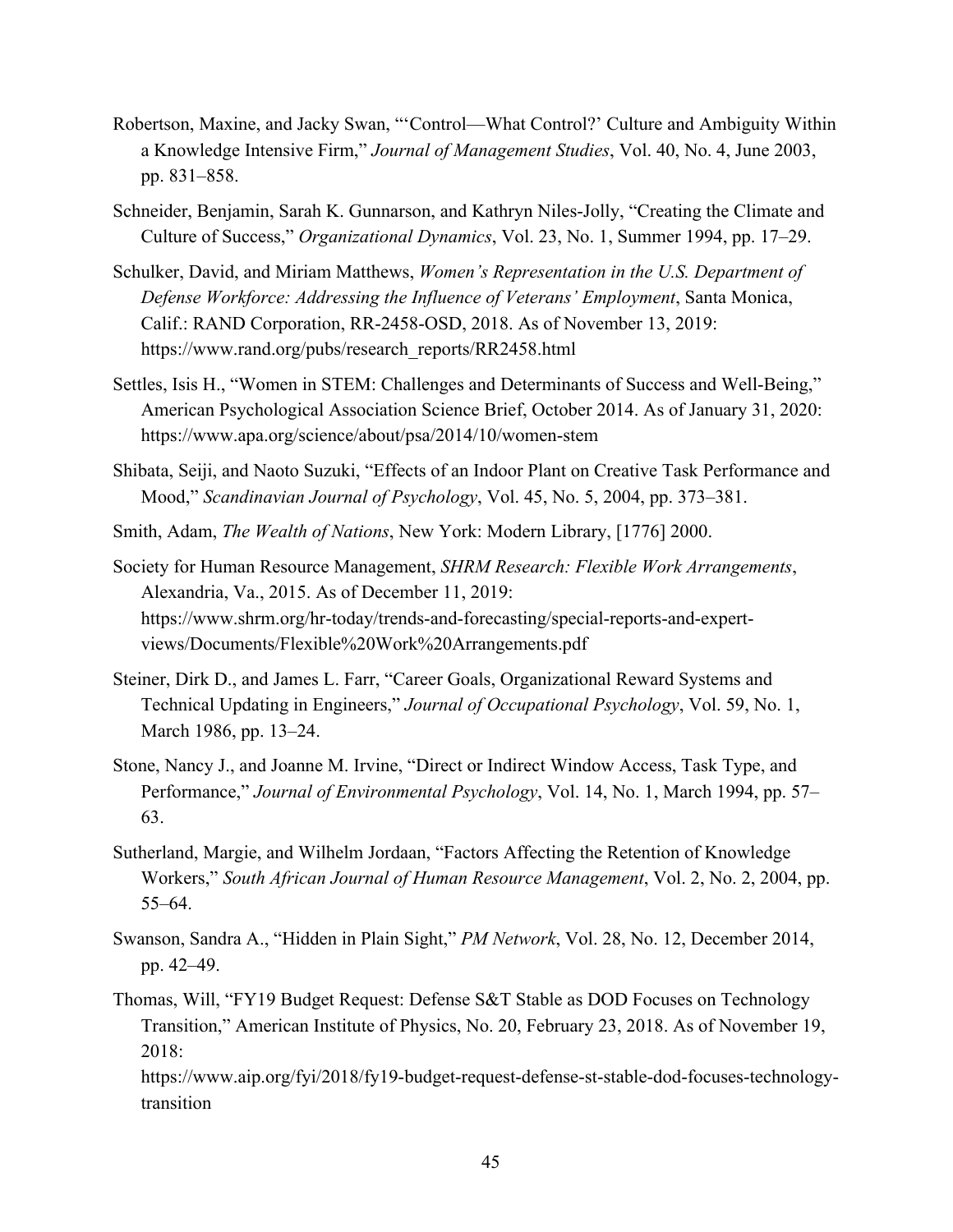- Thomke, Stefan H., and Barbara Feinberg, "Design Thinking and Innovation at Apple," Harvard Business School Case 609-066, January 2009, pp. 1–14.
- Thompson, Rebecca J., Stephanie C. Payne, and Aaron B. Taylor, "Applicant Attraction to Flexible Work Arrangements: Separating the Influence of Flextime and Flexplace," *Journal of Occupational and Organizational Psychology*, Vol. 88, No. 4, December 2015, pp. 726– 749.
- Thrasyvoulou, Xenios, "Embracing Freelancers and the Age of Hyperspecialization," Relevance.com, June 16, 2015. As of November 13, 2019: <https://www.relevance.com/embracing-freelancers-and-the-age-of-hyperspecialization/>
- Trübswetter, Angelika, Karen Genz, Katharina Hochfeld, and Martina Schraudner, "Corporate Culture Matters—What Kinds of Workplaces Appeal to Highly Skilled Engineers?" *International Journal of Gender, Science and Technology*, Vol. 8, No. 1, 2016, pp. 46–66.
- U.S. Congress Joint Economic Committee, *STEM Education: Preparing for the Jobs of the Future*, a report by the Joint Economic Committee Chairman's Staff, Senator Bob Casey, Chairman, Washington, D.C., April 2012.
- U.S. Department of Labor, U.S. Bureau of Labor Statistics, "Employment Projections: Employment in STEM Occupations 2018–2028," last updated September 4, 2019. As of December 6, 2019: <https://www.bls.gov/emp/tables/stem-employment.htm>
- Vilorio, Dennis, "STEM 101: Intro to Tomorrow's Jobs," *Occupational Outlook Quarterly*, Spring 2014, pp. 2–12.
- Weisgram, Erica S., and Amanda Diekman, "Family-Friendly STEM: Perspectives on Recruiting and Retaining Women in STEM Fields," *International Journal of Gender, Science and Technology*, Vol. 8, No. 1, 2016, pp. 39–45.
- Wenger, Etienne, "Communities of Practice and Social Learning Systems: The Career of a Concept," in Chris Blackmore, ed., *Social Learning Systems and Communities of Practice*, London: Springer-Verlag, 2010, pp. 179–198.
- The White House, *National Security Strategy of the United States*, Washington, D.C., May 2010.
- The White House, *National Security Strategy of the United States of America*, Washington, D.C., December 2017. As of November 20, 2018: <https://www.whitehouse.gov/wp-content/uploads/2017/12/NSS-Final-12-18-2017-0905.pdf>
- Xue, Yi, and Richard C. Larson, "STEM Crisis or STEM Surplus: Yes and Yes," *Monthly Labor Rev*iew, Vol. 138, May 2015. As of February 4, 2020: <https://www.bls.gov/opub/mlr/2015/article/stem-crisis-or-stem-surplus-yes-and-yes.htm>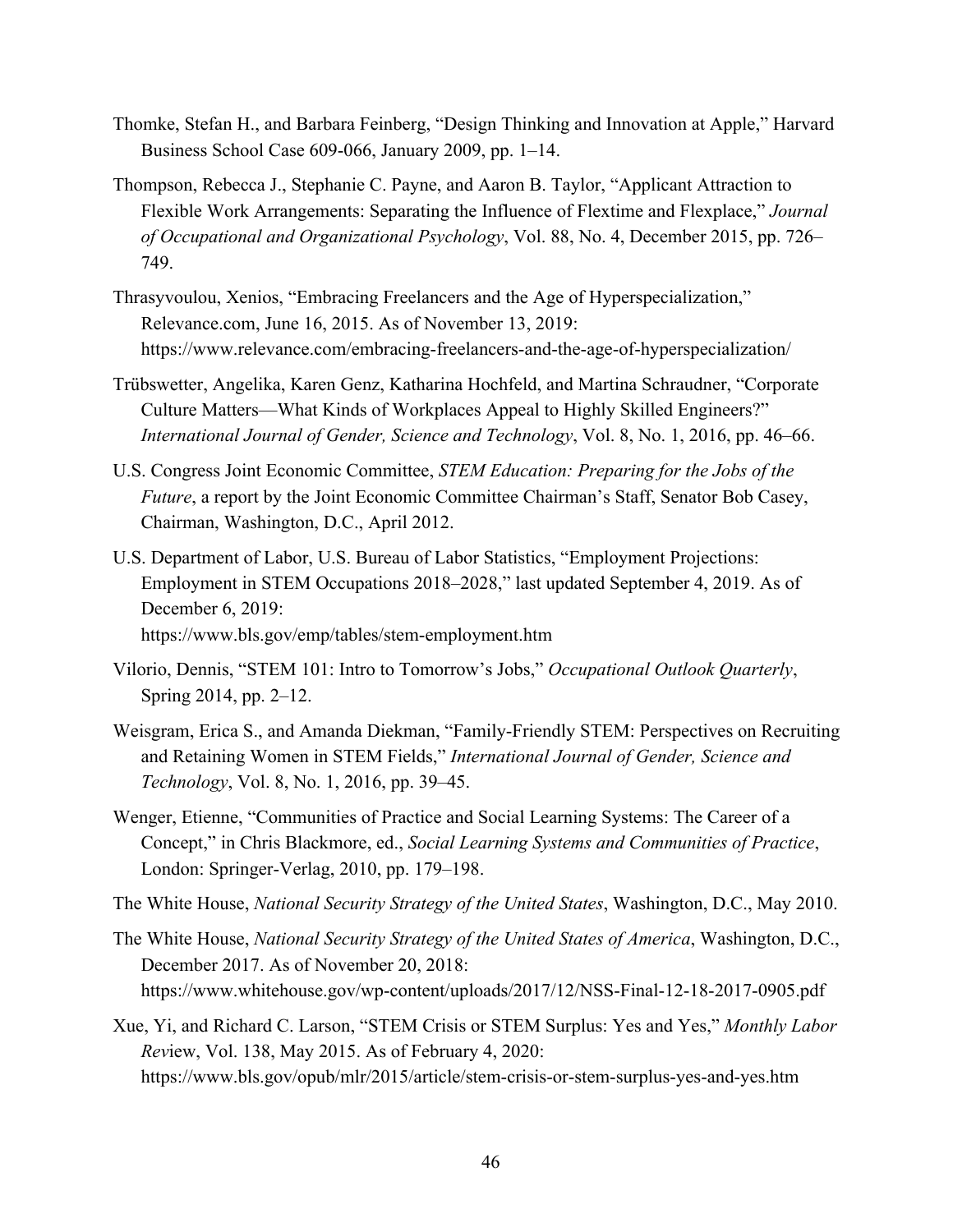Zohar, Dov, and David A. Hofmann, "Organizational Culture and Climate," in Steve W. J. Kozlowski, ed., *The Oxford Handbook of Industrial and Organizational Psychology*, Vol. 1, New York: Oxford University Press, 2012.